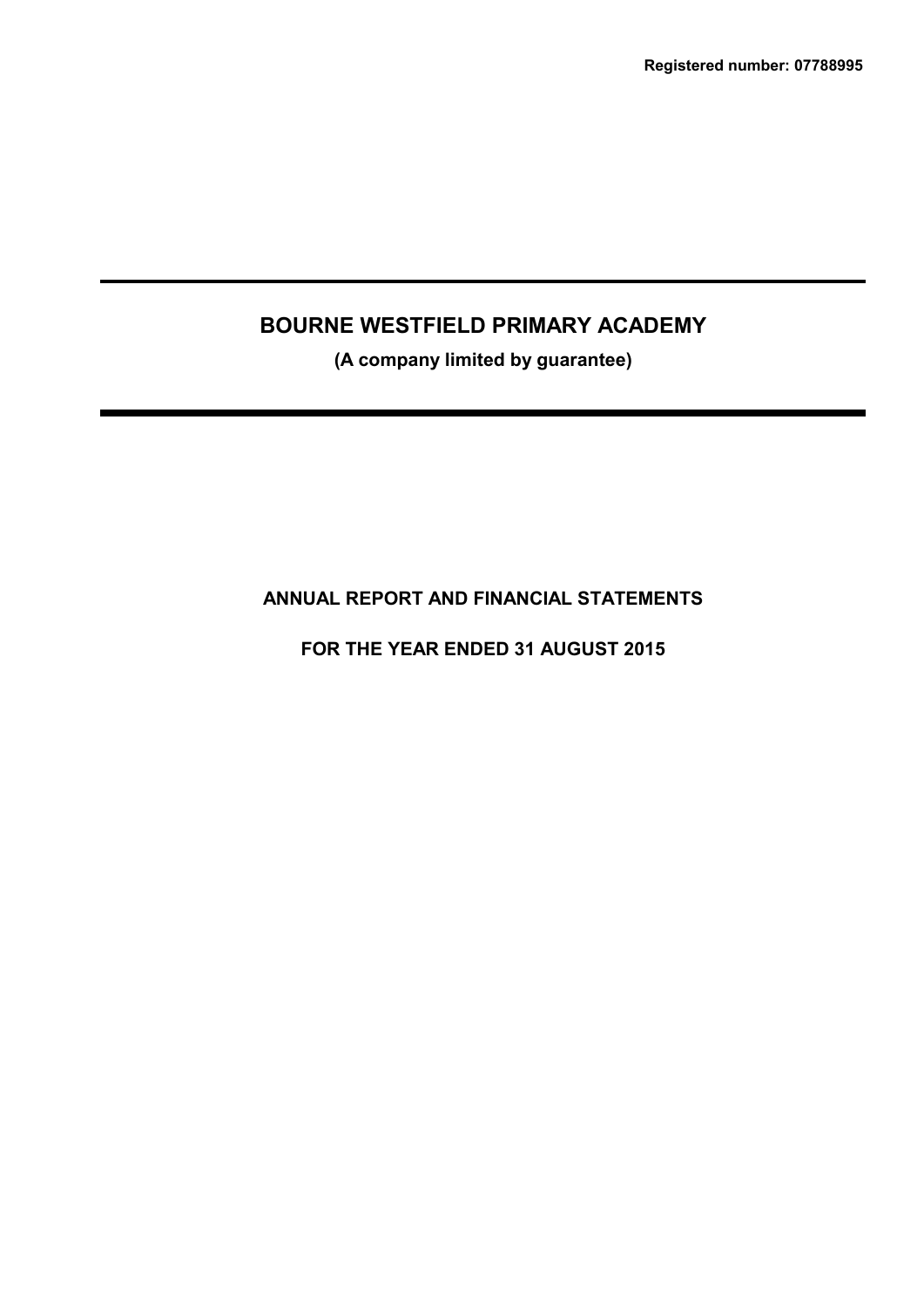**(A company limited by guarantee)**

## **CONTENTS**

|                                                                                | Page      |
|--------------------------------------------------------------------------------|-----------|
| Reference and administrative details of the academy, its trustees and advisers | $1 - 2$   |
| <b>Trustees' report</b>                                                        | $3 - 9$   |
| <b>Governance statement</b>                                                    | $10 - 14$ |
| Statement on regularity, propriety and compliance                              | 15        |
| Trustees' responsibilities statement                                           | 16        |
| Independent auditors' report                                                   | $17 - 18$ |
| Independent reporting accountant's assurance report on regularity              | $19 - 20$ |
| <b>Statement of financial activities</b>                                       | $21 - 22$ |
| <b>Balance sheet</b>                                                           | 23        |
| <b>Cash flow statement</b>                                                     | 24        |
| Notes to the financial statements                                              | $25 - 43$ |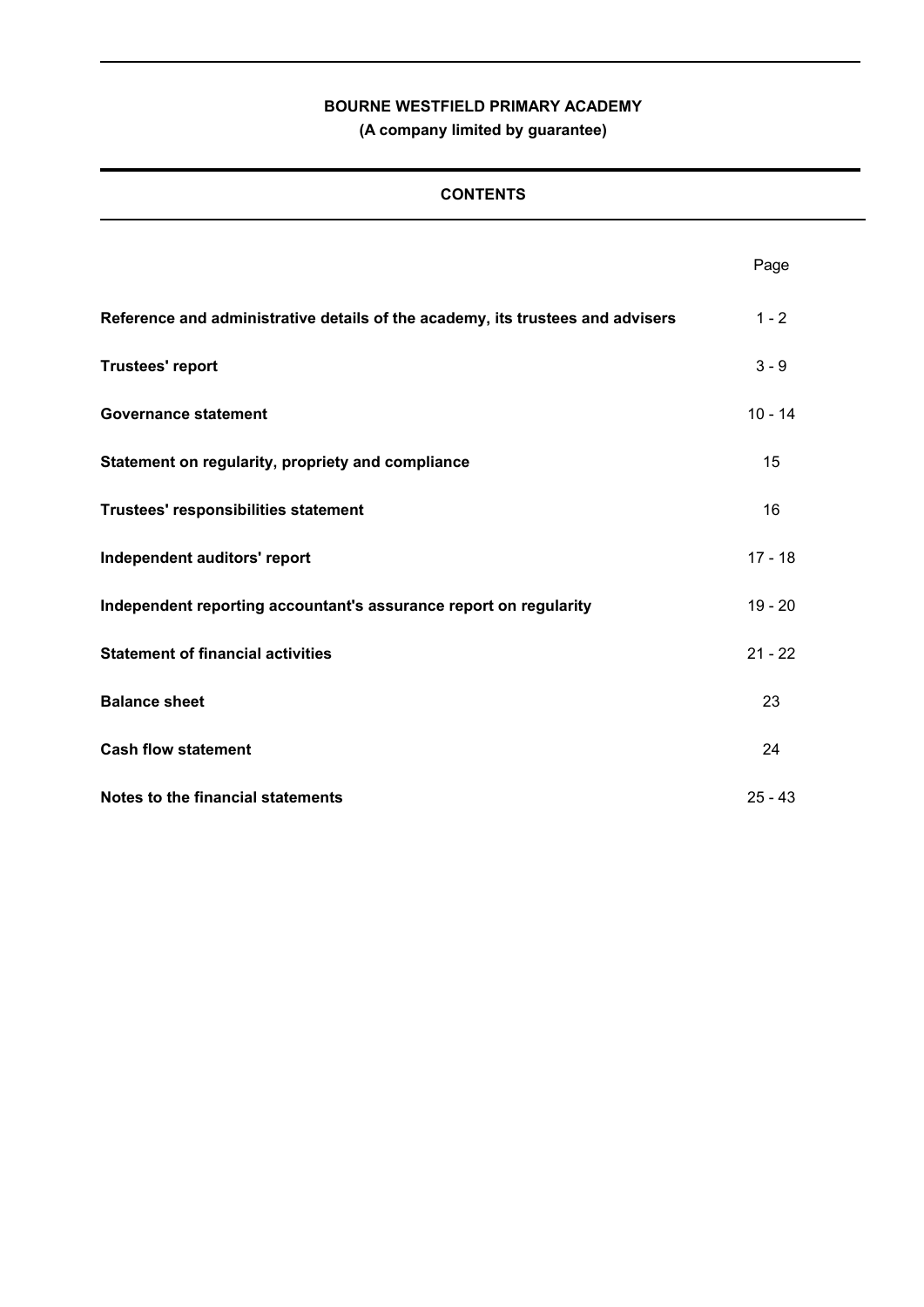**(A company limited by guarantee)**

#### **REFERENCE AND ADMINISTRATIVE DETAILS OF THE ACADEMY, ITS MEMBERS/ TRUSTEES AND ADVISERS FOR THE YEAR ENDED 31 AUGUST 2015**

#### **Members**

R Jones

E Radley (resigned 17 March 2015) I Cappitt (resigned 30 September 2014) N Lindley (appointed 17 March 2015) A Higgs (appointed 17 March 2015)

#### **Trustees**

- R Jones, Chair
- M Rainbow
- E Radley, Head Teacher and Accounting Officer
- B Harrison
- R Immink
- S Jackson
- C Everist
- S Gutteridge (resigned 31 August 2015)
- T Robinson
- J Freear
- I Fuller
- N Chandler (resigned 30 September 2014)
- L Neal (resigned 30 September 2014)
- I Cappitt (resigned 30 September 2014) A Higgs
- R Green (appointed 30 September 2014)
- N Lindley (appointed 27 February 2015)
- G Goodwin (appointed 23 September 2015)
- P Smith (appointed 6 October 2015)
- M Green (appointed 6 October 2015)

#### **Company registered number**

07788995

#### **Principal and registered office**

Westbourne Park, Bourne, Lincs, PE10 9QS

#### **Company secretary**

A Smith

#### **Accounting officer**

E Radley

#### **Senior management team**

E Radley, Head Teacher K Atkinson, Senior Deputy Head Teacher N Chandler, Deputy Head Teacher S Taylor, Chief Financial Officer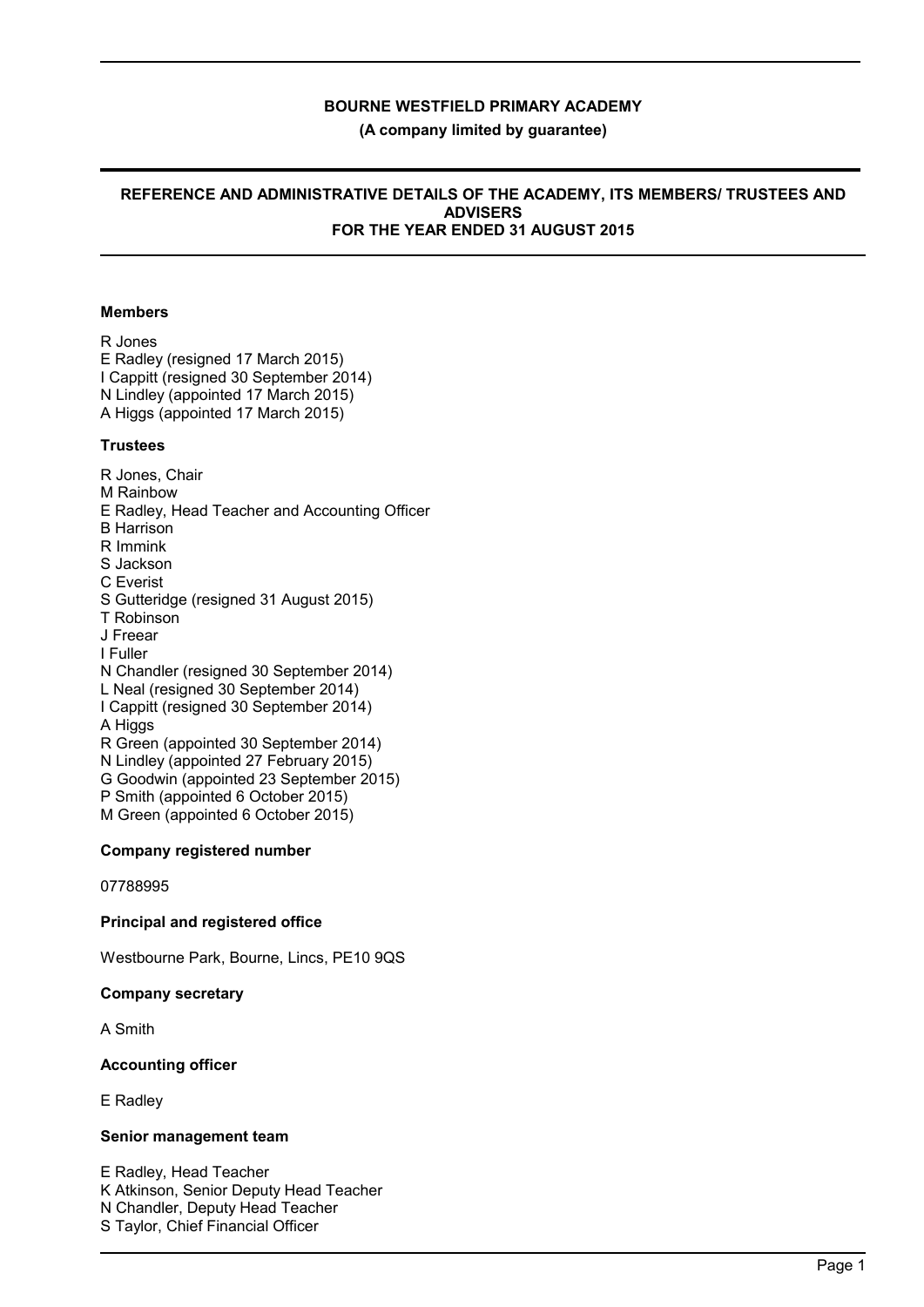### **(A company limited by guarantee)**

#### **REFERENCE AND ADMINISTRATIVE DETAILS OF THE ACADEMY, ITS MEMBERS/ TRUSTEES AND ADVISERS FOR THE YEAR ENDED 31 AUGUST 2015**

### **Administrative details (continued)**

## **Independent auditors**

Streets Audit LLP, Windsor House, A1 Business Park at Long Bennington, Notts, NG23 5JR

#### **Bankers**

Lloyds Bank Plc, Business Centre, PO Box 1000, Spalding

#### **Solicitors**

Greenwoods, Monkstone House, City Road, Peterborough, PE1 1JE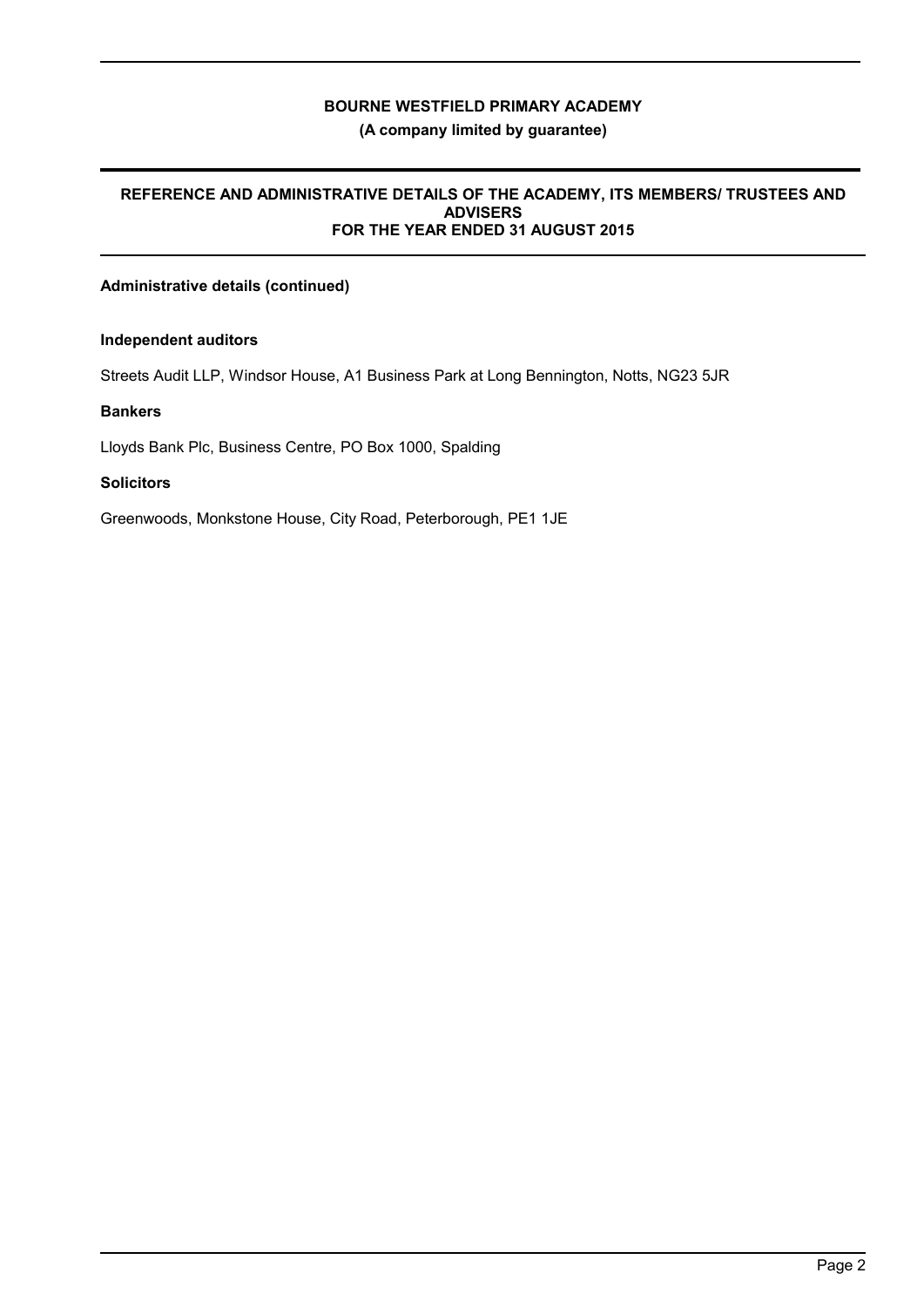#### **(A company limited by guarantee)**

### **TRUSTEES' REPORT FOR THE YEAR ENDED 31 AUGUST 2015**

The trustees present their annual report together with the financial statements and auditor's report of the charitable company for the period 1 September 2014 to 31 August 2015. The annual report serves the purposes of both a trustees' report, and a directors' report under company law.

The trust operates an academy for pupils aged 4 to 11 serving a catchment area in Bourne. It has a pupil capacity of 630 and was over capacity with a roll of 636 in the school census on 1 October 2015.

#### **STRUCTURE, GOVERNANCE AND MANAGEMENT**

#### **CONSTITUTION**

The academy trust is a company limited by guarantee and an exempt charity. The charitable company's memorandum and articles of association are the primary governing documents of the academy trust. The trustees of Bourne Westfield Primary Academy are also the directors of the charitable company for the purposes of company law. The charitable company is known as Bourne Westfield Primary Academy.

Details of the trustees who served during the year are included in the Reference and Administrative Details on page 1.

#### **MEMBERS' LIABILITY**

Each member of the charitable company undertakes to contribute to the assets of the charitable company in the event of it being wound up while they are a member, or within one year after they cease to be a member, such amount as may be required, not exceeding £10, for the debts and liabilities contracted before they ceased to be a member.

#### **METHOD OF RECRUITMENT AND APPOINTMENT OR ELECTION OF TRUSTEES**

The Articles outline the different types of trustees; each category has slightly different election processes, as outlined below:

- The term of office for any trustee shall be four years, save that this time limit shall not apply to the Principal or any post which is held ex officio. Subject to the remaining eligible to be a particular type of trustee, any trustee may be re-appointed or re-elected.
- The Board of Trustees (Governing Body) may appoint up to six trustees.
- A minimum of two parent trustees shall be elected by parents of registered pupils of the academy. A parent trustee must be a parent of a pupil at the Academy at the time when he is elected. The term of office of a parent trustee should end when they complete their term of office.
- Up to three staff trustees shall be elected by a ballot of all staff employed under a contract of employment or a contract for services or otherwise engaged to provide services to the academy (excluding the Principal). If a staff trustee ceases to work at the academy then he shall be deemed to have resigned and shall cease to be a trustee automatically on termination of his work at the academy. Any election of a staff trustee which is contested shall be held by secret ballot.
- The trustees may appoint up to three co-opted trustees. A 'co-opted trustee' means a person who is appointed to be a trustee by being co-opted by the trustees who have not themselves been so appointed.

Trustees are subject to retirement or re-election at the end of their four year term of office unless the eligibility conditions listed above prevail.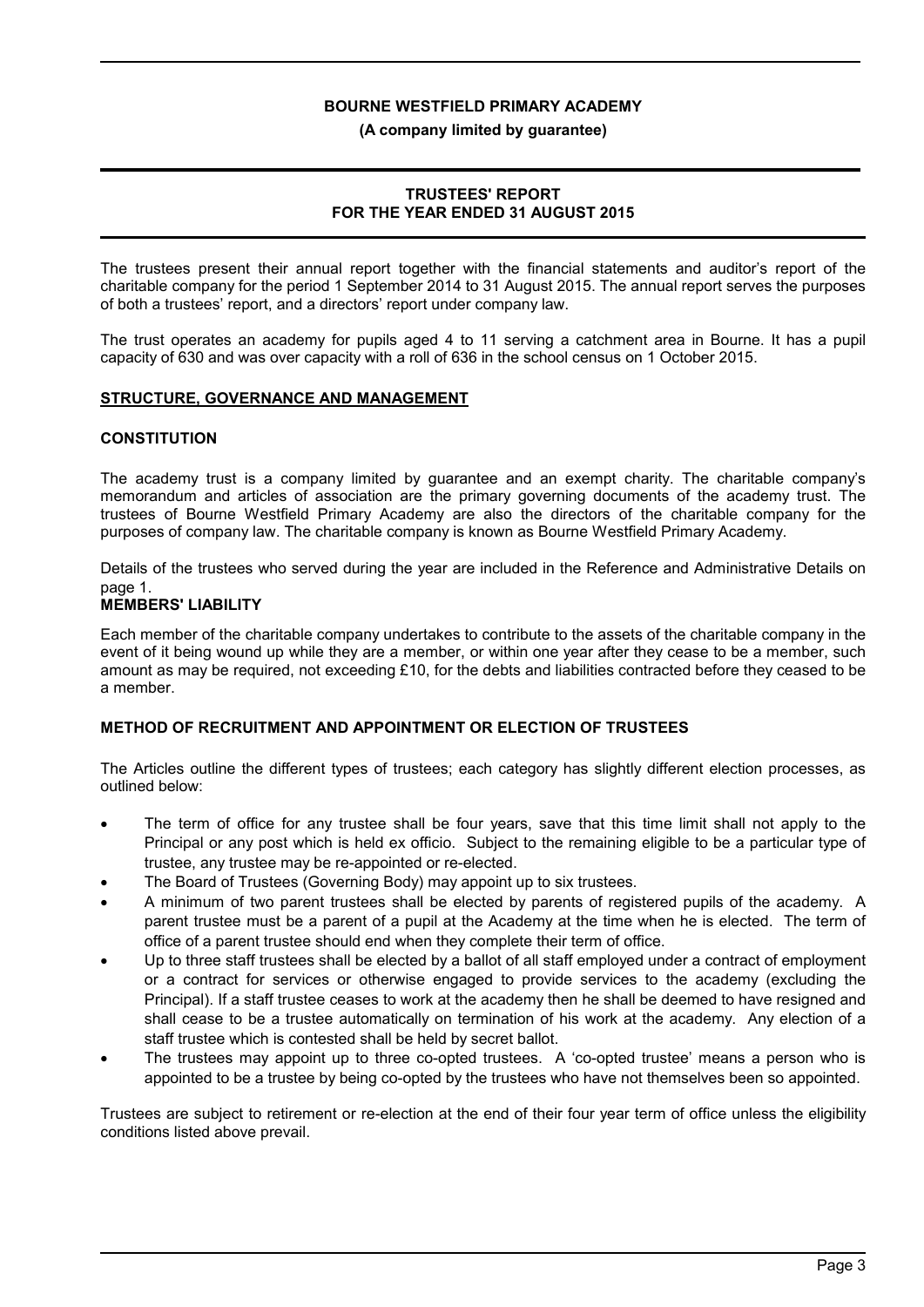**(A company limited by guarantee)**

### **TRUSTEES' REPORT (continued) FOR THE YEAR ENDED 31 AUGUST 2015**

#### **POLICIES AND PROCEDURES ADOPTED FOR THE INDUCTION AND TRAINING OF TRUSTEES**

The training and induction provided to new trustees will depend on their existing experience. Where necessary, induction will provide training on charity and educational legal and financial matters. All new members and trustees are given a tour of the academy and the chance to meet with staff and pupils.

The trustees are provided with copies of policies, procedures, minutes, accounts, budgets, plans and other documents that they will need to undertake their role as trustees. As there are normally few new trustees a year, induction tends to be done informally and is tailored specifically to the individual.

#### **ORGANISATIONAL STRUCTURE**

The structure of the academy consists of four senior levels: the Members, the Board of Trustees (Governing Body) and the Head Teacher leading the Senior Leadership Team which includes a Senior Deputy Head Teacher and a Deputy Head Teacher; and the Leadership Team (which includes Phase Group Leaders and SENCo).

An aim of this management structure is to distribute responsibility and accountability and to encourage the involvement in decision making at all levels so that the Academy nurtures the talents of its entire staff to support continual improvement and excellence.

The Governing Body is responsible for setting the academy's policies, adopting the School Improvement Plan and budget, monitoring performance against those plans and making major decisions about the direction of the academy including its curriculum, the achievement and welfare of pupils and staffing.

The Head Teacher and Senior Leadership Team control the academy at an executive level, implementing the policies set by the Board of Trustees and reporting back to them.

The Leadership Team lead different phase groups and are responsible for day to day performance and practice.

The Governing Body has established two sub-committees. Each sub-committee has its own terms of reference detailing the responsibilities discharged to the sub-committee, to the Head Teacher (the Accounting Officer) and to the Senior Leadership Team.

The terms of reference and meeting frequency for each sub-committee is reviewed and approved by the Board of Trustees annually. The academy has approved Finance policies and procedures which detail the academy's authorised spending limits.

The sub-committees of the Governing Body are:

- Finance and Assets Committee
- Performance and Improvement Committee

## **RELATED PARTIES AND OTHER CONNECTED CHARITIES AND ORGANISATION**

The school is connected to two other charities:

- Slippers Extended Provision (charity number: 1149399)
- The Friends of Westfield (PFTA) (charity number: 1048383)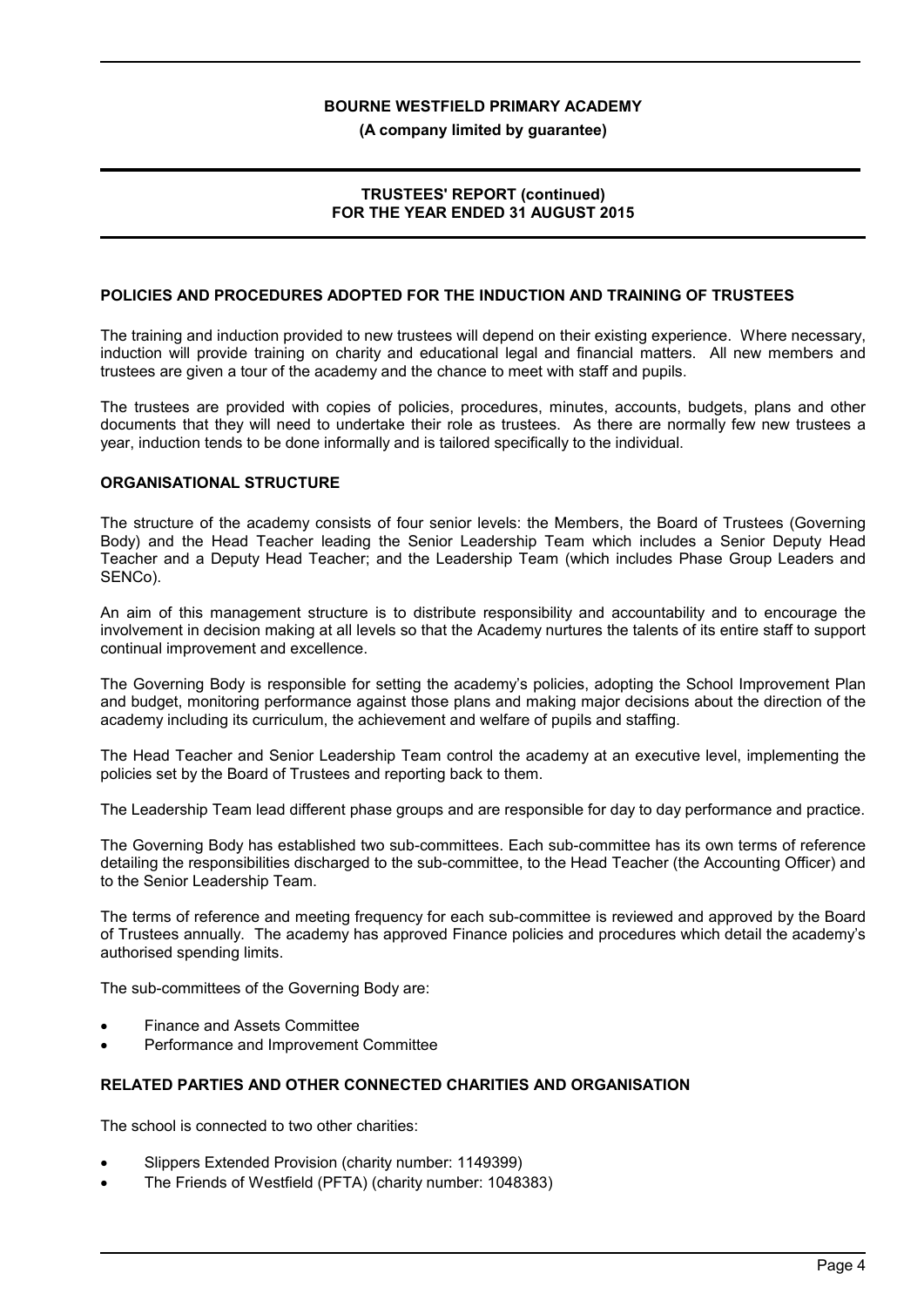**(A company limited by guarantee)**

## **TRUSTEES' REPORT (continued) FOR THE YEAR ENDED 31 AUGUST 2015**

During the year the Academy engaged in transactions with the above as follows:

- Donations received from the PFTA
- Rental charged to Slippers for accommodation costs
- Incidental administrative costs charged to Slippers

#### **RISK MANAGEMENT**

The trustees have assessed the major risks to which the academy is exposed, in particular those related to the operations and finances of the academy, and are satisfied that systems and procedures are in place to mitigate our exposure to the major risks.

#### **TRUSTEES' INDEMNITIES**

In accordance with normal commercial practice the academy has purchased insurance to protect the Trustees and Officers from claims arising from negligent acts, errors or omissions occurring whilst on academy business. The insurance provides cover up to £2,000,000 on any one claim.

#### **OBJECTIVES AND ACTIVITIES**

#### **OBJECTS AND AIMS**

The principal object and activity of the charitable company is the operation of Bourne Westfield Primary Academy to provide education for pupils of different abilities between the ages of four and eleven with emphasis on particular specialisms.

In accordance with the Articles of Association the charitable company has adopted a "Scheme of Government" approved by the Secretary of State for Education and Skills. The Scheme of the Government specifies, amongst other things, the basis for admitting students to the academy, and that the curriculum should comply with the substance of the national curriculum.

### **OBJECTIVES, STRATEGIES AND ACTIVITIES**

#### **Objectives**

The main objectives of the academy during the year ended 31 August 2015 are summarised below:

- To improve pupil engagement and progress by inspirational delivery of the New National Curriculum
- To increase the number of pupils exceeding the expected rates of progress in all core ages
- Ensure less experienced staff have access to the support provided by more experienced colleagues
- To improve the range of provision at lunchtime

#### **Strategies and Activities**

The main strategies and activities in the year included:

- Improve the quality of visits and visitors to inspire learning
- Develop immersive learning environments within the classroom
- Implementation of class reading time and use of the news
- Develop a curriculum leadership team and review non-core curriculum provision
- Review medium term planning
- Revise setting arrangements to maximize progress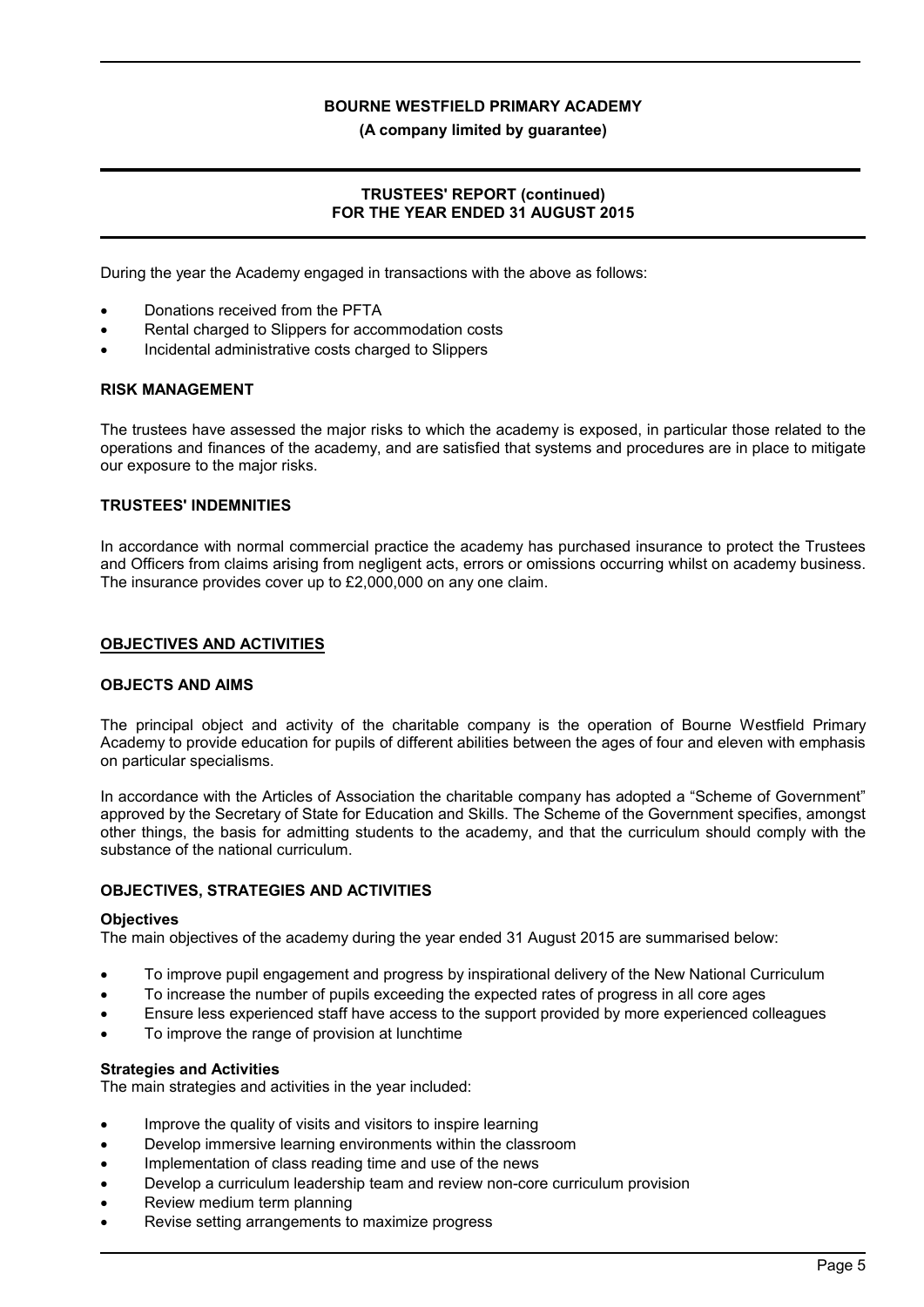**(A company limited by guarantee)**

## **TRUSTEES' REPORT (continued) FOR THE YEAR ENDED 31 AUGUST 2015**

- Level 6 potential pupils are targeted in years 3/4/5 and 6 and provided with opportunities to engage with a higher level curriculum
- Clear CPD plan is in place for coaching of all less experienced teachers, differentiated according to need
- Clear zoning introduced on playground, and new play equipment purchased.

#### **PUBLIC BENEFIT**

The trustees confirm that they have complied with the duty to have due regard to the Charity Commission's general guidance on public benefit.

The academy's public benefit is enshrined in its charitable objects, which are:

- To advance for the public benefit education in the town of Bourne and the surrounding area, in particular, but without prejudice, to the generality of the foregoing by estimating, maintaining, carrying on, managing and developing schools, offering a broad curriculum with a strong emphasis on, but in no way limited to, either one or a combination of specialisms. The current specialisms of the Academy are music, sport and the arts
- To provide facilities for recreational and other leisure time occupation for the community at large in the interests of social welfare and with the interest of improving the life of the said community

## **STRATEGIC REPORT**

#### **ACHIEVEMENTS AND PERFORMANCE**

#### **REVIEW OF ACTIVITIES**

## **Outcomes**

The biggest achievement of 2014/15 was being awarded Teaching School Status and becoming a National Support School.

In addition the school head teacher has become a National Leader of Education.

The trustees are very proud of the achievements and recognise the tremendous hard work and commitment put in by the Head Teacher, Senior Leadership Team and all teaching and support staff over the last year.

#### **Academic Achievements and Performance**

Pupils enter Westfield broadly in line with National Expectations. Outstanding teaching and high quality provision ensure that a slightly above National Average number of pupils meet the expected level of development by the time they enter year one.

At the end of year one 87% of pupils attained the level necessary to pass the phonics screening check compared to a national average of 69%. This represents a 19% increase on performance last year.

At the end of year two pupils attained results that were significantly higher than those seen nationally in all subjects overall.

At the end of year six pupils attained significantly above results seen nationally in all subjects overall.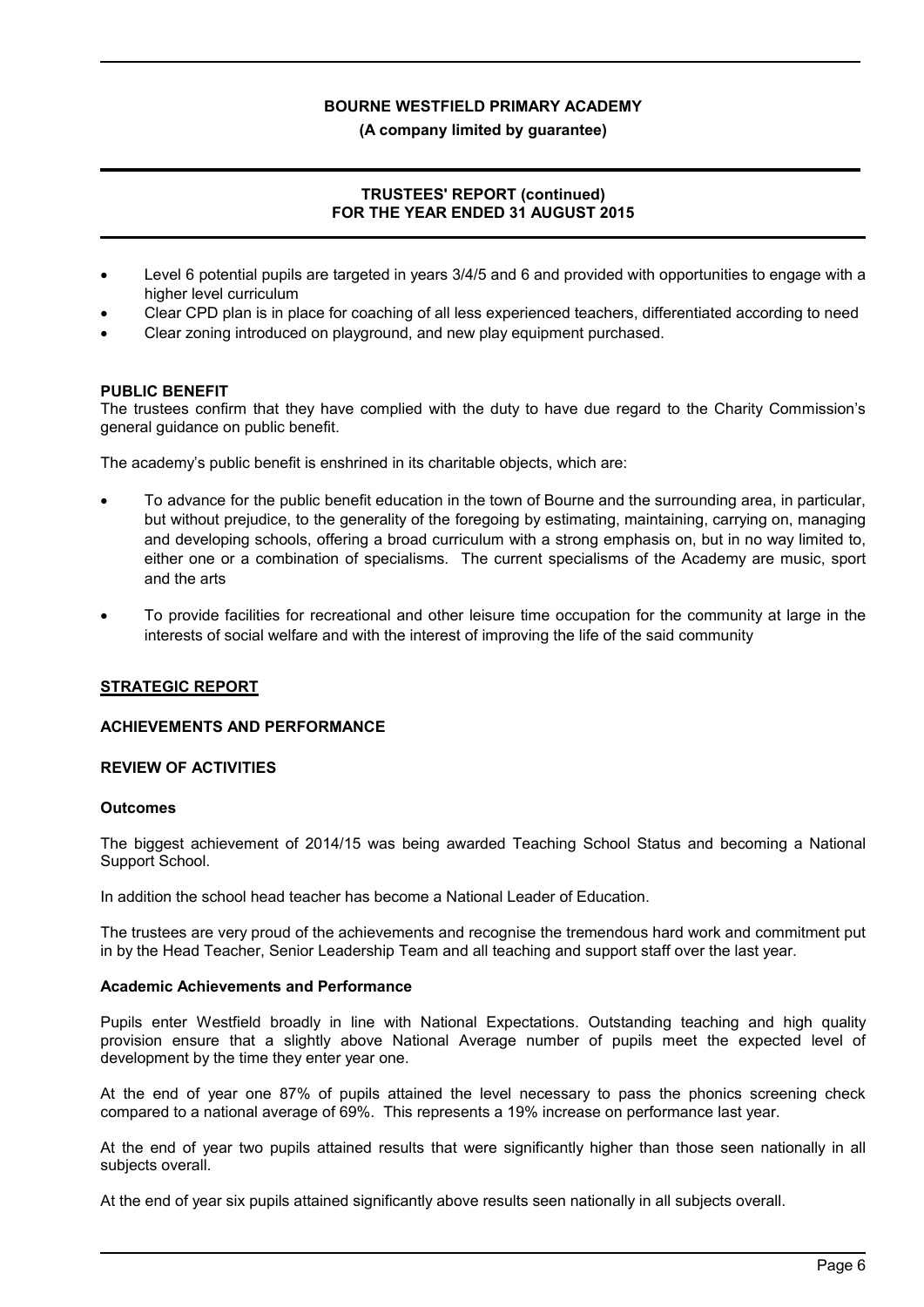#### **(A company limited by guarantee)**

### **TRUSTEES' REPORT (continued) FOR THE YEAR ENDED 31 AUGUST 2015**

#### **Other Curriculum Achievements and Performance**

Major achievements included:

- A visit from Warwick Davis to open our new Mezzo Centre
- Our anti-bullying song won first prize in a national competition run by Internet Matters. Our prize included a visit from athlete Christine Ohuruogo, and signed memorabilia from Usain Bolt and Mo Farah
- Won a prize in national John Lewis competition for "Monty's Christmas"
- Our reading song won runners-up in the first ever National World Book Day winning £3,000 of books for the school
- Were runners-up in final of the Lincolnshire Environment Awards receiving a prize from Dr. David Bellamy

There were many sporting triumphs throughout the 2014/15 academic year including success in:

- Won three of four age group categories in South East Lincolnshire's Primary Schools cross country completion
- Years 5/6 became County Under 11s Girls' cricket champions
- Achieved several golds in the years 3/4 and 5/6 Inter-school Swimming Gala

There were also musical successes including:

- Jazz Band winning gold and the Six Piece Vocal Ensemble winning silver at the District Rotary Young Musician of the Year Competition
- The Rock Band and Vocal Ensemble were invited to perform at the Lincolnshire Proms
- Golds and silvers were won by the Choir, Jazz Band, and Rock Band at the Bourne Rotary Young Musician of the Year Competition

#### **KEY PERFORMANCE INDICATORS**

- EYFS outcomes; Year One Phonic Check outcomes; end of Key Stage One outcomes; end of Key Stage Two outcomes, Ofsted outcomes, pupil premium statement outcomes
- Staff costs as a percentage of income and a percentage of expenditure
- Sporting achievements
- Musical achievements

#### **GOING CONCERN**

After making appropriate enquiries, the board of trustees has a reasonable expectation that the academy has adequate resources to continue in operational existence for the foreseeable future. For this reason it continues to adopt the going concern basis in preparing the financial statements. Further details regarding the adoption of the going concern basis can be found in the Accounting Policies.

#### **FINANCIAL REVIEW**

The Trust held fund balances at 31 August 2015 of £4,265,189, comprising £202,217 of restricted funds, a fixed asset reserve of £4,388,105, a pension reserve deficit of £498,000 and £172,867 of unrestricted general funds.

Most of the Trust's income is obtained from the EFA in the form of recurrent grants, the use of which is restricted to particular purposes. The grants received from the EFA during the period ended 31 August 2015 and the associated expenditure are shown as restricted funds in the statement of financial activities.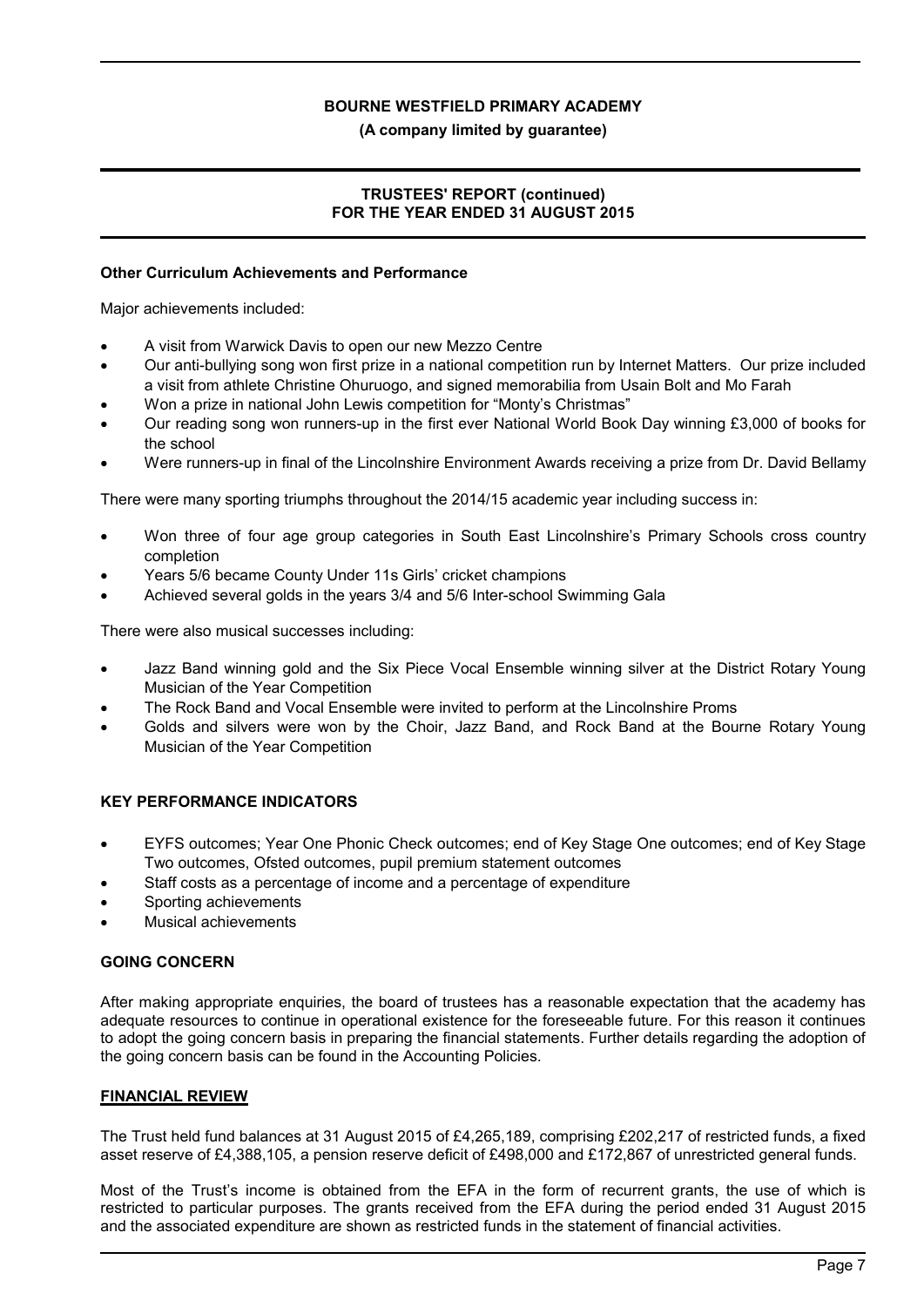**(A company limited by guarantee)**

#### **TRUSTEES' REPORT (continued) FOR THE YEAR ENDED 31 AUGUST 2015**

During the period ended 31 August 2015, total expenditure of £2,170,883 was less than recurrent restricted grant funding from the EFA together with other restricted incoming resources. The excess of income over expenditure for the period was £186,082.

The main financial performance indicator is the level of reserves held at the Balance Sheet date. In particular, the management of spending against General Annual Grant (GAG) requires special attention as the amount of carry forward is monitored. In the period under review, £200,452 was carried forward representing 9.8% of GAG.

Another key financial performance indicator is staffing costs as a percentage of recurrent funding. For 2015 this was 84.1% and this will be monitored in future periods.

The Trust's non-teaching staff are entitled to membership of the Local Government Pension Scheme. The Trust's share of the Scheme's assets is currently assessed to be less than its liabilities.

#### **RESERVES POLICY**

Subject to EFA's constraints on permitted balances, the Academy's policy is to carry forward a prudent level of resources. Due to anticipated future cuts in funding, the situation will be kept under regular review. The reserves of the Academy are monitored regularly, reviewed and are considered to be sufficient for the Academy's requirements.

#### **PRINCIPAL RISKS AND UNCERTAINTIES**

The academy has a comprehensive Risk Register, which is used in conjunction with regular financial reporting to monitor the operational and financial performance of the academy. Based on the strategic plan, the governing body undertakes a comprehensive review of the risks to which the academy is exposed. The governing body identifies systems and procedures, including specific preventable actions which should mitigate any potential negative impact on the academy.

A thorough appraisal is undertaken in the subsequent year of the existing risks and any emerging risks, for example, those arising from changes to national funding policy and/or local circumstances. In additional to the annual review, the governing body will also consider any risks which arise during the year, for example, as a result of a new area of work being undertaken by the academy.

A Risk Register, covering low, medium, and high level risks, is maintained at academy level. The Risk Register identifies the key risks, the likelihood or those risks occurring, their potential impact on the academy and the actions being taken to reduce and mitigate the risks. Risks are prioritised as low, medium and high using a consistent scoring system.

The academy's approach to risk management is supported by a risk management training programme which raised awareness of risk throughout the academy. In addition the Senior Leadership Team and Phase Leaders incorporate risk management in their self-assessment reports and quality improvement plans.

Outlined below is a description of the principal risk factors that may affect the academy. However, not all factors are within the academy's control and other factors besides those listed may also adversely affect the academy:

- Government Funding The Academy is fundamentally reliant on continued government funding through the Education Funding Agency (EFA) and the Local Authority. The risk has and will be mitigated in a number of ways:
- Considerable focus and investment is placed on maintaining and managing key relationships with the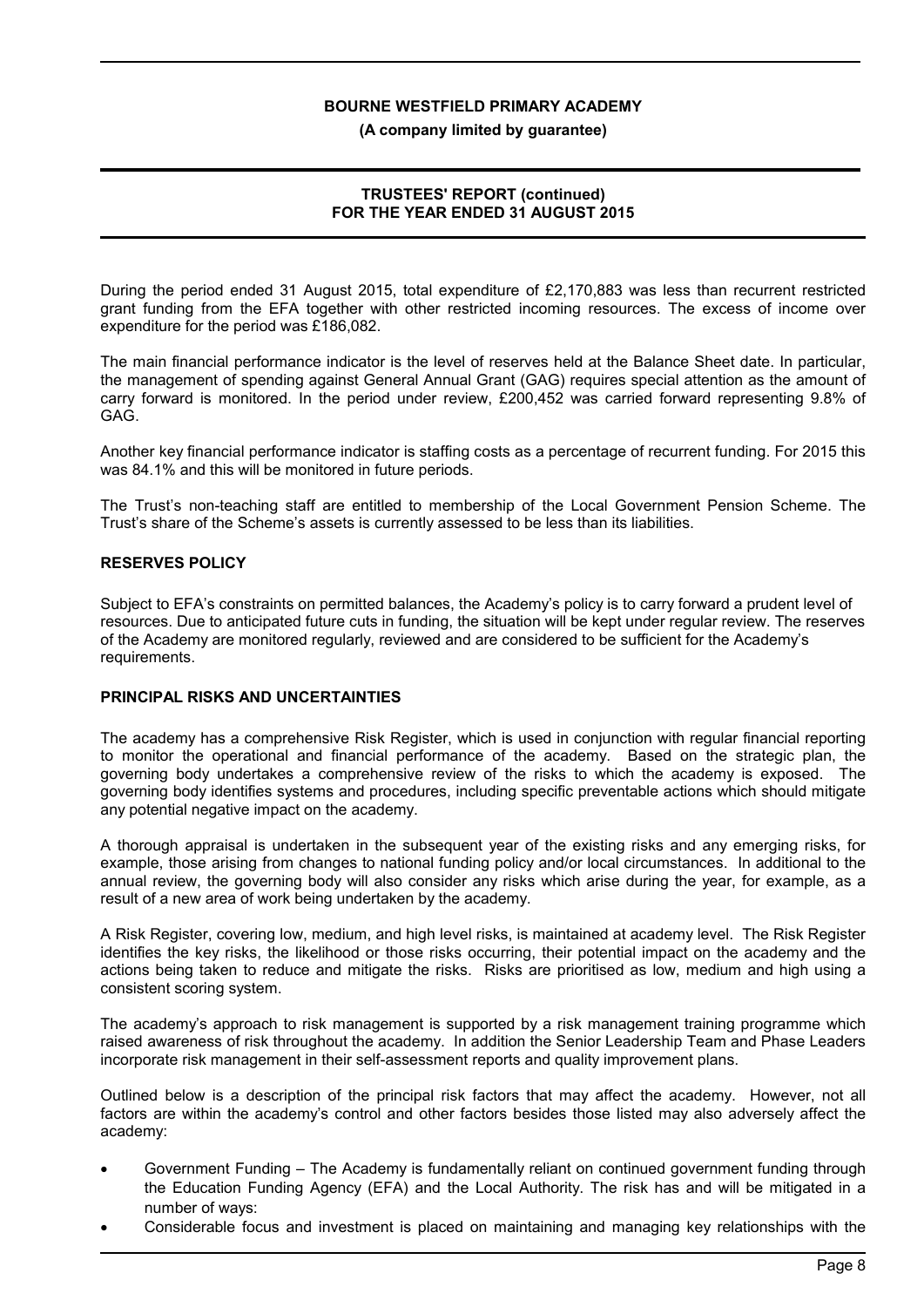**(A company limited by guarantee)**

#### **TRUSTEES' REPORT (continued) FOR THE YEAR ENDED 31 AUGUST 2015**

various funding bodies

- Ensuring that the academy is focused on those priority sectors which will continue to benefit from public funding
- Contingency planning embedded into the academy budget process
- The Local Government Pension Scheme (LGPS) deficit presents a financial risk and a pension reserve has been created within the statutory accounts. At the end of August 2015 the scheme deficit had increased from £461,000 to £498,000. The financial statements report the share of the LGPS deficit on the academy's balance sheet in line with the requirements of FRS17. The academy takes professional advice on this position and makes appropriate contributions on the basis of that advice to ensure that the deficit does not become unmanageable

#### **PLANS FOR FUTURE PERIODS**

#### **FUTURE DEVELOPMENTS**

The academy intends to continue achieving its aims and objectives through the aforementioned activities. In addition the academy will develop its newly appointed teaching school status.

### **FUNDS HELD AS CUSTODIAN TRUSTEE ON BEHALF OF OTHERS**

The School does not currently hold any funds as Custodian Trustee on behalf of others

#### **DISCLOSURE OF INFORMATION TO AUDITORS**

Each of the persons who are trustees at the time when this Trustees' report is approved has confirmed that:

- so far as that Trustee is aware, there is no relevant audit information of which the charitable company's auditors are unaware, and
- that Trustee has taken all the steps that ought to have been taken as a Trustee in order to be aware of any relevant audit information and to establish that the charitable company's auditors are aware of that information.

This report, incorporating the Strategic report, was approved by order of the board of trustees, as the company directors, on 15 December 2015 and signed on the board's behalf by:

**R Jones Chair of Trustees**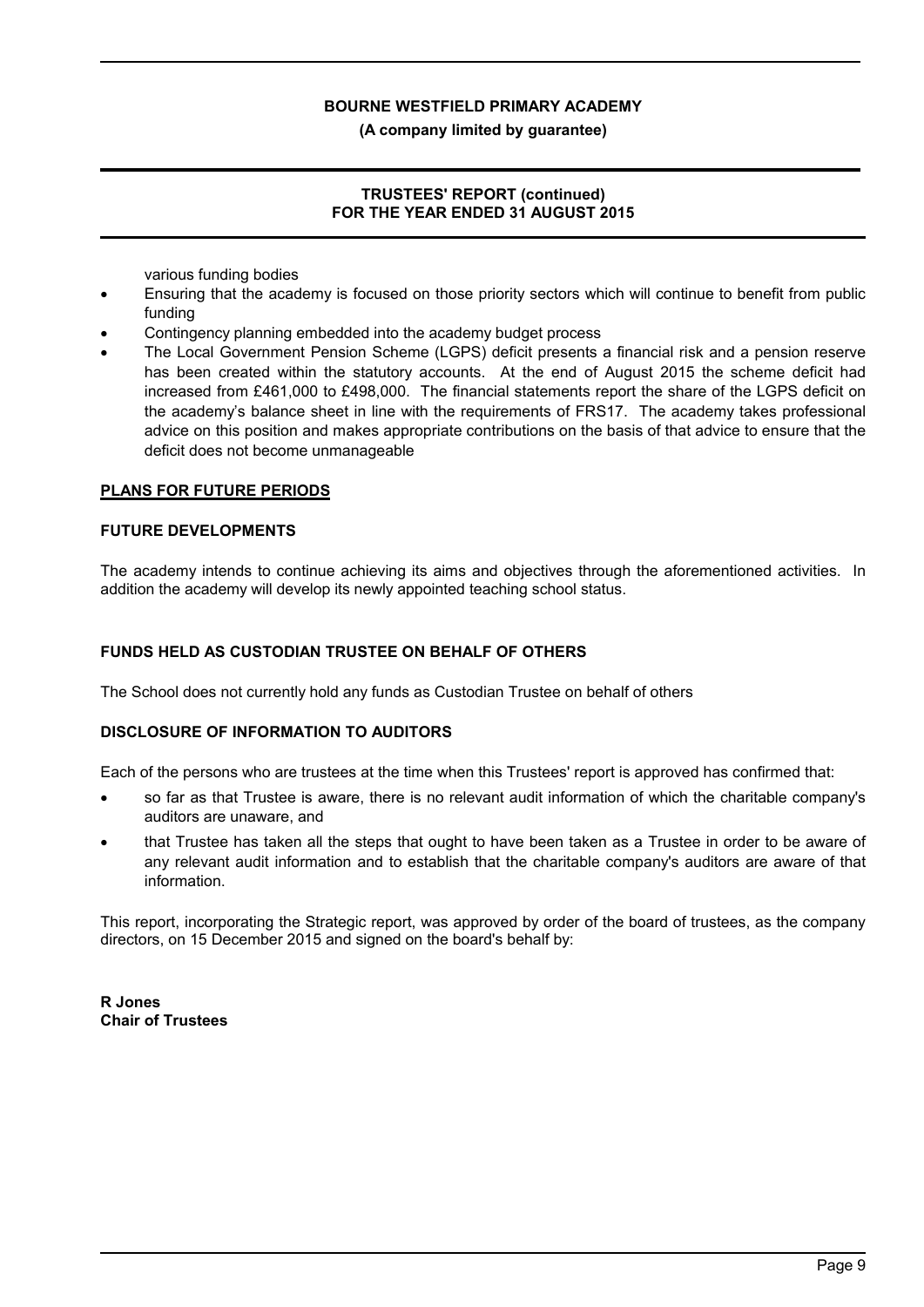**(A company limited by guarantee)**

### **GOVERNANCE STATEMENT**

#### **SCOPE OF RESPONSIBILITY**

As trustees, we acknowledge we have overall responsibility for ensuring that Bourne Westfield Primary Academy has an effective and appropriate system of control, financial and otherwise. However such a system is designed to manage rather than eliminate the risk of failure to achieve business objectives, and can provide only reasonable and not absolute assurance against material misstatement or loss.

The board of trustees has delegated the day-to-day responsibility to the Head Teacher, as accounting officer, for ensuring financial controls conform with the requirements of both propriety and good financial management and in accordance with the requirements and responsibilities assigned to it in the funding agreement between Bourne Westfield Primary Academy and the Secretary of State for Education. They are also responsible for reporting to the board of trustees any material weaknesses or breakdowns in internal control.

#### **GOVERNANCE**

The information on governance included here supplements that described in the Trustees' report and in the Trustees' responsibilities statement. The board of trustees has formally met 5 times during the year. Attendance during the year at meetings of the board of trustees was as follows:

| <b>Trustee</b>    | Meetings attended | Out of a possible |
|-------------------|-------------------|-------------------|
| R Jones           | 5                 | 5                 |
| E Radley          | 5                 | 5                 |
| I Cappitt         |                   |                   |
| N Lindley         |                   |                   |
| A Higgs           |                   |                   |
| M Rainbow         | 5                 | 5                 |
| <b>B</b> Harrison | 4                 | 5                 |
| R Immink          | 4                 | 5                 |
| S Jackson         | 4                 | 5                 |
| C Everist         | 4                 | 5                 |
| S Gutteridge      | 5                 | 5                 |
| T Robinson        | 5                 | 5                 |
| J Freear          | 5                 | 5                 |
| I Fuller          | 3                 | 5                 |
| N Chandler        |                   |                   |
| L Neal            |                   |                   |
| R Green           |                   |                   |

There were a number of changes to the Governing Body throughout the year. L Neal, N Chandler, and I Cappitt resigned on 30 September 2014. S Gutteridge resigned on 31 August 2015. R Green was appointed on 30 September 2014. A Higgs and N Lindley were appointed Members on 17 March 2015. The Trustees would like to thank all the resigning governors for their support to the Academy, their dedication and enthusiasm that has had such a positive impact over the years they have served.

#### Governance reviews:

The Board of Trustees recognise the need for continual improvement and development in the way we, as a Board of Trustees, work together with the Senior Leadership Team, towards a strong and effective school. Thus, every year, we review and improve our working practices, standards of governance and effectiveness of the Board of Trustees.

In the Autumn of 2014 The Board of Trustees decided to adopt new best practice guidance issued by the Department of Education. As a result of this a new members body was appointed thereby introducing two layers of governance, being the members and the trustees.

Members of the trust, which are akin to shareholders, are the subscribers to its memorandum of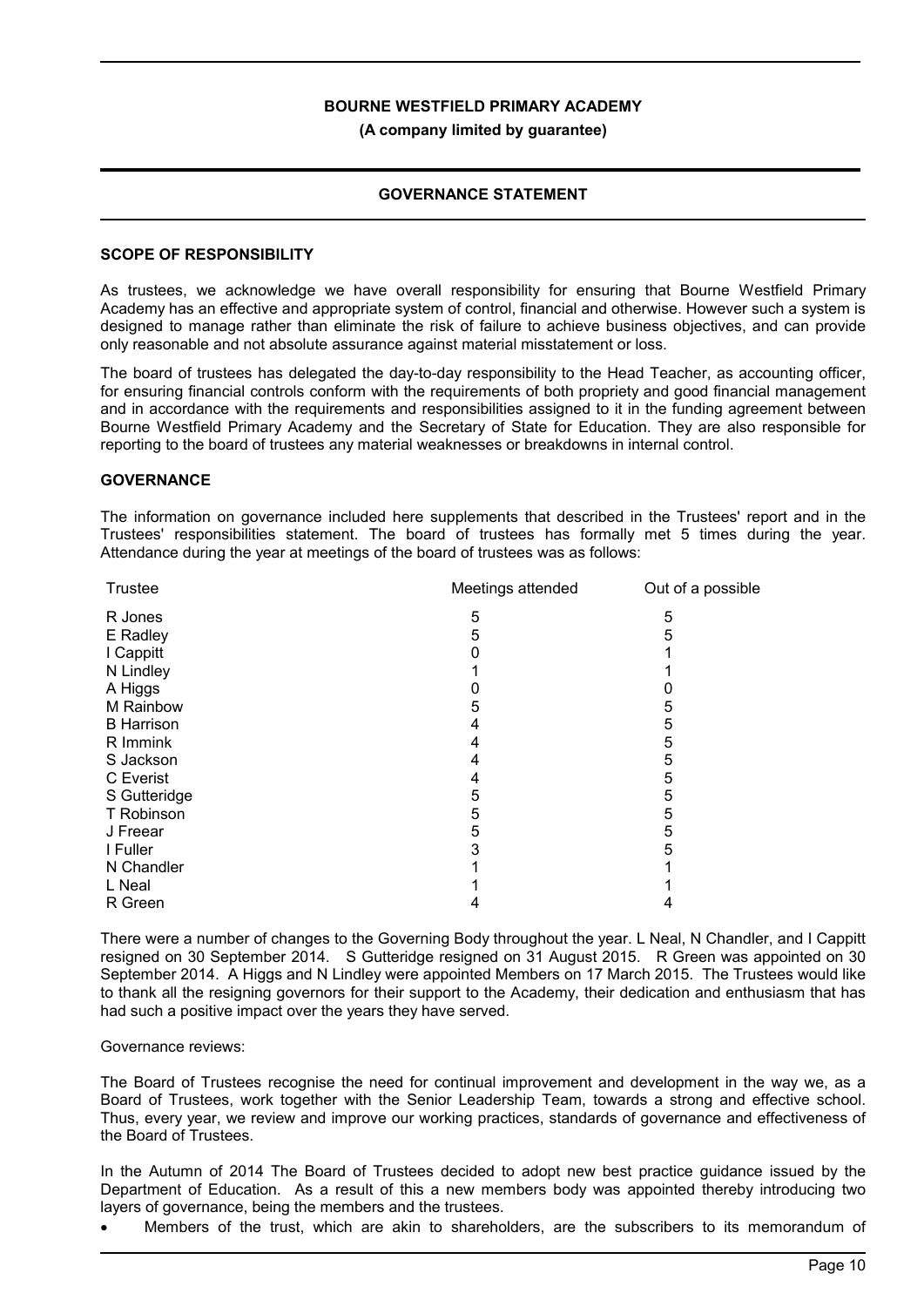**(A company limited by guarantee)**

## **GOVERNANCE STATEMENT (continued)**

association. Members have a limited financial liability to the trust. Members have the power to appoint and remove trustees and amend the articles to improve or strengthen governance.

- The trustees are responsible for the three core strategic governance functions:
	- (a) Ensuring clarity of vision, ethos and strategic direction;

(b) Holding the head teacher to account for educational performance of the school and its pupils, and the performance management of staff; and

(c) Overseeing the financial performance of the school and making sure its money is well spent

During the year the Trustees with the support of the new Members undertook a skills review and addressed the key issue of succession planning for Trustees.

As a result of this process new trustees have been appointed with skills that significantly increase the breadth of knowledge of the Board of Trustees. These appointments taking effect in September 2015.

In addition the trustees have reviewed and improved the induction and training programme for new trustees to help them come up to speed with new and complex issues quickly. The new members benefited from this induction programme as well as attending trustee meetings and having individual meetings with the Chair, trustees and Head teacher.

A new Strategic Committee has been formed which includes the Chair of Trustees, Head Teacher, and the two trustees who are also Chair of the "Finance and Asset Committee" and the "Performance and Improvement Committee". The purpose of this new committee is to ensure that the detailed knowledge held by and the reviews undertaken by our sub committees is shared and working together for common objectives. The operation of sub committees continues to add great value by ensuring individual trustees have allocated responsibilities and areas of specialism. The sub committees focus on the continuous monitoring of performance and financial stewardship. This in turn allows the full Board of Trustees to discuss strategic objectives and direction with confidence that on going performance and standards are maintained at a high level.

Also during the year, again in line with best practice, a parent volunteer was appointed as an Internal Auditor to perform ad hoc reviews of processes and controls. This role reported directly to the trustees.

The trustees and members work hard together with the Head Teacher and all teachers to maintain a balance between monitoring performance and strategic oversight. The current structures help us achieve this but trustees are always reviewing, evolving and looking to improve.

The Finance and Asset Committee is a sub-committee of the main board of trustees. Its purpose is to:

- Assist the decision making of the Governing Body by enabling more detailed consideration to be given to the best means of fulfilling the Governing Body's responsibility to ensure sound management of the academy's finance and resources, including proper planning, monitoring and probity.
- To make appropriate comments and recommendations on such matters to the Governing Body on a regular basis.
- Major issues will be referred to the full Governing Body for ratification

Attendance at meetings in the year was as follows:

| <b>Trustee</b>                                | Meetings attended | Out of a possible |
|-----------------------------------------------|-------------------|-------------------|
| I Fuller                                      | 4                 | 6                 |
| R Immink                                      | 3                 | 6                 |
| T Robinson                                    | 6                 | 6                 |
| J Freear                                      | 4                 | 6                 |
| E Radley, Head Teacher and Accounting Officer | 6                 | 6                 |
| R Jones, Chair                                |                   |                   |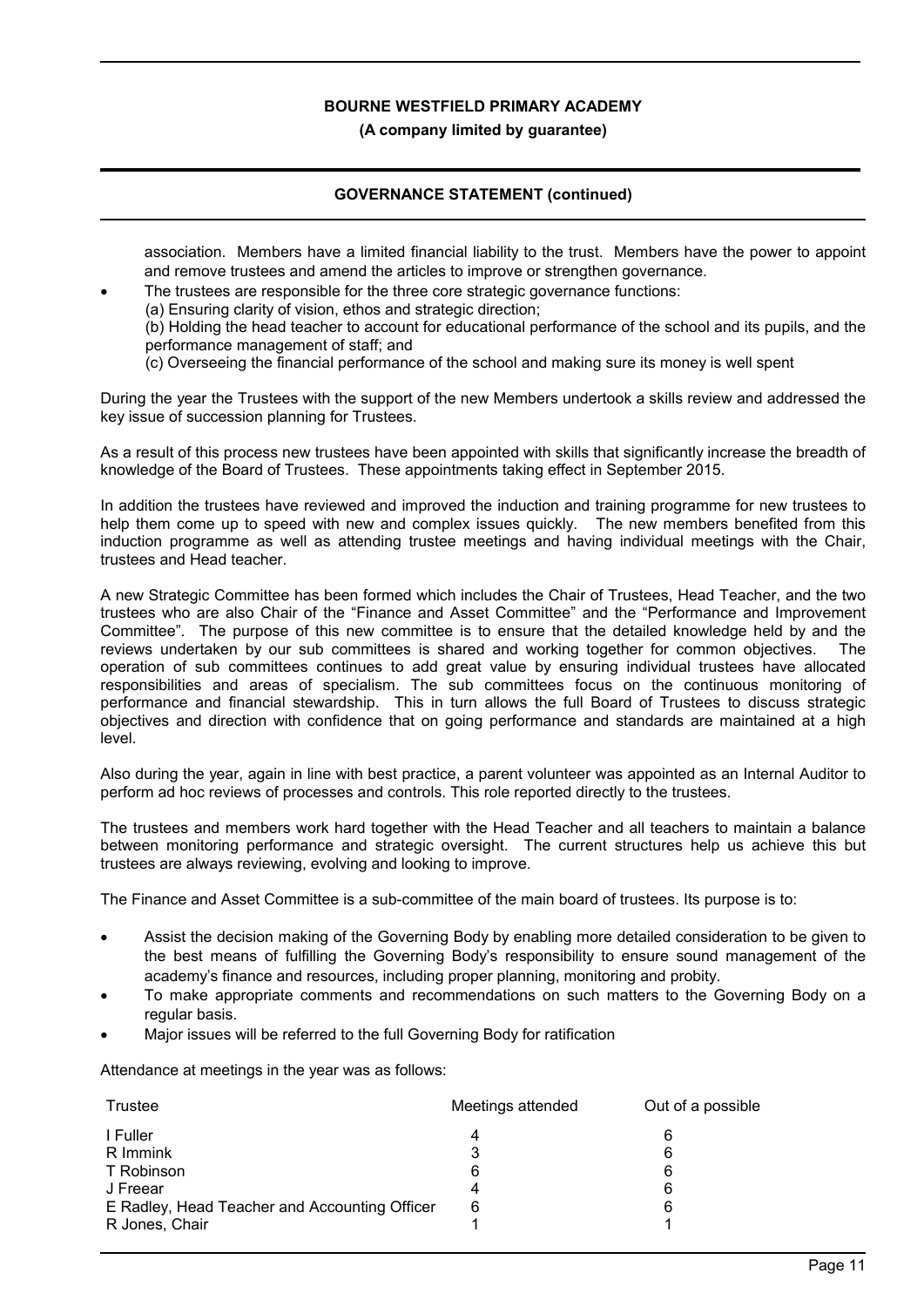**(A company limited by guarantee)**

## **GOVERNANCE STATEMENT (continued)**

| S Jackson         |  |
|-------------------|--|
| <b>B</b> Harrison |  |

The Performance and Improvement Committee is also a sub-committee of the main board of trustees. Its purpose is to.

- Monitor and challenge the academic performance of the academy
- Review and monitor procedures for safeguarding and Health & Safety

Attendance at meetings in the year was as follows:

| Trustee                                       | Meetings attended | Out of a possible |
|-----------------------------------------------|-------------------|-------------------|
| E Radley, Head Teacher and Accounting Officer | 4                 | 5                 |
| I Cappitt                                     |                   |                   |
| N Chandler                                    |                   |                   |
| C Everist                                     | 5                 | 5                 |
| S Jackson                                     | 4                 | 4                 |
| S Gutteridge                                  | 3                 | 4                 |
| M Rainbow                                     | 4                 |                   |
| <b>B</b> Harrison                             |                   |                   |

#### **REVIEW OF VALUE FOR MONEY**

As accounting officer, the Head Teacher has responsibility for ensuring that the academy trust delivers good value in the use of public resources. The accounting officer understands that value for money refers to the educational and wider societal outcomes achieved in return for the taxpayer resources received.

The accounting officer considers how the trust's use of its resources has provided good value for money during each academic year, and reports to the board of trustees where value for money can be improved, including the use of benchmarking data where available. The accounting officer for the academy trust has delivered improved value for money during the year by:

#### **Improving Educational Results**

- Increased staffing levels have impacted on rapid improvement with the school attaining an outstanding Ofsted rating in May 2014.
- The impact of an extensive CPD programme for all staff has resulted in attainment for all pupils being higher than national for all subjects with the school making significant improvement on previous years.
- The introduction of a new phonics and associated staff training has resulted in an increase of 4% in our phonics outcomes at the end of Year 1. Our school performed 13% above the national average in the last academic year.
- Improved performance of pupil premium children with 100% making at least two levels progress in Reading and Writing, and 80% making at least two levels progress in Maths.
- The academy introduced "Find Your Voice" LAMDA awards to promote speaking for gifted pupils and those in receipt of FSM.
- The academy supported a number of other schools to improve the quality of teaching and learning.

#### **Financial Governance and Oversight**

- Produce business plans and three year financial plans to ensure that governors have a clear overview of the future projected financial health of the academy so that they can make informed strategic decisions about future expenditure.
- Confirm that purchasing protocols are followed to ensure that best value processes are achieved.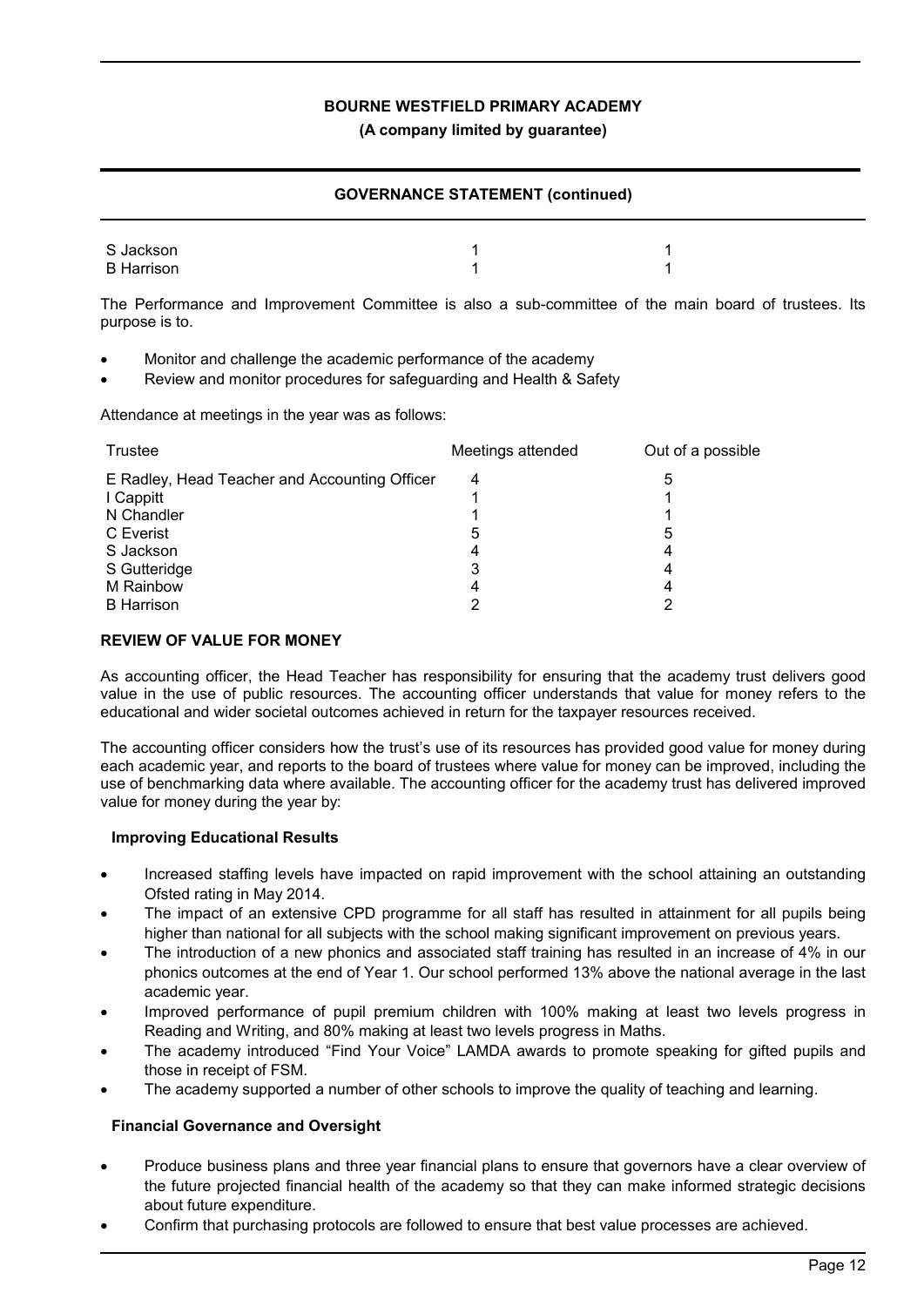**(A company limited by guarantee)**

## **GOVERNANCE STATEMENT (continued)**

Benchmark against other academies in similar settings to help analyse expenditure.

#### **THE PURPOSE OF THE SYSTEM OF INTERNAL CONTROL**

The system of internal control is designed to manage risk to a reasonable level rather than to eliminate all risk of failure to achieve policies, aims and objectives; it can therefore only provide reasonable and not absolute assurance of effectiveness. The system of internal control is based on an ongoing process designed to identify and prioritise the risks to the achievement of academy policies, aims and objectives, to evaluate the likelihood of those risks being realised and the impact should they be realised, and to manage them efficiently, effectively and economically. The system of internal control has been in place in Bourne Westfield Primary Academy for the year 1 September 2014 to 31 August 2015 and up to the date of approval of the annual report and financial statements.

#### **CAPACITY TO HANDLE RISK**

The board of trustees has reviewed the key risks to which the academy is exposed together with the operating, financial and compliance controls that have been implemented to mitigate those risks. The board of trustees is of the view that there is a formal ongoing process for identifying, evaluating and managing the academy's significant risks, that has been in place for the year 1 September 2014 to 31 August 2015 and up to the date of approval of the annual report and financial statements. This process is regularly reviewed by the board of trustees.

#### **THE RISK AND CONTROL FRAMEWORK**

The academy's system of internal financial control is based on a framework of regular management information and administrative procedures including the segregation of duties and a system of delegation and accountability. In particular, it includes:

- comprehensive budgeting and monitoring systems with an annual budget and periodic financial reports which are reviewed and agreed by the board of trustees;
- regular reviews by the Finance and Asset Committee of reports which indicate financial performance against the forecasts and of major purchase plans, capital works and expenditure programmes;
- setting targets to measure financial and other performance:
- clearly defined purchasing (asset purchase or capital investment) guidelines.
- delegation of authority and segregation of duties;
- identification and management of risks.

The board of trustees has considered the need for a specific internal audit function and has decided to appoint R Jones as internal auditor.

The internal auditor's role includes giving advice on financial matters and performing a range of checks on the academy's financial systems. In particular the checks carried out in the current period included:

- testing payroll systems
- testing of Premises Health and Safety

On a semi-annual basis, the internal auditor reports to the board of trustees on the operation of the systems of control and on the discharge of the board of trustees' financial responsibilities.

The internal auditor delegated the task to an unpaid external person to review the risk and, when a report was completed, to present the reports to the governors, through the Full Governors Meeting on the operation of the systems of control and on the discharge of the board of trustees' financial responsibilities. There were no material control issues noted by the internal audit work and recommendations where appropriate are being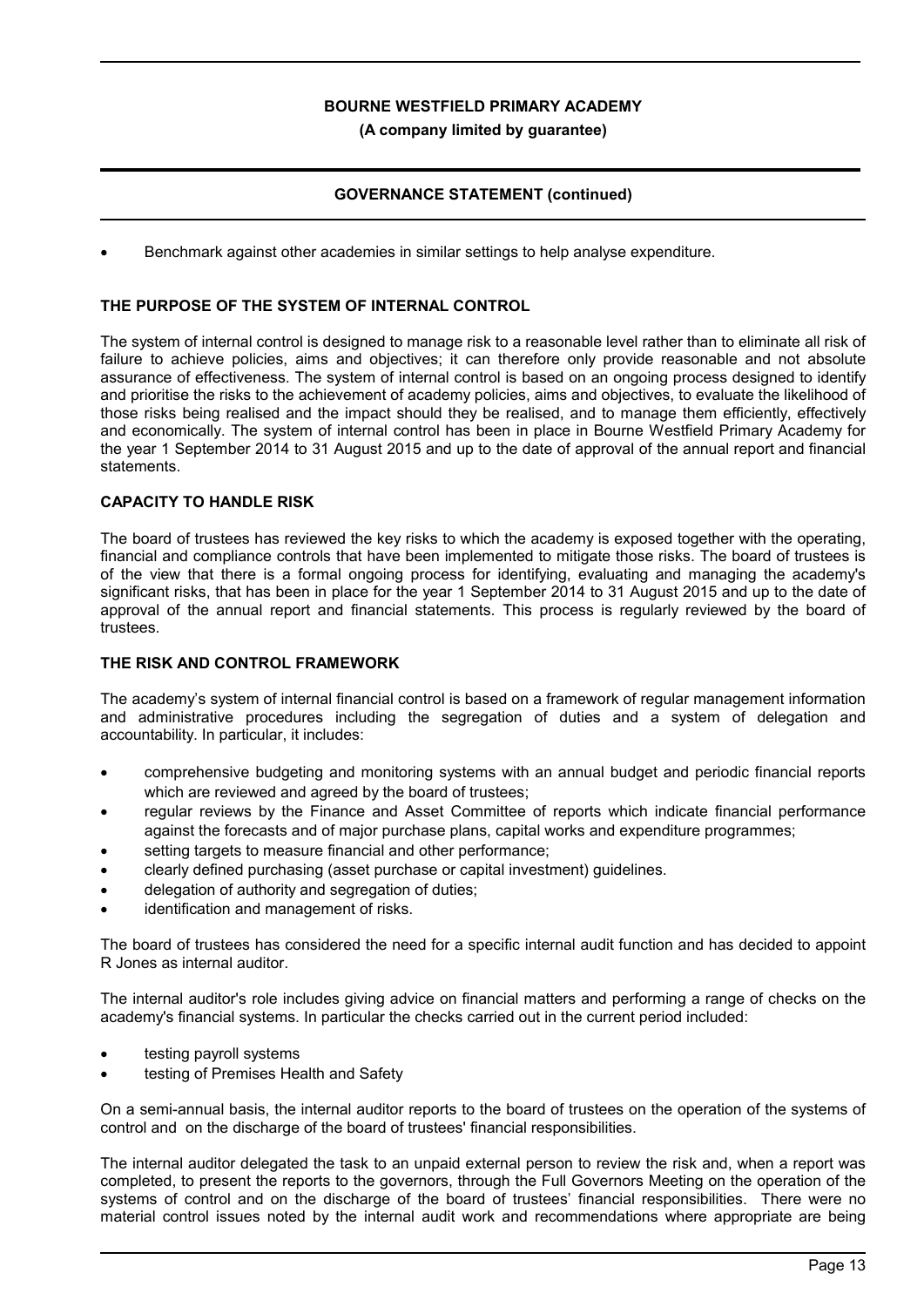**(A company limited by guarantee)**

## **GOVERNANCE STATEMENT (continued)**

adopted.

### **REVIEW OF EFFECTIVENESS**

As accounting officer, the Head Teacher has responsibility for reviewing the effectiveness of the system of internal control. During the year in question the review has been informed by:

- the work of the internal auditor;
- the work of the external auditors;
- the financial management and governance self-assessment process;
- the work of the executive managers within the academy who have responsibility for the development and maintenance of the internal control framework.

The accounting officer has been advised of the implications of the result of their review of the system of internal control by the internal auditor and a plan to address weaknesses and ensure continuous improvement of the system is in place.

Approved by order of the members of the board of trustees on 15 December 2015 and signed on its behalf, by:

**R Jones Chair of Trustees** **E Radley Accounting Officer**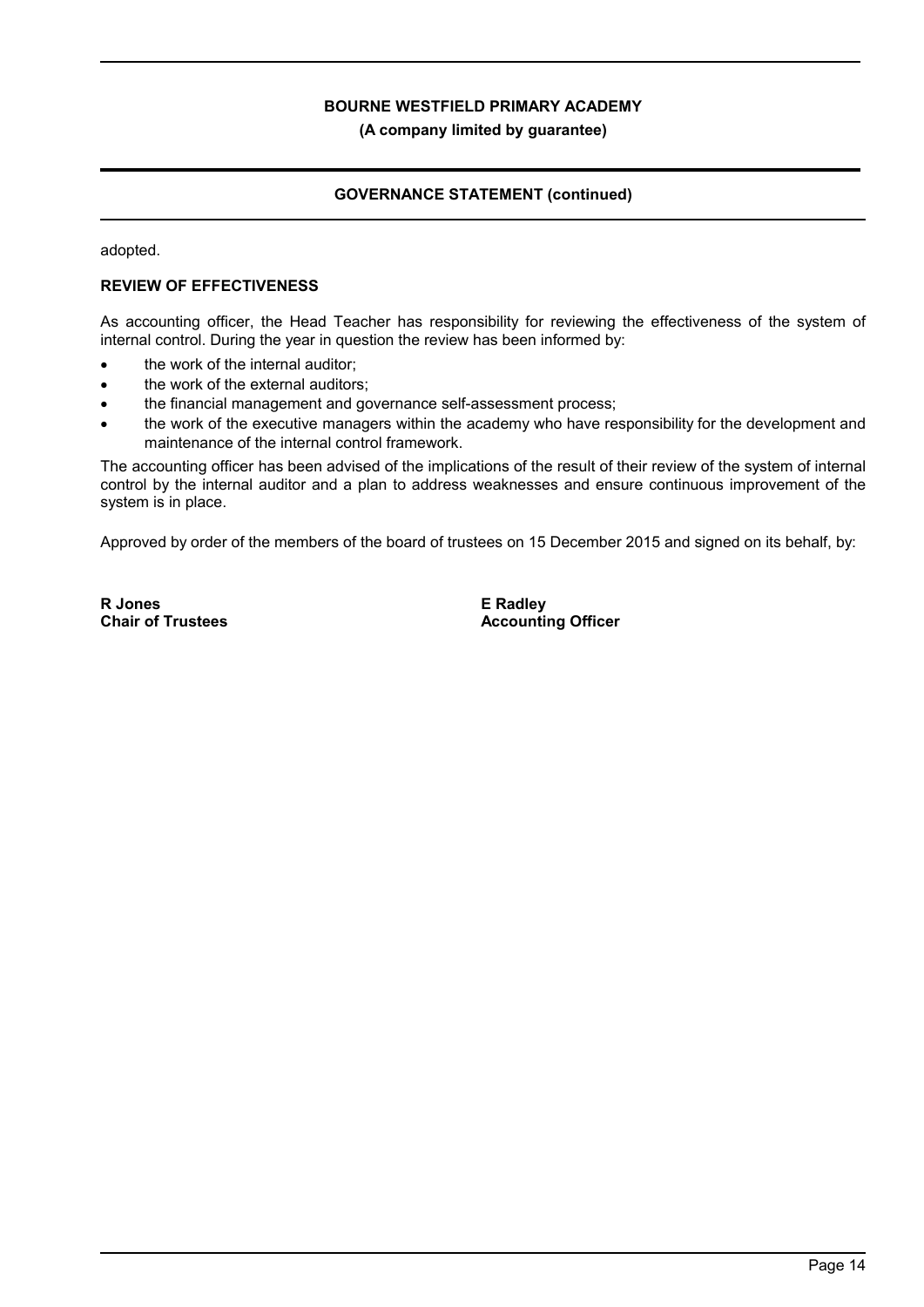**(A company limited by guarantee)**

## **STATEMENT ON REGULARITY, PROPRIETY AND COMPLIANCE**

As accounting officer of Bourne Westfield Primary Academy I have considered my responsibility to notify the academy board of trustees and the Education Funding Agency of material irregularity, impropriety and noncompliance with EFA terms and conditions of funding, under the funding agreement in place between the academy and the Secretary of State. As part of my consideration I have had due regard to the requirements of the Academies Financial Handbook (2014).

I confirm that I and the academy board of trustees are able to identify any material, irregular or improper use of funds by the academy, or material non-compliance with the terms and conditions of funding under the academy's funding agreement and the Academies Financial Handbook (2014).

I confirm that no instances of material irregularity, impropriety or funding non-compliance have been discovered to date. If any instances are identified after the date of this statement, these will be notified to the board of trustees and EFA.

**E Radley** Accounting Officer

Date: 15 December 2015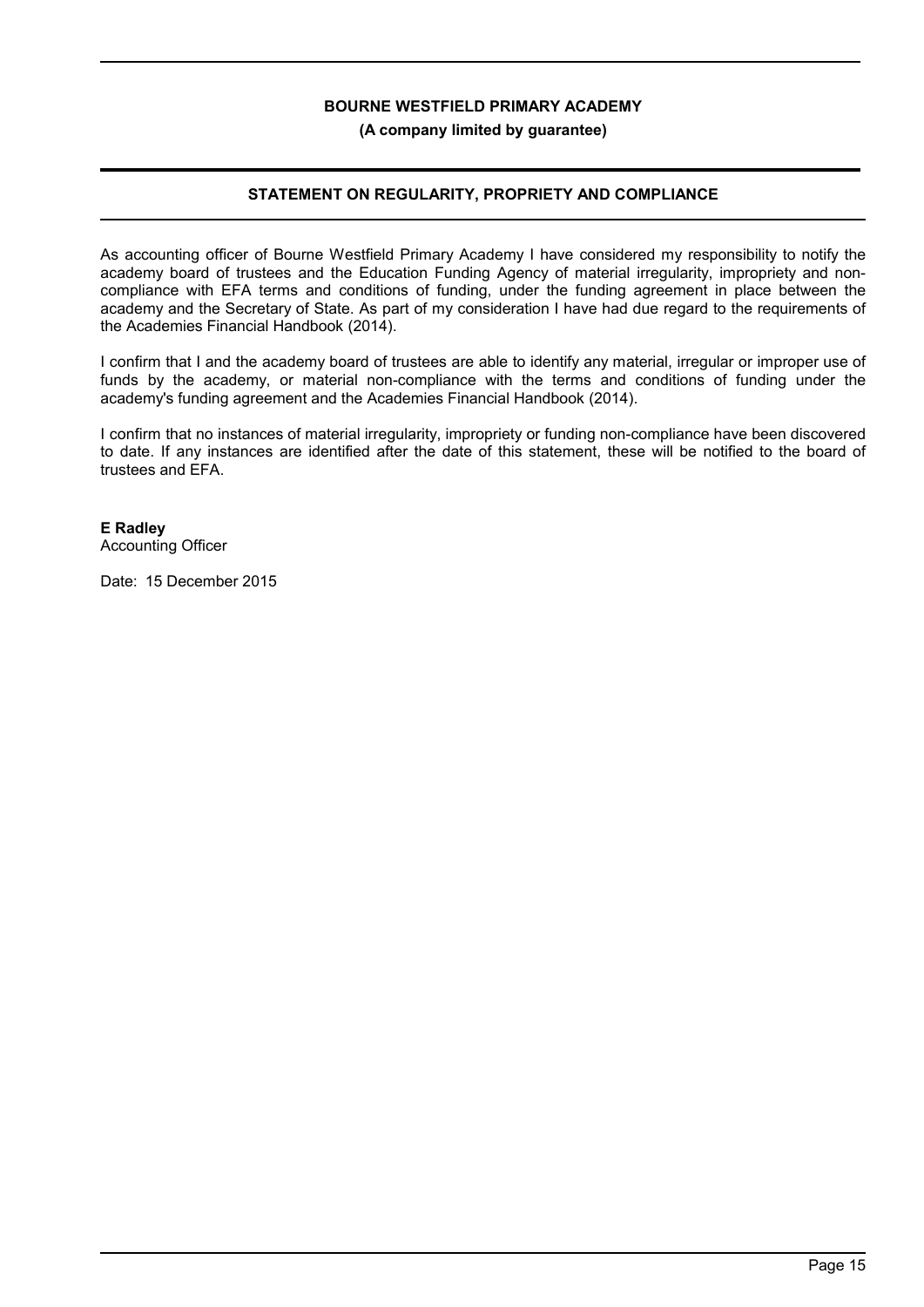#### **(A company limited by guarantee)**

## **TRUSTEES' RESPONSIBILITIES STATEMENT FOR THE YEAR ENDED 31 AUGUST 2015**

The Trustees (who act as governors of Bourne Westfield Primary Academy and are also the directors of the charitable company for the purposes of company law) are responsible for preparing the Trustees' report (including the Strategic report) and the financial statements in accordance with the Annual Accounts Direction issued by the Education Funding Agency, United Kingdom Accounting Standards (United Kingdom Generally Accepted Accounting Practice) and applicable law and regulations.

Company law requires the Trustees to prepare financial statements for each financial year. Under company law the Trustees must not approve the financial statements unless they are satisfied that they give a true and fair view of the state of affairs of the charitable company and of its incoming resources and application of resources, including its income and expenditure, for that period. In preparing these financial statements, the Trustees are required to:

- select suitable accounting policies and then apply them consistently;
- observe the methods and principles of the Charities SORP;
- make judgments and accounting estimates that are reasonable and prudent;
- state whether applicable UK Accounting Standards have been followed, subject to any material departures disclosed and explained in the financial statements;
- prepare the financial statements on the going concern basis unless it is inappropriate to presume that the charitable company will continue in business.

The Trustees are responsible for keeping adequate accounting records that are sufficient to show and explain the charitable company's transactions and disclose with reasonable accuracy at any time the financial position of the charitable company and enable them to ensure that the financial statements comply with the Companies Act 2006. They are also responsible for safeguarding the assets of the charitable company and hence for taking reasonable steps for the prevention and detection of fraud and other irregularities.

The Trustees are responsible for ensuring that in its conduct and operation the charitable company applies financial and other controls, which conform with the requirements both of propriety and of good financial management. They are also responsible for ensuring grants received from EFA/DfE have been applied for the purposes intended.

The Trustees are responsible for the maintenance and integrity of the corporate and financial information included on the charitable company's website. Legislation in the United Kingdom governing the preparation and dissemination of financial statements may differ from legislation in other jurisdictions.

Approved by order of the members of the board of trustees on 15 December 2015 and signed on its behalf by:

**R Jones Chair of Trustees**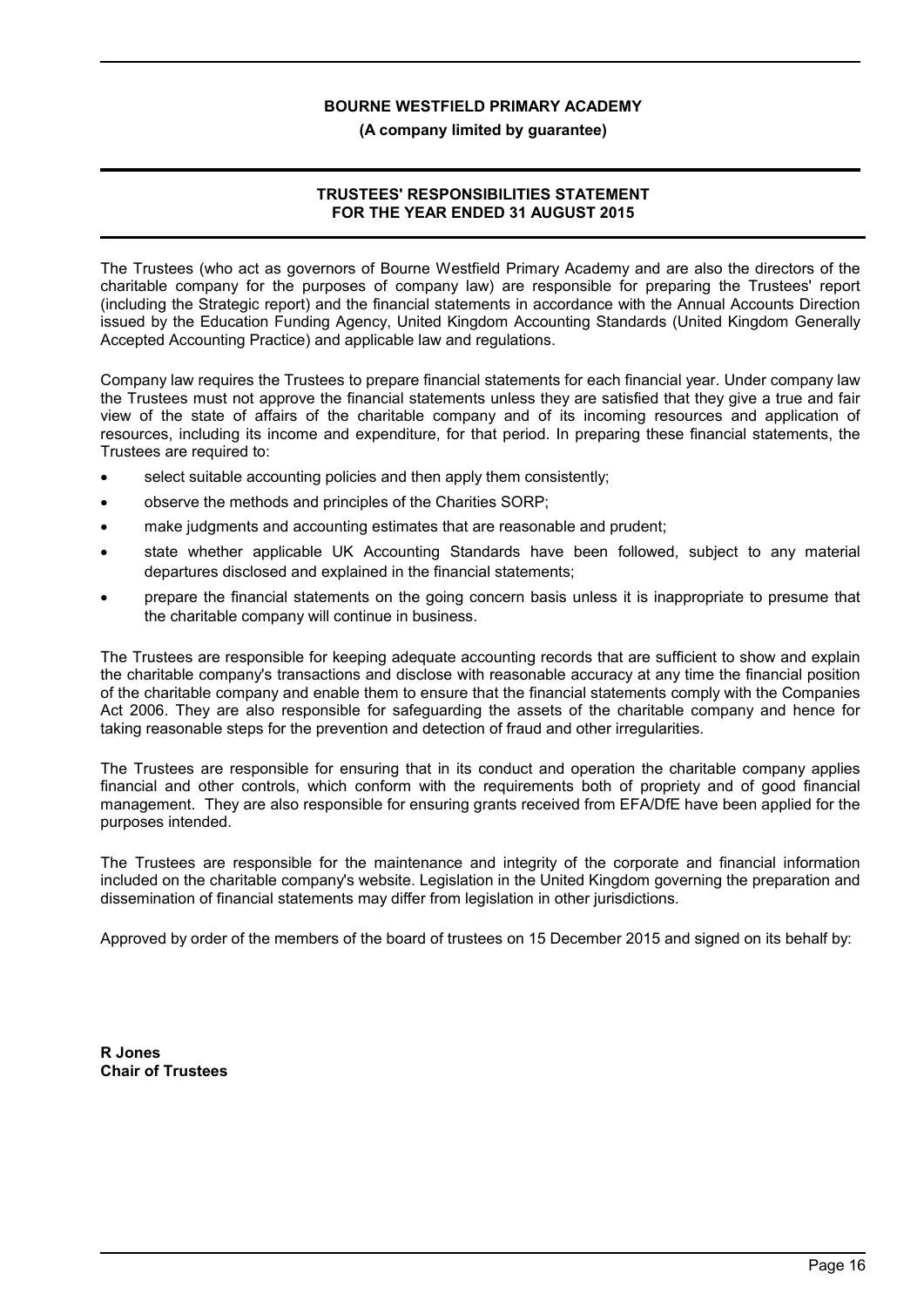#### **(A company limited by guarantee)**

## **INDEPENDENT AUDITORS' REPORT TO THE MEMBERS OF BOURNE WESTFIELD PRIMARY ACADEMY**

We have audited the financial statements of Bourne Westfield Primary Academy for the year ended 31 August 2015 which comprise the Statement of financial activities, the Balance sheet, the Cash flow statement and the related notes. The financial reporting framework that has been applied in their preparation is applicable law, United Kingdom Accounting Standards (United Kingdom Generally Accepted Accounting Practice) and the Academies Accounts Direction 2014 to 2015 issued by the Education Funding Agency.

This report is made solely to the academy's members, as a body, in accordance with Chapter 3 of Part 16 of the Companies Act 2006. Our audit work has been undertaken so that we might state to the academy's members those matters we are required to state to them in an Auditors' report and for no other purpose. To the fullest extent permitted by law, we do not accept or assume responsibility to anyone other than the academy and its members, as a body, for our audit work, for this report, or for the opinion we have formed.

#### **RESPECTIVE RESPONSIBILITIES OF TRUSTEES AND AUDITORS**

As explained more fully in the Trustees' responsibilities statement, the Trustees (who are also the directors of the academy for the purposes of company law) are responsible for the preparation of the financial statements and for being satisfied that they give a true and fair view.

Our responsibility is to audit and express an opinion on the financial statements in accordance with applicable law and International Standards on Auditing (UK and Ireland). Those standards require us to comply with the Auditing Practices Board's Ethical Standards for Auditors.

#### **SCOPE OF THE AUDIT OF THE FINANCIAL STATEMENTS**

An audit involves obtaining evidence about the amounts and disclosures in the financial statements sufficient to give reasonable assurance that the financial statements are free from material misstatement, whether caused by fraud or error. This includes an assessment of: whether the accounting policies are appropriate to the academy's circumstances and have been consistently applied and adequately disclosed; the reasonableness of significant accounting estimates made by the Trustees; and the overall presentation of the financial statements. In addition, we read all the financial and non-financial information in the Trustees' report to identify material inconsistencies with the audited financial statements and to identify any information that is apparently materially incorrect based on, or materially inconsistent with, the knowledge acquired by us in the course of performing the audit. If we become aware of any apparent material misstatements or inconsistencies we consider the implications for our report.

#### **OPINION ON FINANCIAL STATEMENTS**

In our opinion the financial statements:

- give a true and fair view of the state of the academy's affairs as at 31 August 2015 and of its incoming resources and application of resources, including its income and expenditure, for the year then ended;
- have been properly prepared in accordance with United Kingdom Generally Accepted Accounting Practice; and
- have been prepared in accordance with the requirements of the Companies Act 2006 and the Academies Accounts Direction 2014 to 2015 issued by the Education Funding Agency.

#### **OPINION ON OTHER MATTER PRESCRIBED BY THE COMPANIES ACT 2006**

In our opinion the information given in the Trustees' report, incorporating the Strategic report, for the financial year for which the financial statements are prepared is consistent with the financial statements.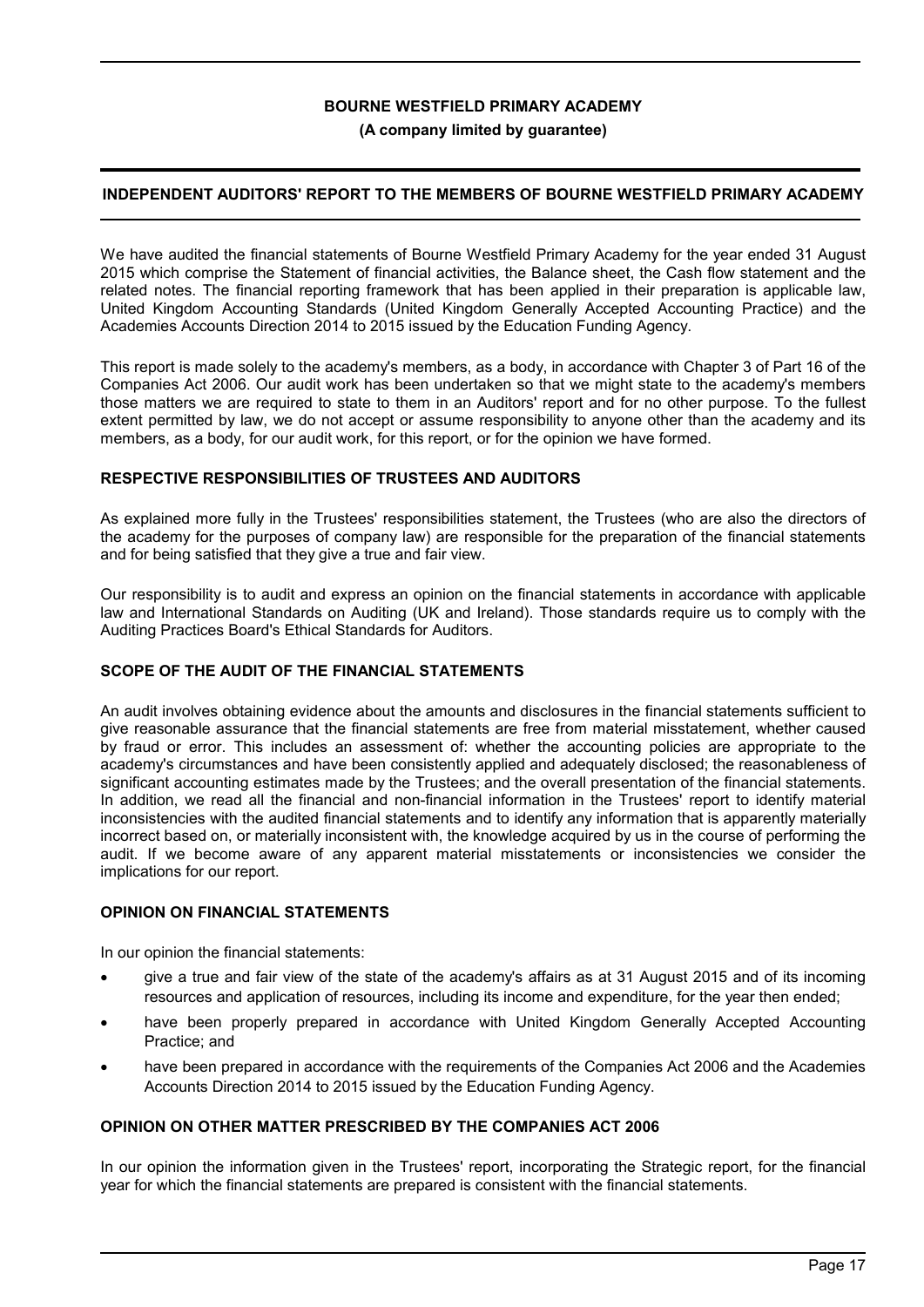**(A company limited by guarantee)**

## **INDEPENDENT AUDITORS' REPORT TO THE MEMBERS OF BOURNE WESTFIELD PRIMARY ACADEMY**

#### **MATTERS ON WHICH WE ARE REQUIRED TO REPORT BY EXCEPTION**

We have nothing to report in respect of the following matters where the Companies Act 2006 requires us to report to you if, in our opinion:

- adequate accounting records have not been kept, or returns adequate for our audit have not been received from branches not visited by us; or
- the financial statements are not in agreement with the accounting records and returns; or
- certain disclosures of Trustees' remuneration specified by law are not made; or Ī
- we have not received all the information and explanations we require for our audit.

Mark Bradshaw (Senior statutory auditor)

for and on behalf of

**Streets Audit LLP**

Windsor House A1 Business Park at Long Bennington **Notts** NG23 5JR 17 December 2015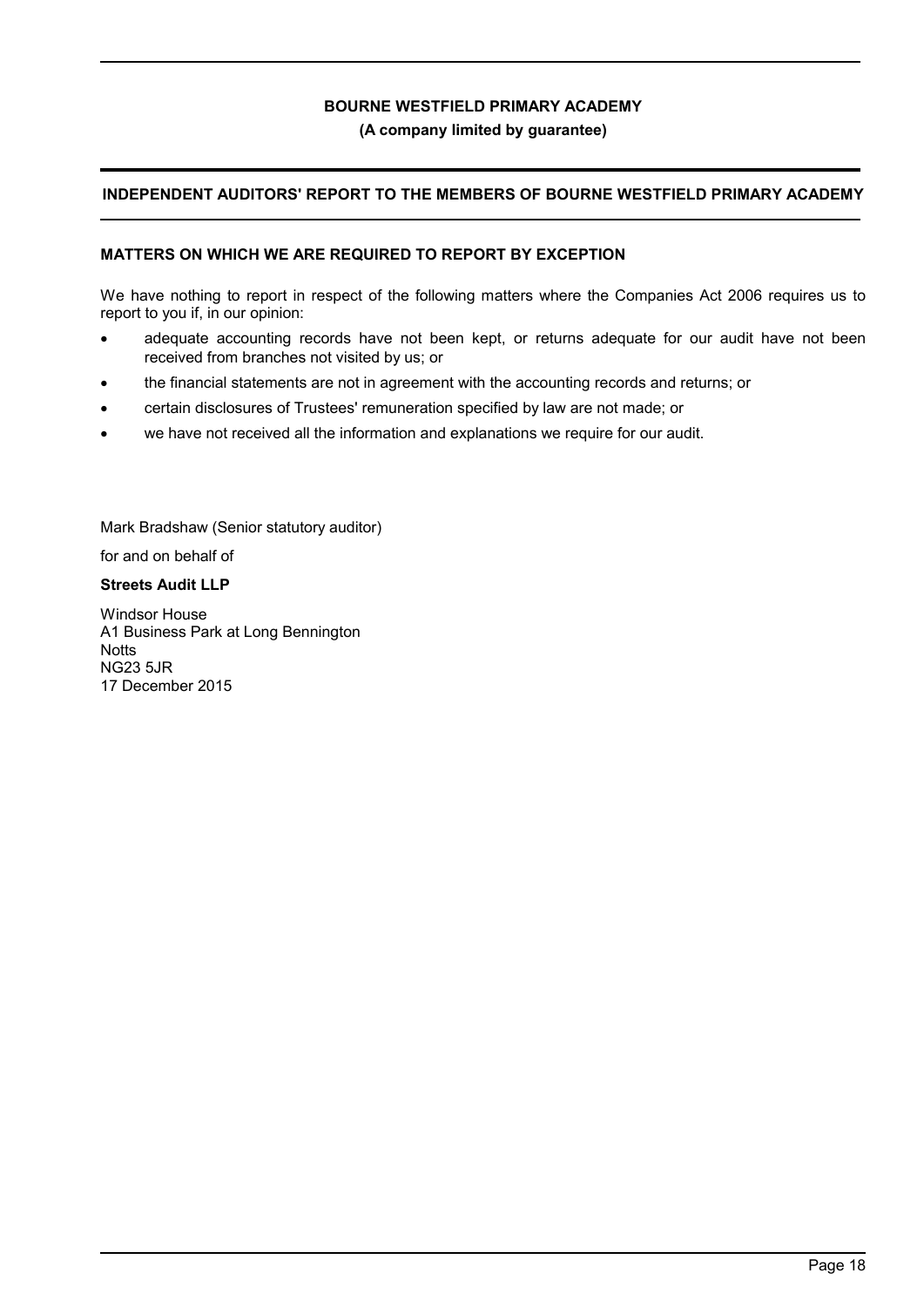#### **(A company limited by guarantee)**

#### **INDEPENDENT REPORTING ACCOUNTANTS' ASSURANCE REPORT ON REGULARITY TO BOURNE WESTFIELD PRIMARY ACADEMY AND THE EDUCATION FUNDING AGENCY**

In accordance with the terms of our engagement letter dated 13 April 2015 and further to the requirements of the Education Funding Agency (EFA) as included in the Academies Accounts Direction 2014 to 2015, we have carried out an engagement to obtain limited assurance about whether the expenditure disbursed and income received by Bourne Westfield Primary Academy during the year 1 September 2014 to 31 August 2015 have been applied to the purposes identified by Parliament and the financial transactions conform to the authorities which govern them.

This report is made solely to Bourne Westfield Primary Academy and EFA in accordance with the terms of our engagement letter. Our work has been undertaken so that we might state to Bourne Westfield Primary Academy and EFA those matters we are required to state in a report and for no other purpose. To the fullest extent permitted by law, we do not accept or assume responsibility to anyone other than Bourne Westfield Primary Academy and EFA, for our work, for this report, or for the conclusion we have formed.

#### **RESPECTIVE RESPONSIBILITIES OF BOURNE WESTFIELD PRIMARY ACADEMY'S ACCOUNTING OFFICER AND THE REPORTING ACCOUNTANT**

The accounting officer is responsible, under the requirements of Bourne Westfield Primary Academy's funding agreement with the Secretary of State for Education dated 23 September 2011, and the Academies Financial Handbook extant from 1 September 2014, for ensuring that expenditure disbursed and income received is applied for the purposes intended by Parliament and the financial transactions conform to the authorities which govern them.

Our responsibilities for this engagement are established in the United Kingdom by our profession's ethical guidance and are to obtain limited assurance and report in accordance with our engagement letter and the requirements of the Academies Accounts Direction 2014 to 2015. We report to you whether anything has come to our attention in carrying out our work which suggests that in all material respects, expenditure disbursed and income received during the year 1 September 2014 to 31 August 2015 have not been applied to purposes intended by Parliament or that the financial transactions do not conform to the authorities which govern them.

#### **APPROACH**

We conducted our engagement in accordance with the Academies Accounts Direction 2014 to 2015 issued by EFA. We performed a limited assurance engagement as defined in our engagement letter.

The objective of a limited assurance engagement is to perform such procedures as to obtain information and explanations in order to provide us with sufficient appropriate evidence to express a negative conclusion on regularity.

A limited assurance engagement is more limited in scope than a reasonable assurance engagement and consequently does not enable us to obtain assurance that we would become aware of all significant matters that might be identified in a reasonable assurance engagement. Accordingly, we do not express a positive opinion.

Our engagement includes examination, on a test basis, of evidence relevant to the regularity and propriety of the academy's income and expenditure.

Our audit work involved:

- a review of the Academy systems and controls and confirmation of their operation and effectiveness during the year;

- a detailed review of purchase transactions confirming the purpose, value for money and that appropriate tendering or quotation procedures had been followed in line with the Academy finance policy; and - a review of the Internal Audit reports.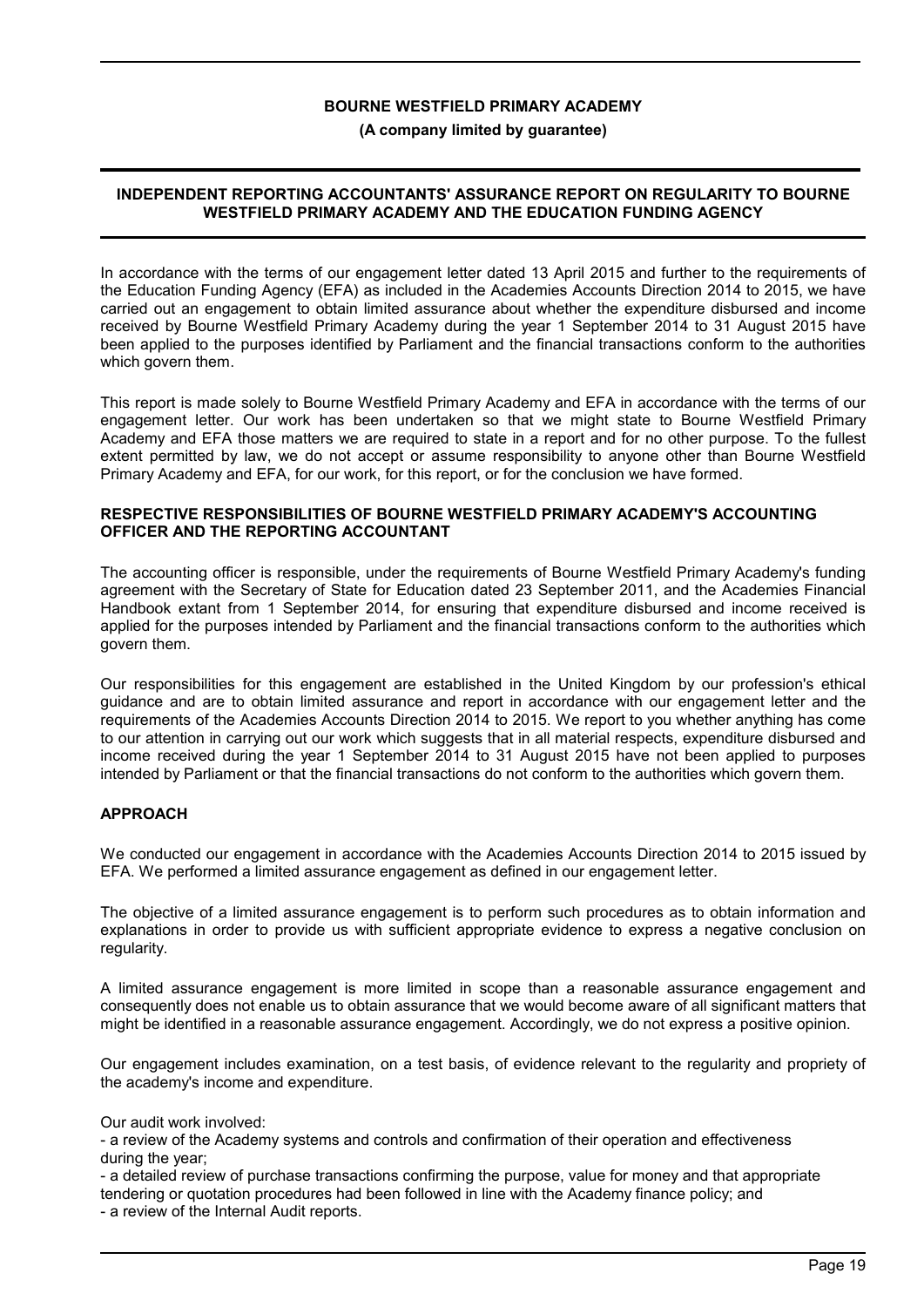#### **(A company limited by guarantee)**

### **INDEPENDENT REPORTING ACCOUNTANTS' ASSURANCE REPORT ON REGULARITY TO BOURNE WESTFIELD PRIMARY ACADEMY AND THE EDUCATION FUNDING AGENCY (continued)**

## **CONCLUSION**

In the course of our work, nothing has come to our attention which suggests that in all material respects the expenditure disbursed and income received during the year 1 September 2014 to 31 August 2015 have not been applied to purposes intended by Parliament and the financial transactions do not conform to the authorities which govern them.

Mark Bradshaw (Senior Statutory Auditor)

**Streets Audit LLP**

Windsor House A1 Business Park at Long Bennington **Notts** NG23 5JR

17 December 2015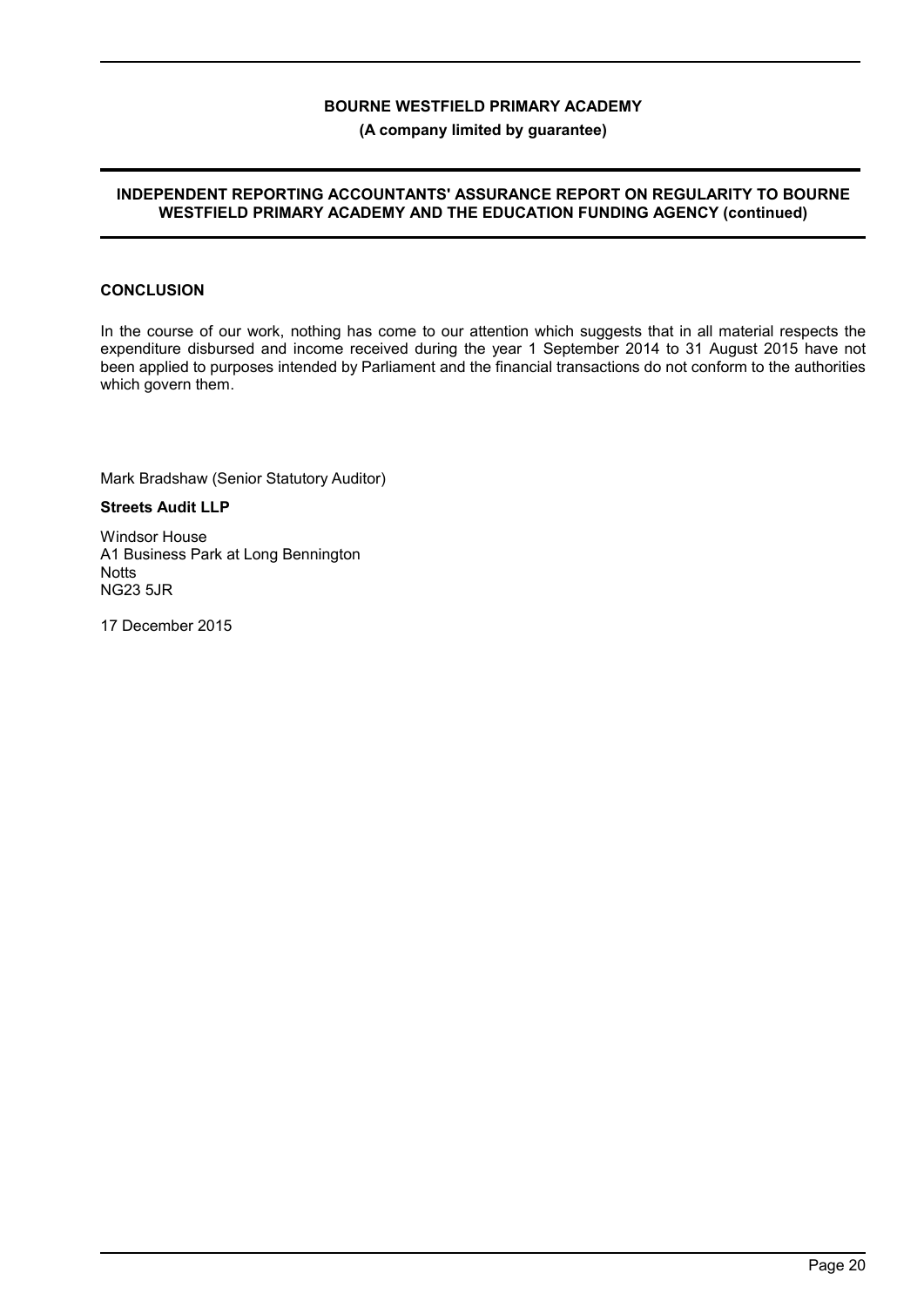**(A company limited by guarantee)**

#### **STATEMENT OF FINANCIAL ACTIVITIES (incorporating income and expenditure account and statement of total recognised gains and losses) FOR THE YEAR ENDED 31 AUGUST 2015**

|                                                                       | <b>Note</b> | <b>Unrestricted</b><br>funds<br>2015<br>£ | <b>Restricted</b><br>funds<br>2015<br>£ | <b>Restricted</b><br>fixed asset<br>funds<br>2015<br>£ | <b>Total</b><br>funds<br>2015<br>£ | Total<br>funds<br>2014<br>£ |
|-----------------------------------------------------------------------|-------------|-------------------------------------------|-----------------------------------------|--------------------------------------------------------|------------------------------------|-----------------------------|
| <b>INCOMING RESOURCES</b>                                             |             |                                           |                                         |                                                        |                                    |                             |
| Incoming resources from<br>generated funds:                           |             |                                           |                                         |                                                        |                                    |                             |
| Voluntary income                                                      | 2           | 54,111                                    | 21,192                                  |                                                        | 75,303                             | 49,813                      |
| Activities for generating funds                                       | 3           | 44,971                                    | 4,962                                   |                                                        | 49,933                             | 75,639                      |
| Investment income<br>Incoming resources from                          | 4           | 1,063                                     |                                         |                                                        | 1,063                              | 974                         |
| charitable activities                                                 | 5           | 54,928                                    | 2,330,811                               |                                                        | 2,385,739                          | 2,352,618                   |
| <b>TOTAL INCOMING</b><br><b>RESOURCES</b>                             |             | 155,073                                   | 2,356,965                               |                                                        | 2,512,038                          | 2,479,044                   |
| <b>RESOURCES EXPENDED</b>                                             |             |                                           |                                         |                                                        |                                    |                             |
| Costs of generating funds:<br>Costs of generating voluntary<br>income |             | 16,792                                    | 3,260                                   |                                                        | 20,052                             | 29,238                      |
| Charitable activities                                                 | 7           | 96,478                                    | 2,184,737                               | 98,332                                                 | 2,379,547                          | 2,425,134                   |
| Governance costs                                                      | 6           |                                           | 15,886                                  |                                                        | 15,886                             | 24,272                      |
| <b>TOTAL RESOURCES</b><br><b>EXPENDED</b>                             | 8           | 113,270                                   | 2,203,883                               | 98,332                                                 | 2,415,485                          | 2,478,644                   |
| <b>NET INCOMING RESOURCES</b><br><b>BEFORE TRANSFERS</b>              |             | 41,803                                    | 153,082                                 | (98, 332)                                              | 96,553                             | 400                         |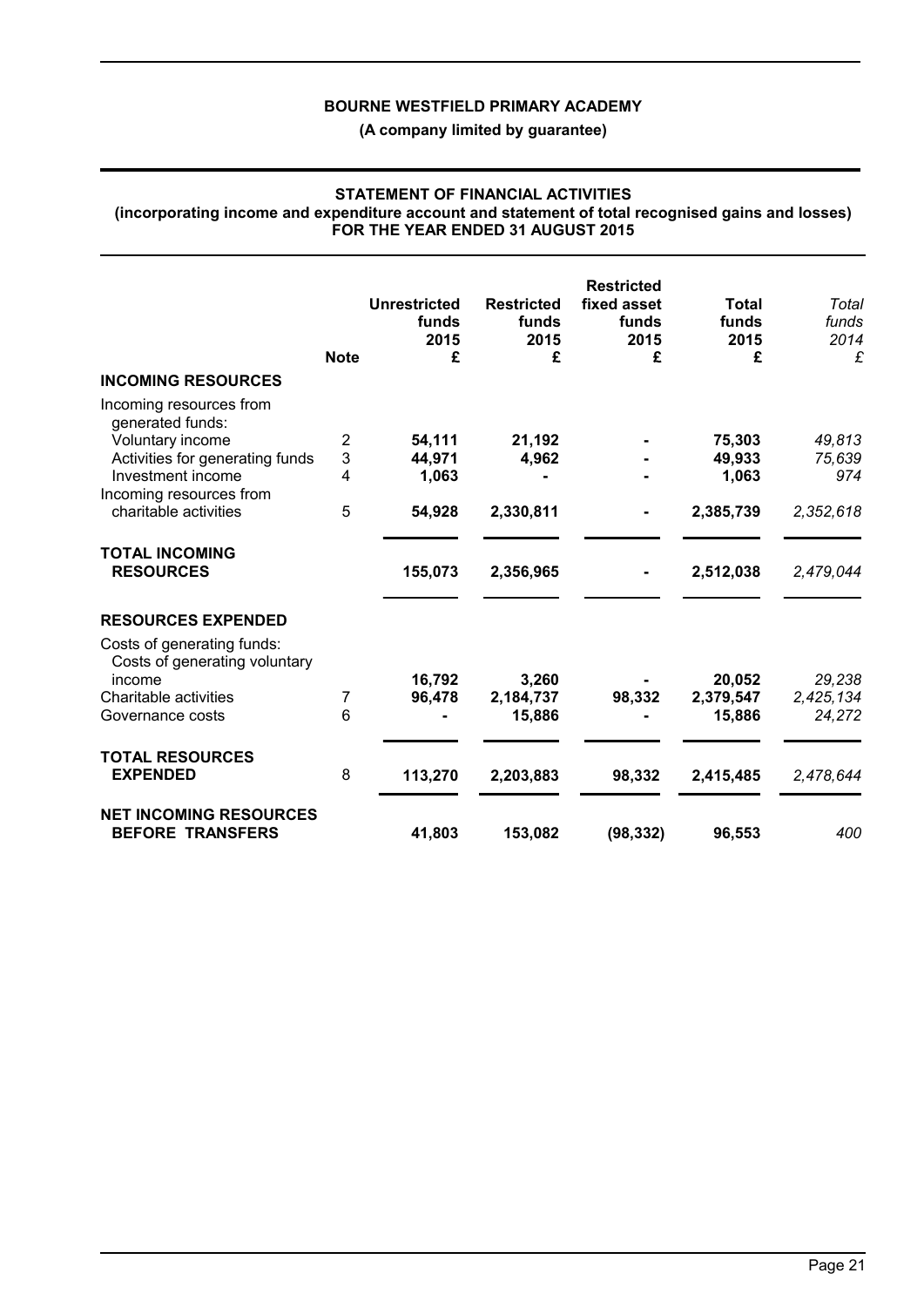**(A company limited by guarantee)**

| Transfers between Funds                                             | <b>Note</b><br>18 | <b>Unrestricted</b><br>funds<br>2015<br>£ | <b>Restricted</b><br>funds<br>2015<br>£<br>(50, 010) | <b>Restricted</b><br>fixed asset<br>funds<br>2015<br>£<br>50,010 | Total<br>funds<br>2015<br>£ | Total<br>funds<br>2014<br>£ |
|---------------------------------------------------------------------|-------------------|-------------------------------------------|------------------------------------------------------|------------------------------------------------------------------|-----------------------------|-----------------------------|
| <b>NET INCOME FOR THE YEAR</b>                                      |                   | 41,803                                    | 103,072                                              | (48, 322)                                                        | 96,553                      | 400                         |
|                                                                     |                   |                                           |                                                      |                                                                  |                             |                             |
| Actuarial gains and losses on<br>defined benefit pension<br>schemes |                   |                                           | (4,000)                                              |                                                                  | (4,000)                     | (152,000)                   |
| <b>NET MOVEMENT IN FUNDS</b><br><b>FOR THE YEAR</b>                 |                   | 41,803                                    | 99,072                                               | (48, 322)                                                        | 92,553                      | (151, 600)                  |
| Total funds at 1 September<br>2014                                  |                   | 131,064                                   | (394,855)                                            | 4,436,427                                                        | 4,172,636                   | 4,324,236                   |
| <b>TOTAL FUNDS AT 31</b><br><b>AUGUST 2015</b>                      |                   | 172,867                                   | (295, 783)                                           | 4,388,105                                                        | 4,265,189                   | 4,172,636                   |

#### **STATEMENT OF FINANCIAL ACTIVITIES (continued) FOR THE YEAR ENDED 31 AUGUST 2015**

All activities relate to continuing operations.

The Statement of Financial Activities includes all gains and losses recognised in the year.

The notes on pages 25 to 43 form part of these financial statements.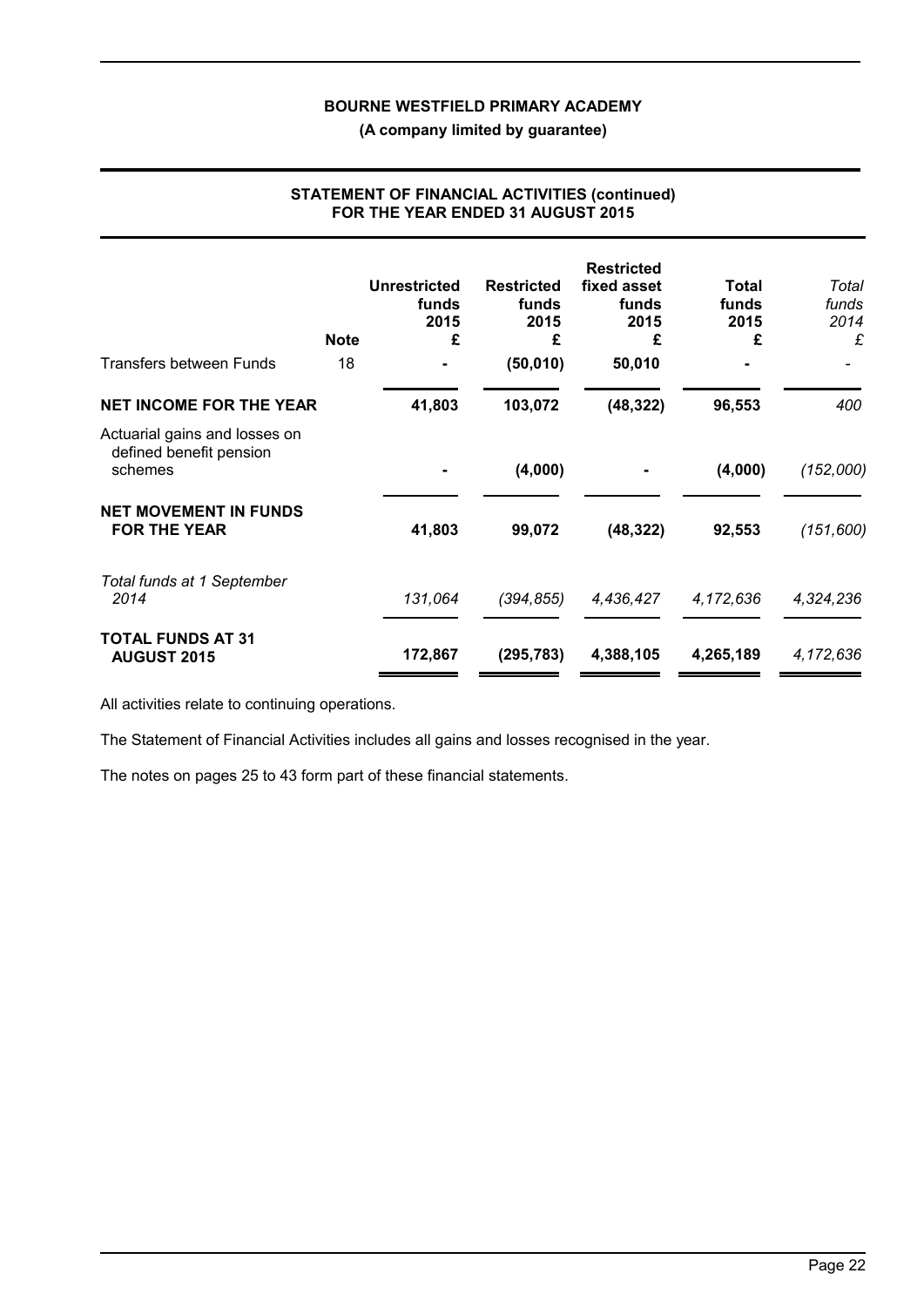### **(A company limited by guarantee) REGISTERED NUMBER: 07788995**

|                                                                |             | <b>BALANCE SHEET</b><br>AS AT 31 AUGUST 2015 |           |            |           |
|----------------------------------------------------------------|-------------|----------------------------------------------|-----------|------------|-----------|
|                                                                | <b>Note</b> | £                                            | 2015<br>£ | £          | 2014<br>£ |
| <b>FIXED ASSETS</b>                                            |             |                                              |           |            |           |
| Tangible assets                                                | 14          |                                              | 4,389,305 |            | 4,436,427 |
| <b>CURRENT ASSETS</b>                                          |             |                                              |           |            |           |
| <b>Stocks</b>                                                  | 15          | 14,475                                       |           | 16,383     |           |
| <b>Debtors</b>                                                 | 16          | 39,106                                       |           | 63,087     |           |
| Cash at bank and in hand                                       |             | 546,636                                      |           | 340,046    |           |
|                                                                |             | 600,217                                      |           | 419,516    |           |
| <b>CREDITORS: amounts falling due within</b><br>one year       | 17          | (226, 333)                                   |           | (222, 307) |           |
| <b>NET CURRENT ASSETS</b>                                      |             |                                              | 373,884   |            | 197,209   |
| <b>TOTAL ASSETS LESS CURRENT LIABILITIES</b>                   |             |                                              | 4,763,189 |            | 4,633,636 |
| Defined benefit pension scheme liability                       | 23          |                                              | (498,000) |            | (461,000) |
| <b>NET ASSETS INCLUDING PENSION</b><br><b>SCHEME LIABILITY</b> |             |                                              | 4,265,189 |            | 4,172,636 |
| <b>FUNDS OF THE ACADEMY</b>                                    |             |                                              |           |            |           |
| Restricted funds:                                              |             |                                              |           |            |           |
| <b>Restricted funds</b>                                        | 18          | 202,217                                      |           | 66,145     |           |
| Restricted fixed asset funds                                   | 18          | 4,388,105                                    |           | 4,436,427  |           |
| Restricted funds excluding pension liability                   |             | 4,590,322                                    |           | 4,502,572  |           |
| Pension reserve                                                |             | (498,000)                                    |           | (461,000)  |           |
| <b>Total restricted funds</b>                                  |             |                                              | 4,092,322 |            | 4,041,572 |
| Unrestricted funds                                             | 18          |                                              | 172,867   |            | 131,064   |
| <b>TOTAL FUNDS</b>                                             |             |                                              | 4,265,189 |            | 4,172,636 |

The financial statements were approved by the Trustees, and authorised for issue, on 15 December 2015 and are signed on their behalf, by:

#### **R Jones Chair of Trustees**

The notes on pages 25 to 43 form part of these financial statements.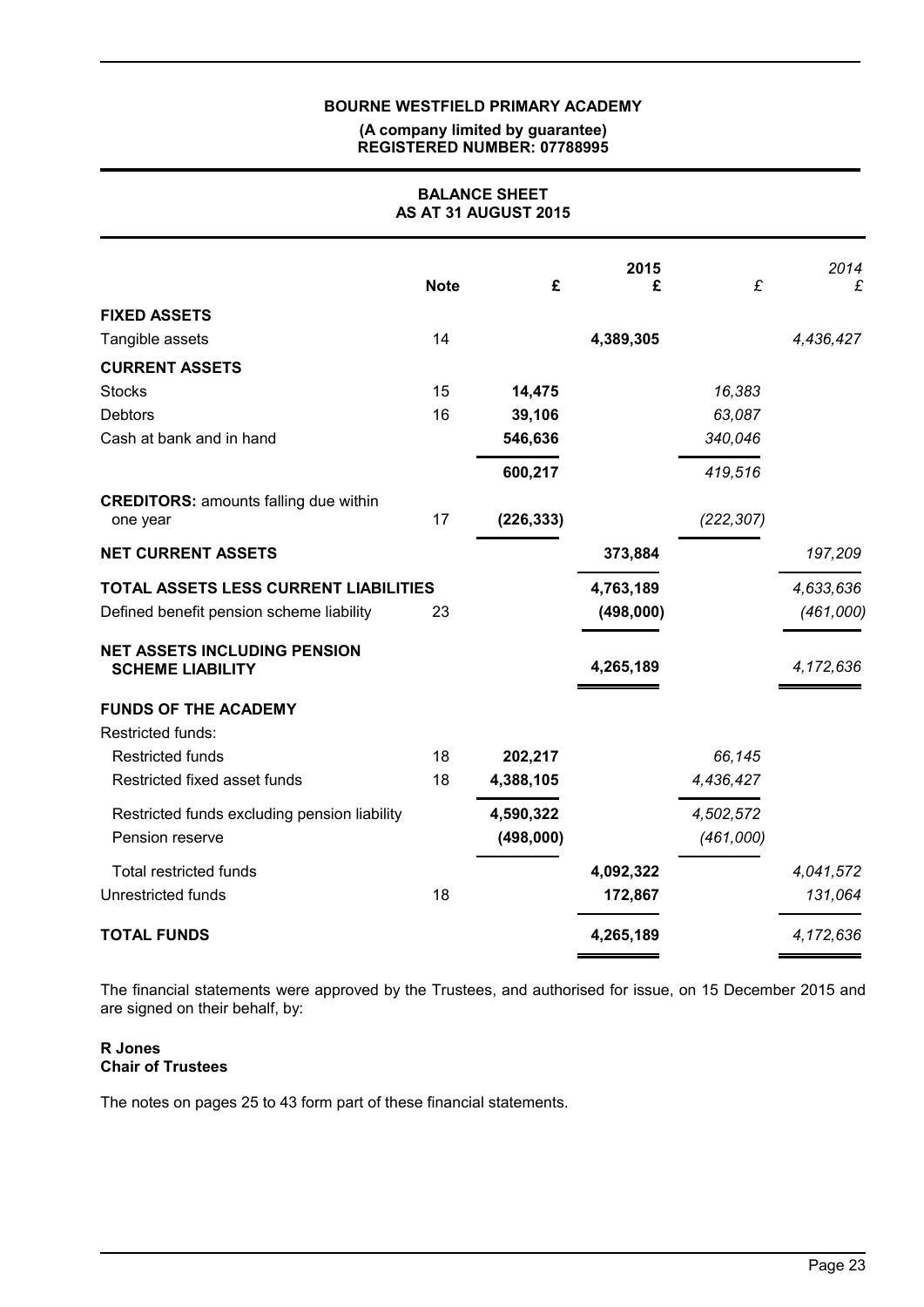**(A company limited by guarantee)**

## **CASH FLOW STATEMENT FOR THE YEAR ENDED 31 AUGUST 2015**

|                                                 | <b>Note</b> | 2015<br>£ | 2014<br>£  |
|-------------------------------------------------|-------------|-----------|------------|
| Net cash flow from operating activities         | 20          | 256,737   | 140,110    |
| Returns on investments and servicing of finance | 21          | 1.063     | 974        |
| Capital expenditure and financial investment    | 21          | (51, 210) | (167, 278) |
| INCREASE/(DECREASE) IN CASH IN THE YEAR         |             | 206,590   | (26, 194)  |

### **RECONCILIATION OF NET CASH FLOW TO MOVEMENT IN NET FUNDS FOR THE YEAR ENDED 31 AUGUST 2015**

|                                          | 2015<br>£ | 2014<br>£ |
|------------------------------------------|-----------|-----------|
| Increase/(Decrease) in cash in the year  | 206,590   | (26, 194) |
| <b>MOVEMENT IN NET FUNDS IN THE YEAR</b> | 206,590   | (26, 194) |
| Net funds at 1 September 2014            | 340,046   | 366,240   |
| <b>NET FUNDS AT 31 AUGUST 2015</b>       | 546,636   | 340,046   |

The notes on pages 25 to 43 form part of these financial statements.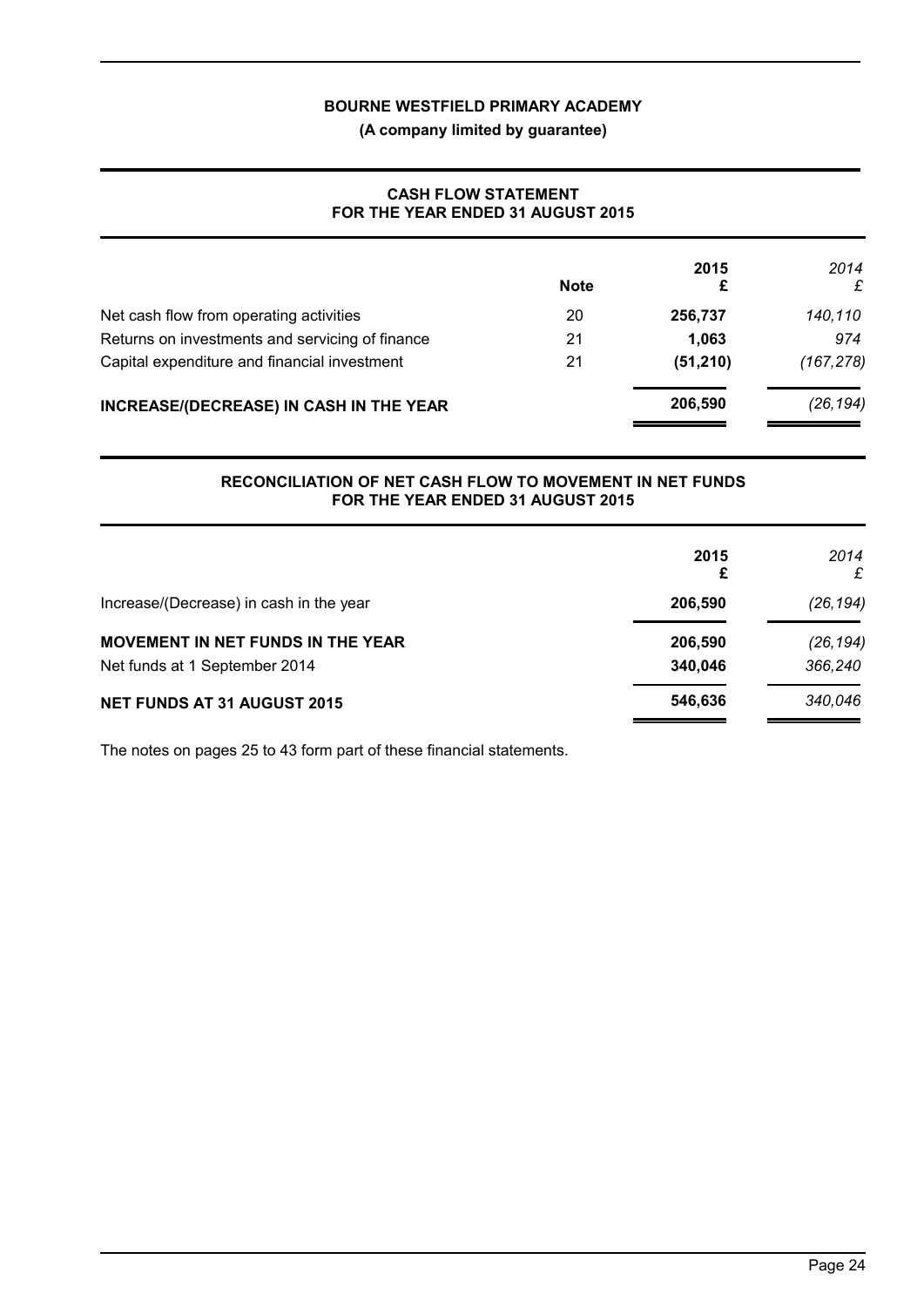**(A company limited by guarantee)**

### **NOTES TO THE FINANCIAL STATEMENTS FOR THE YEAR ENDED 31 AUGUST 2015**

#### **1. ACCOUNTING POLICIES**

#### **1.1 Basis of preparation of financial statements**

The financial statements have been prepared under the historical cost convention, with the exception of investments which are included at market value. The financial statements have been prepared in accordance with the Statement of Recommended Practice (SORP), 'Accounting and Reporting by Charities' published in March 2005, the Academies Accounts Direction 2014 to 2015 issued by EFA, applicable accounting standards and the Companies Act 2006.

#### **1.2 Fund accounting**

Unrestricted income funds represent those resources which may be used towards meeting any of the charitable objects of the academy at the discretion of the Trustees.

Restricted fixed asset funds are resources which are to be applied to specific capital purposes imposed by funders where the asset acquired or created is held for a specific purpose.

Restricted general funds comprise all other restricted funds received and include grants from the Department for Education.

Investment income, gains and losses are allocated to the appropriate fund.

#### **1.3 Incoming resources**

All incoming resources are included in the Statement of financial activities when the academy has entitlement to the funds, certainty of receipt and the amount can be measured with sufficient reliability.

Grants are included in the Statement of financial activities on a receivable basis. The balance of income received for specific purposes but not expended during the period is shown in the relevant funds on the Balance sheet. Where income is received in advance of entitlement of receipt, its recognition is deferred and included in creditors as deferred income. Where entitlement occurs before income is received, the income is accrued.

General Annual Grant is recognised in full in the year for which it is receivable and any unspent amount is reflected as a balance in the restricted general fund.

Capital grants are recognised when receivable and are not deferred over the life of the asset on which they are expended. Unspent amounts of capital grant are reflected in the balance in the restricted fixed asset fund.

Sponsorship income provided to the academy which amounts to a donation is recognised in the Statement of financial activities in the period in which it is receivable, where there is certainty of receipt and it is measurable.

The value of donated services and gifts in kind provided to the academy are recognised at their open market value in the period in which they are receivable as incoming resources, where the benefit to the academy can be reliably measured. An equivalent amount is included as expenditure under the relevant heading in the Statement of financial activities, except where the gift in kind was a fixed asset in which case the amount is included in the appropriate fixed asset category and depreciated over the useful economic life in accordance with the academy's policies.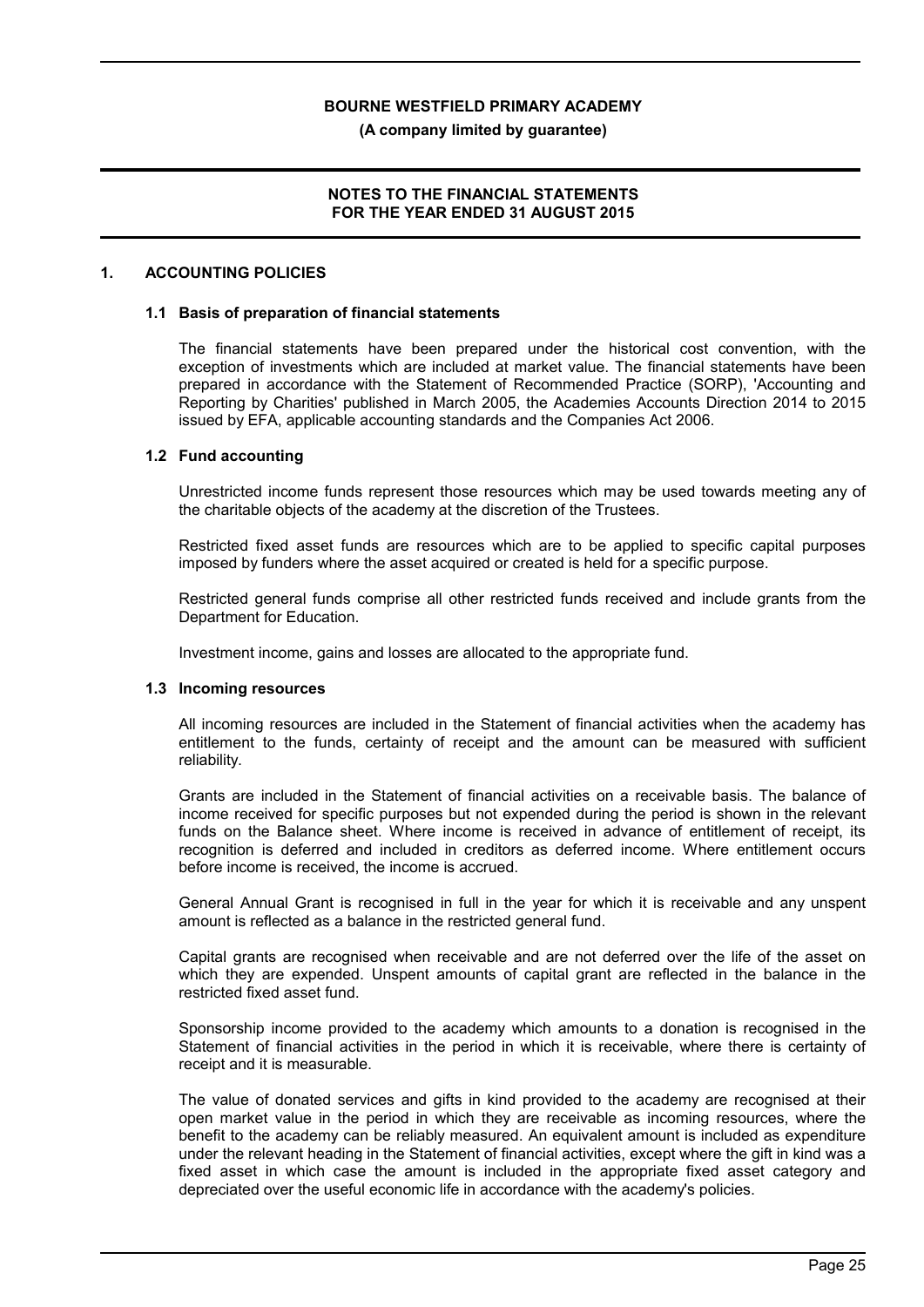**(A company limited by guarantee)**

## **NOTES TO THE FINANCIAL STATEMENTS FOR THE YEAR ENDED 31 AUGUST 2015**

#### **1. ACCOUNTING POLICIES (continued)**

Donations are recognised on a receivable basis where there is certainty of receipt and the amount can be reliably measured.

Income tax recoverable in relation to donations received under Gift Aid or deeds of covenant is recognised at the time of the donation.

Income tax recoverable in relation to investment income is recognised at the time the investment income is receivable.

Other income, including the hire of facilities, is recognised in the period in which it is receivable and to the extent the goods have been provided or on completion of the service.

Some income and expenditure has been reclassified from activities for generating funds to funding for academy's educational operations, and comparatives in respect of these figures have been restated. The amounts are not material to the financial statements and there is no overall change in the net position of the Academy.

#### **1.4 Resources expended**

Expenditure is recognised in the period in which a liability is incurred and has been classified under headings that aggregate all costs related to that category. Where costs cannot be directly attributed to particular headings they have been allocated on a basis consistent with the use of resources, with central staff costs allocated on the basis of time spent, and depreciation charges allocated on the portion of the asset's use. Other support costs are allocated based on the spread of staff costs.

Costs of generating funds are costs incurred in attracting voluntary income, and those incurred in trading activities that raise funds.

Charitable activities are costs incurred in the academy's educational operations.

Governance costs include the costs attributable to the academy's compliance with constitutional and statutory requirements, including audit, strategic management and Trustees' meetings and reimbursed expenses.

All resources expended are inclusive of irrecoverable VAT.

#### **1.5 Going concern**

The Trustees assess whether the use of going concern is appropriate, i.e. whether there are any material uncertainties related to events or conditions that may cast significant doubt on the ability of the academy to continue as a going concern. The Trustees make this assessment in respect of a period of one year from the date of approval of the financial statements.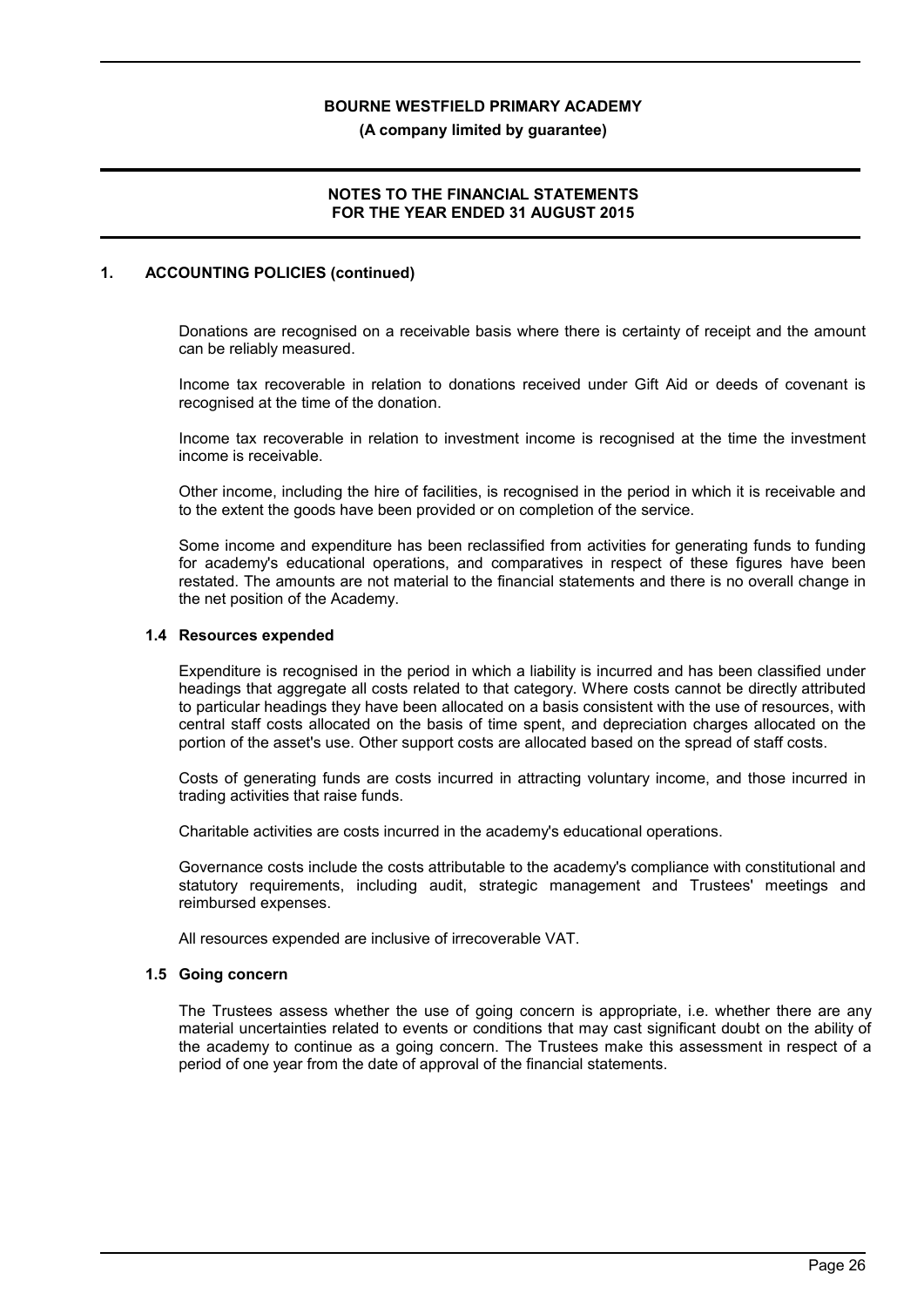**(A company limited by guarantee)**

### **NOTES TO THE FINANCIAL STATEMENTS FOR THE YEAR ENDED 31 AUGUST 2015**

#### **1. ACCOUNTING POLICIES (continued)**

#### **1.6 Tangible fixed assets and depreciation**

All assets costing more than £2,000 are capitalised.

Where tangible fixed assets have been acquired with the aid of specific grants, either from the government or from the private sector, they are included in the Balance sheet at cost and depreciated over their expected useful economic life. The related grants are credited to a restricted fixed asset fund in the Statement of financial activities and are carried forward in the Balance sheet. Depreciation on such assets is charged to the restricted fixed asset fund in the Statement of financial activities so as to reduce the fund over the useful economic life of the related asset on a basis consistent with the academy's depreciation policy. Where tangible fixed assets have been acquired with unrestricted funds, depreciation on such assets is charged to the unrestricted fund.

A review for impairment of a fixed asset is carried out if events or changes in circumstances indicate that the carrying value of any fixed asset may not be recoverable. Shortfalls between the carrying value of fixed assets and their recoverable amounts are recognised as impairments. Impairment losses are recognised in the Statement of Financial Activities.

Tangible fixed assets are stated at cost less depreciation. Depreciation is not charged on freehold land. Depreciation on other tangible fixed assets is provided at rates calculated to write off the cost of those assets, less their estimated residual value, over their expected useful lives on the following bases:

| Freehold property     | $\overline{\phantom{0}}$ | 5% on cost and 2% on cost |
|-----------------------|--------------------------|---------------------------|
| Fixtures and fittings | $\sim$                   | 25% on cost               |
| Computer equipment    |                          | 33% on cost               |

#### **1.7 Stocks**

Stocks are valued at the lower of cost and net realisable value after making due allowance for obsolete and slow-moving stocks. Cost includes all direct costs and an appropriate proportion of fixed and variable overheads.

#### **1.8 Taxation**

The academy is considered to pass the tests set out in Paragraph 1 Schedule 6 of the Finance Act 2010 and therefore it meets the definition of a charitable company for UK corporation tax purposes. Accordingly, the academy is potentially exempt from taxation in respect of income or capital gains received within categories covered by Chapter 3 Part 11 of the Corporation Tax Act 2010 or Section 256 of the Taxation of Chargeable Gains Act 1992, to the extent that such income or gains are applied exclusively to charitable purposes.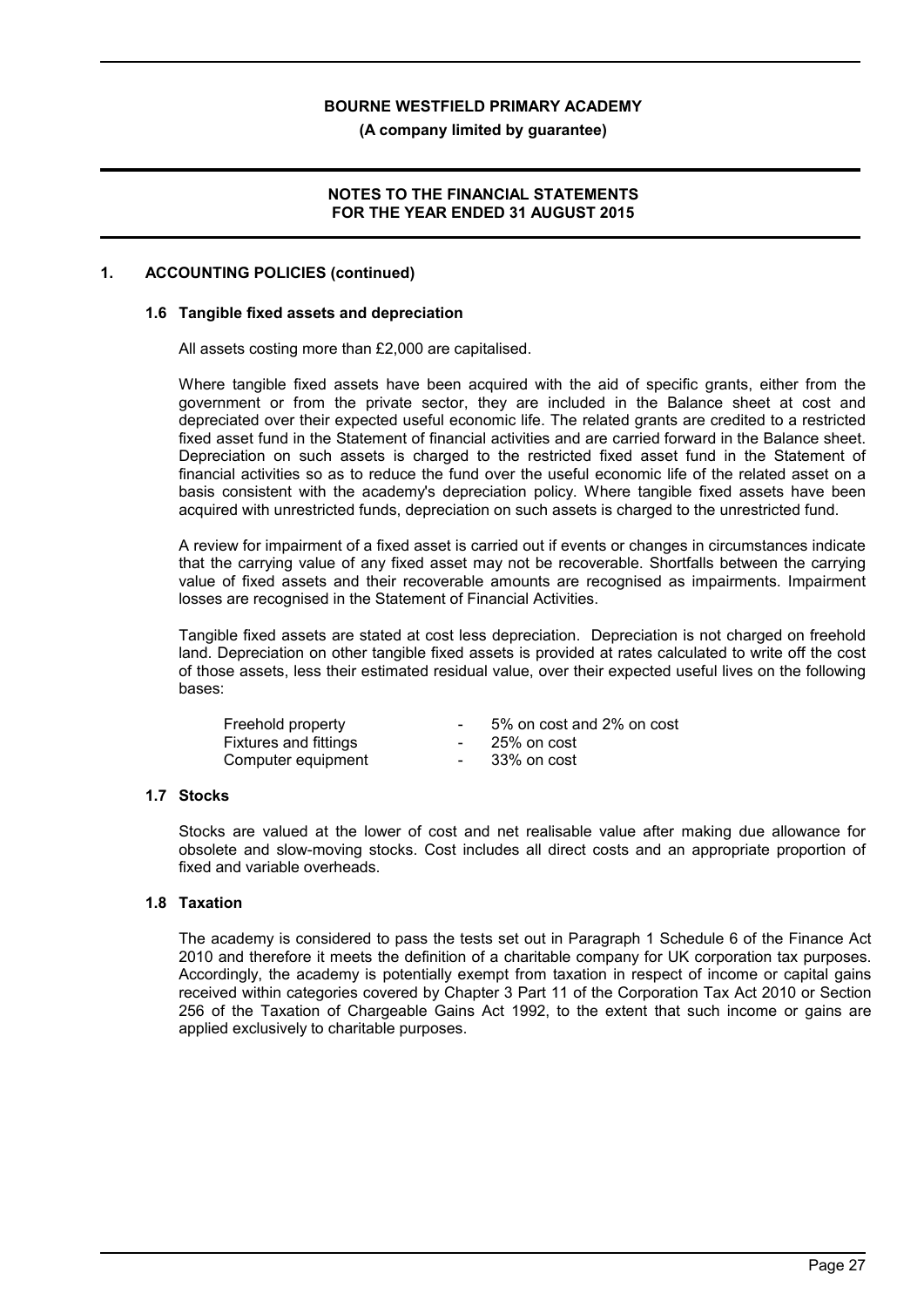**(A company limited by guarantee)**

## **NOTES TO THE FINANCIAL STATEMENTS FOR THE YEAR ENDED 31 AUGUST 2015**

### **1. ACCOUNTING POLICIES (continued)**

#### **1.9 Pensions**

Retirement benefits to employees of the academy are provided by the Teachers' Pension Scheme ("TPS") and the Local Government Pension Scheme ("LGPS"). These are defined benefit schemes and the assets are held separately from those of the academy.

The TPS is an unfunded scheme and contributions are calculated so as to spread the cost of pensions over employees' working lives with the academy in such a way that the pension cost is a substantially level percentage of current and future pensionable payroll. The contributions are determined by the Government Actuary on the basis of quinquennial valuations using a prospective benefit method. As stated in note 23, the TPS is a multi-employer scheme and the academy is unable to identify its share of the underlying assets and liabilities of the scheme on a consistent and reasonable basis. The TPS is therefore treated as a defined contribution scheme and the contributions recognised as they are paid each year.

The LGPS is a funded scheme and the assets are held separately from those of the academy in separate trustee administered funds. Pension scheme assets are measured at fair value and liabilities are measured on an actuarial basis using the projected unit method and discounted at a rate equivalent to the current rate of return on a high quality corporate bond of equivalent term and currency to the liabilities. The actuarial valuations are obtained at least triennially and are updated at each balance sheet date. The amounts charged to operating surplus are the current service costs and gains and losses on settlements and curtailments. They are included as part of staff costs. Past service costs are recognised immediately in the Statement of financial activities if the benefits have vested. If the benefits have not vested immediately, the costs are recognised over the period until vesting occurs. The expected return on assets and the interest cost are shown as a net finance amount of other finance costs or credits adjacent to interest. Actuarial gains and losses are recognised immediately in other gains and losses.

#### **2. VOLUNTARY INCOME**

|                                      | <b>Unrestricted</b> | <b>Restricted</b> | Total  | Total  |
|--------------------------------------|---------------------|-------------------|--------|--------|
|                                      | funds               | funds             | funds  | funds  |
|                                      | 2015                | 2015              | 2015   | 2014   |
|                                      | £                   | £                 | £      | £      |
| Donations                            | 872                 | 15.526            | 16,398 | 1,000  |
| Other voluntary income - school fund | 53,239              | 5,666             | 58,905 | 48,813 |
| Voluntary income                     | 54,111              | 21.192            | 75,303 | 49,813 |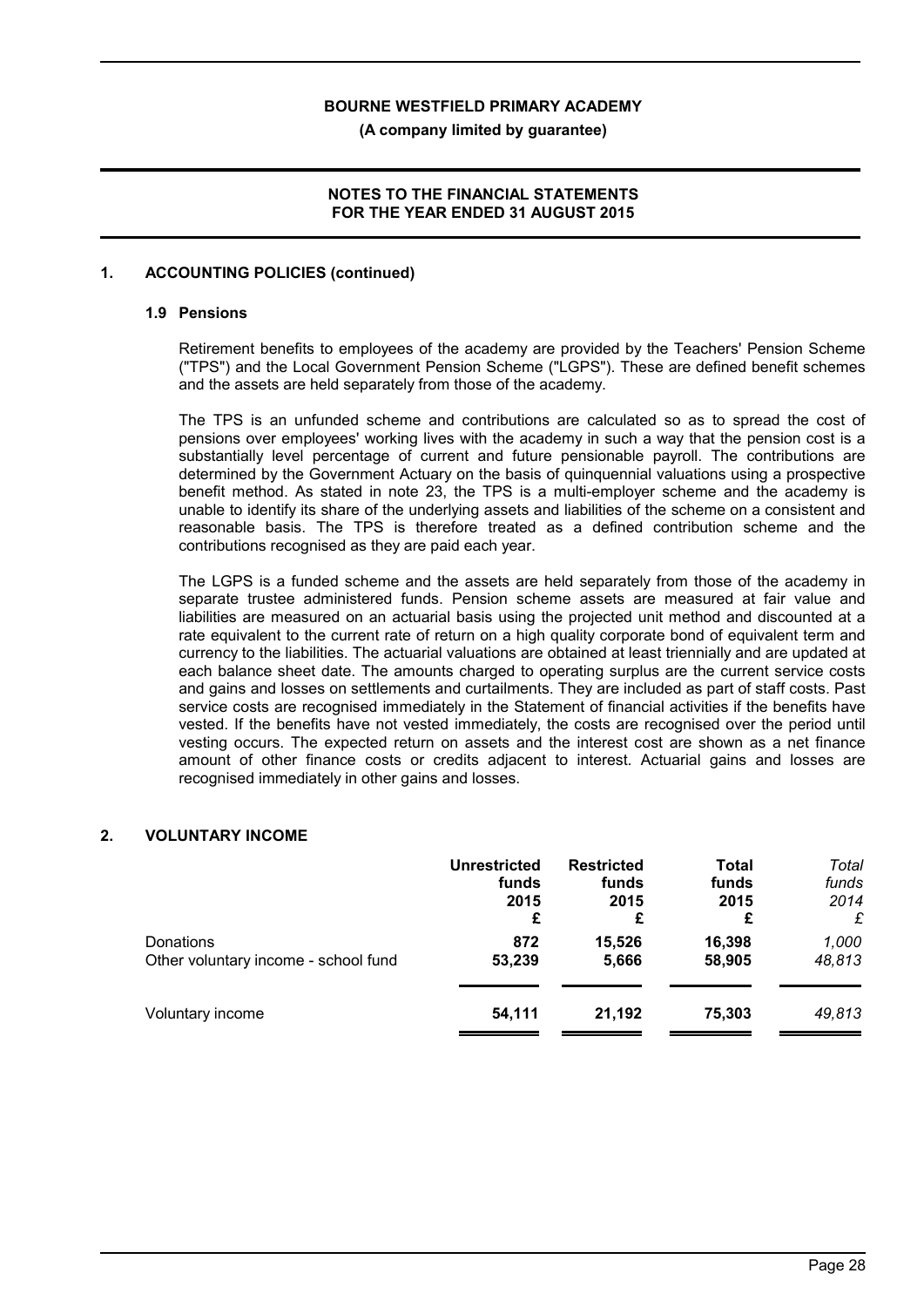**(A company limited by guarantee)**

## **NOTES TO THE FINANCIAL STATEMENTS FOR THE YEAR ENDED 31 AUGUST 2015**

#### **3. ACTIVITIES FOR GENERATING FUNDS**

|                 | <b>Unrestricted</b><br>funds<br>2015<br>£ | <b>Restricted</b><br>funds<br>2015<br>£ | Total<br>funds<br>2015<br>£ | Total<br>funds<br>2014<br>£ |
|-----------------|-------------------------------------------|-----------------------------------------|-----------------------------|-----------------------------|
| Lettings income | 5,339                                     | $\blacksquare$                          | 5,339                       | 4,755                       |
| Sale of goods   | 17,651                                    | $\blacksquare$                          | 17,651                      | 13,410                      |
| Other income    | 21,981                                    | 4,962                                   | 26,943                      | 57,474                      |
|                 | 44,971                                    | 4,962                                   | 49,933                      | 75,639                      |

### **4. INVESTMENT INCOME**

|                       | <b>Unrestricted</b> | Restricted     | Total | Total |
|-----------------------|---------------------|----------------|-------|-------|
|                       | funds               | funds          | funds | funds |
|                       | 2015                | 2015           | 2015  | 2014  |
|                       |                     |                |       | £     |
| Bank account interest | 1,063               | $\blacksquare$ | 1.063 | 974   |
|                       |                     |                |       |       |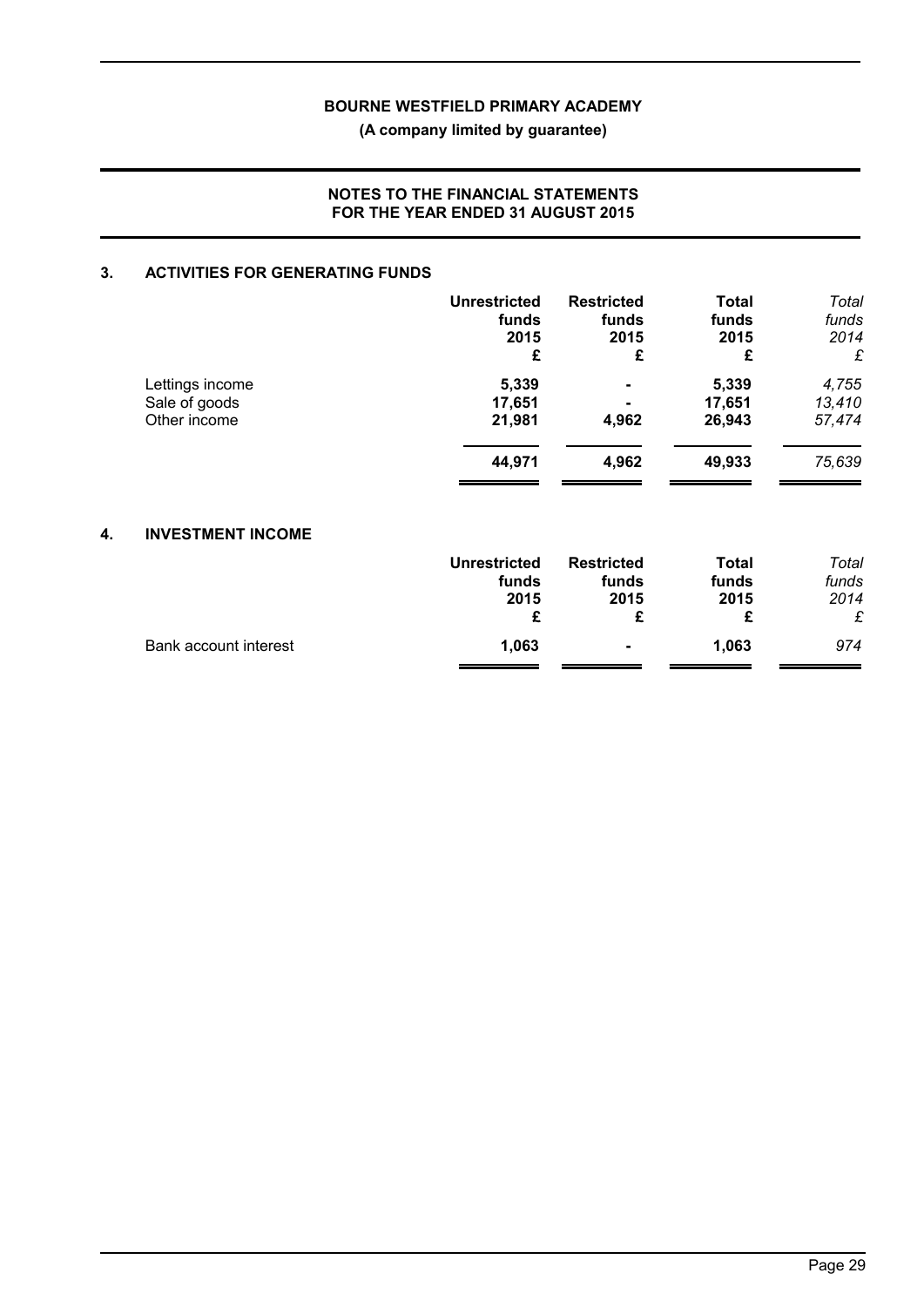**(A company limited by guarantee)**

## **NOTES TO THE FINANCIAL STATEMENTS FOR THE YEAR ENDED 31 AUGUST 2015**

## **5. FUNDING FOR ACADEMY'S EDUCATIONAL OPERATIONS**

|                                                                                                                                                                                 | <b>Unrestricted</b><br>funds<br>2015<br>£ | <b>Restricted</b><br>funds<br>2015<br>£            | <b>Total</b><br>funds<br>2015<br>£                 | Total<br>funds<br>2014<br>£                       |
|---------------------------------------------------------------------------------------------------------------------------------------------------------------------------------|-------------------------------------------|----------------------------------------------------|----------------------------------------------------|---------------------------------------------------|
| <b>DfE/EFA revenue grants</b>                                                                                                                                                   |                                           |                                                    |                                                    |                                                   |
| General Annual Grant (GAG)<br>Pupil Premium<br>Other DfE / EFA Revenue grants<br>Devolved Formula Capital grant<br>Capital Maintenance grant<br>Other government revenue grants |                                           | 2,063,025<br>102,424<br>102,691<br>11,088<br>3,451 | 2,063,025<br>102,424<br>102,691<br>11,088<br>3,451 | 2,090,898<br>65,783<br>11,300<br>11,088<br>32,700 |
|                                                                                                                                                                                 |                                           | 2,282,679                                          | 2,282,679                                          | 2,211,769                                         |
| Other government grants                                                                                                                                                         |                                           |                                                    |                                                    |                                                   |
| <b>Local Authority funding</b><br>Other government revenue grants                                                                                                               |                                           | 48,132                                             | 48,132                                             | 51,638<br>7,945                                   |
|                                                                                                                                                                                 |                                           | 48,132                                             | 48,132                                             | 59,583                                            |
| <b>Other funding</b>                                                                                                                                                            |                                           |                                                    |                                                    |                                                   |
| Catering income<br>Other income                                                                                                                                                 | 54,928                                    |                                                    | 54,928                                             | 78,892<br>2,374                                   |
|                                                                                                                                                                                 | 54,928                                    |                                                    | 54,928                                             | 81,266                                            |
|                                                                                                                                                                                 | 54,928                                    | 2,330,811                                          | 2,385,739                                          | 2,352,618                                         |

## **6. GOVERNANCE COSTS**

|                                        | <b>Unrestricted</b>      | <b>Restricted</b> | <b>Total</b> | Total  |
|----------------------------------------|--------------------------|-------------------|--------------|--------|
|                                        | funds                    | funds             | funds        | funds  |
|                                        | 2015                     | 2015              | 2015         | 2014   |
|                                        | £                        | £                 | £            | £      |
| Auditors' remuneration non audit costs | $\blacksquare$           | 280               | 280          | 3,050  |
| Auditors' remuneration                 | $\overline{\phantom{0}}$ | 5,125             | 5,125        | 5,000  |
| Personnel fees                         | $\overline{\phantom{0}}$ | 7.509             | 7,509        | 8,146  |
| Legal and professional fees            |                          | 2,972             | 2,972        | 8,076  |
|                                        | $\overline{\phantom{0}}$ | 15,886            | 15,886       | 24,272 |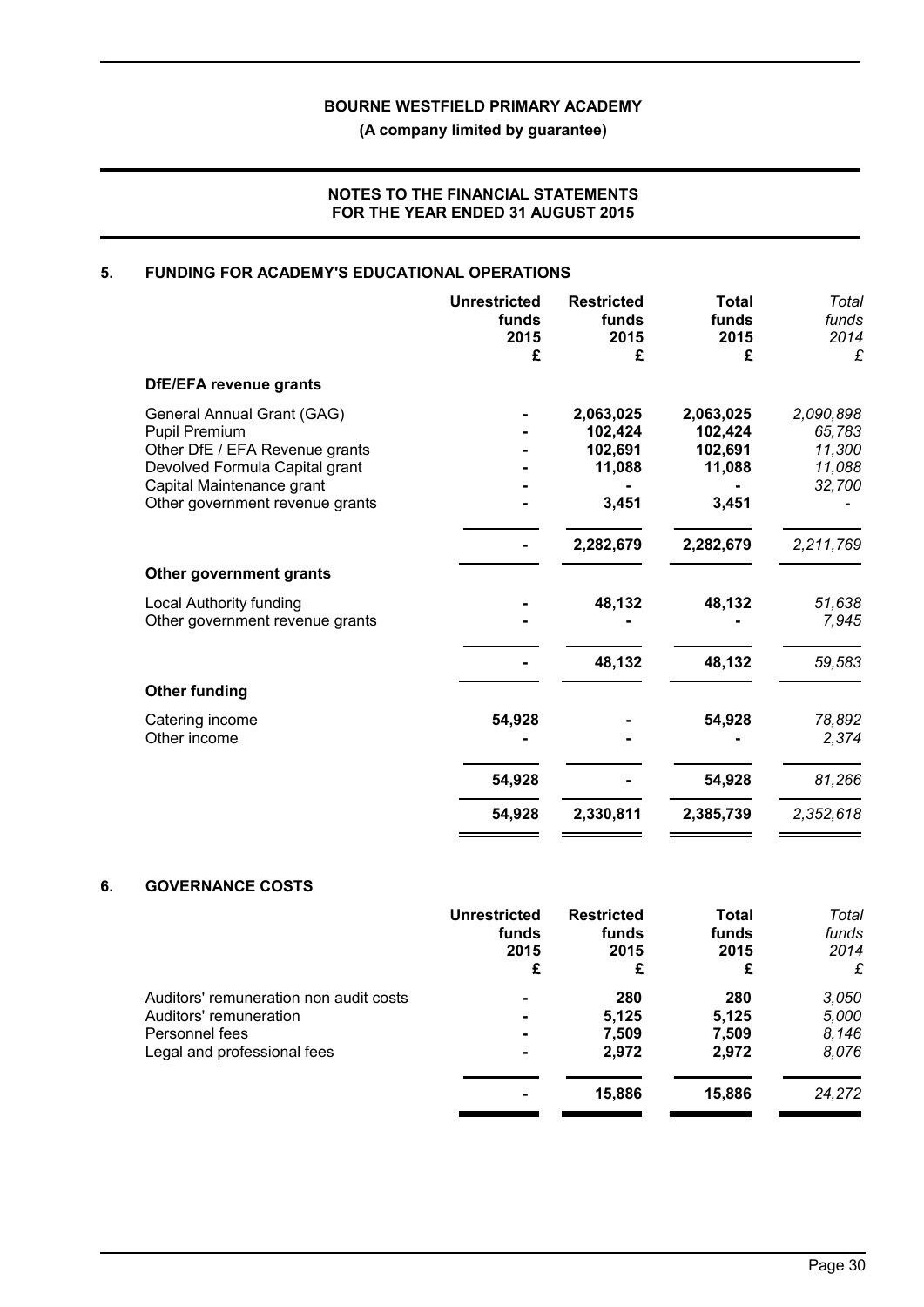**(A company limited by guarantee)**

## **NOTES TO THE FINANCIAL STATEMENTS FOR THE YEAR ENDED 31 AUGUST 2015**

### **7. CHARITABLE ACTIVITIES**

|                                                                                                                                                                                                                                                                                                                                                    | <b>Total</b><br>funds<br>2015<br>£                                                                                                                 | Total<br>funds<br>2014<br>£                                                                                                                       |
|----------------------------------------------------------------------------------------------------------------------------------------------------------------------------------------------------------------------------------------------------------------------------------------------------------------------------------------------------|----------------------------------------------------------------------------------------------------------------------------------------------------|---------------------------------------------------------------------------------------------------------------------------------------------------|
| <b>DIRECT COSTS - EDUCATIONAL OPERATIONS</b>                                                                                                                                                                                                                                                                                                       |                                                                                                                                                    |                                                                                                                                                   |
| Wages and salaries<br>National insurance<br>Pension cost<br>Depreciation<br><b>Educational supplies</b><br>Staff development<br>Other costs<br>Operating leases - other                                                                                                                                                                            | 1,293,762<br>90,651<br>191,252<br>98,330<br>82,038<br>10,065<br>6,522<br>2,860                                                                     | 1,421,801<br>96,844<br>216,017<br>93,005<br>73,942<br>21,669<br>8,268<br>3,558                                                                    |
|                                                                                                                                                                                                                                                                                                                                                    | 1,775,480                                                                                                                                          | 1,935,104                                                                                                                                         |
| SUPPORT COSTS - EDUCATIONAL OPERATIONS                                                                                                                                                                                                                                                                                                             |                                                                                                                                                    |                                                                                                                                                   |
| Wages and salaries<br>National insurance<br>Pension cost<br>Pension finance cost<br>Technology costs<br>Pupil recruitment and support<br>Maintenance of premises and equipment<br>Cleaning<br>Rent and rates<br>Energy costs<br>Insurance<br>Security<br>Telephone, postage and stationery<br>Catering<br>Other costs<br>Bank interest and charges | 221,853<br>7,299<br>63,723<br>5,000<br>27,197<br>1,156<br>37,482<br>8,683<br>15,803<br>28,406<br>17,920<br>26<br>15,383<br>121,746<br>32,356<br>34 | 195,661<br>6,980<br>35,092<br>7,000<br>13,839<br>1,851<br>43,883<br>7,978<br>17,823<br>26,722<br>20,868<br>205<br>22,331<br>80,560<br>9,173<br>64 |
|                                                                                                                                                                                                                                                                                                                                                    | 604,067                                                                                                                                            | 490,030                                                                                                                                           |
|                                                                                                                                                                                                                                                                                                                                                    | 2,379,547                                                                                                                                          | 2,425,134                                                                                                                                         |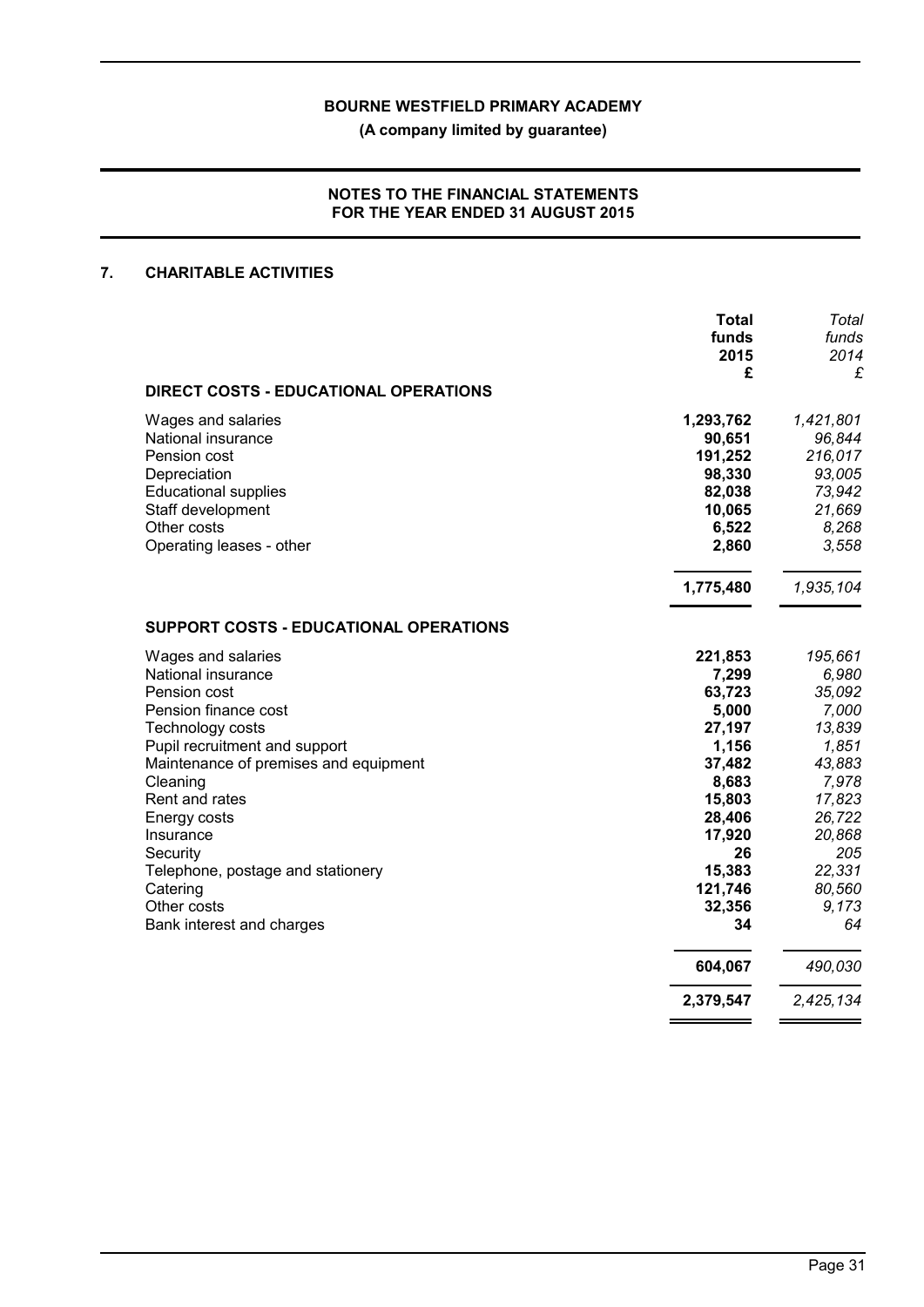**(A company limited by guarantee)**

## **NOTES TO THE FINANCIAL STATEMENTS FOR THE YEAR ENDED 31 AUGUST 2015**

#### **8. RESOURCES EXPENDED**

|                                         | <b>Staff costs</b>   | <b>Premises</b> | <b>Non Pay Expenditure</b><br><b>Other costs</b> | Total                | Total                |
|-----------------------------------------|----------------------|-----------------|--------------------------------------------------|----------------------|----------------------|
|                                         | 2015<br>£            | 2015<br>£       | 2015<br>£                                        | 2015<br>£            | 2014<br>£            |
| Costs of generating<br>voluntary income |                      |                 | 20,052                                           | 20,052               | 29,238               |
| Costs of generating funds               |                      |                 | 20,052                                           | 20,052               | 29,238               |
| Direct costs<br>Support costs           | 1,575,665<br>292,875 | 37,482          | 199,815<br>273,710                               | 1,775,480<br>604,067 | 1,935,104<br>483,030 |
| <b>Charitable activities</b>            | 1,868,540            | 37,482          | 473,525                                          | 2,379,547            | 2,418,134            |
| Governance                              |                      |                 | 15,886                                           | 15,886               | 24,272               |
|                                         | 1,868,540            | 37,482          | 509,463                                          | 2,415,485            | 2,471,644            |

## **9. NET INCOMING RESOURCES**

This is stated after charging:

| 2015   | 2014   |
|--------|--------|
| £      | £      |
|        |        |
| 98.330 | 93.005 |
| 5,125  | 5.000  |
| 280    | 3.050  |
|        |        |
| 2.860  | 3,558  |
|        |        |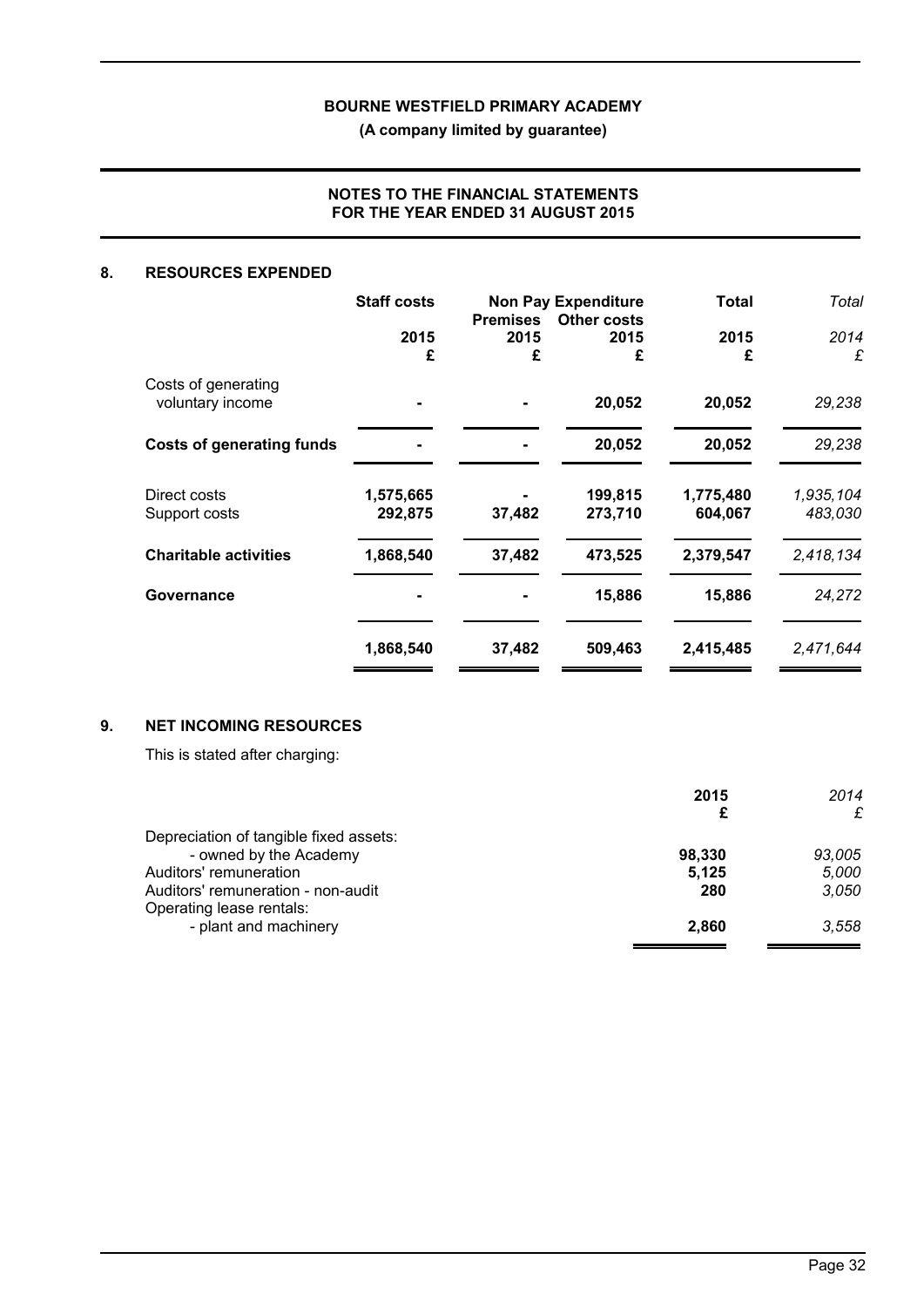**(A company limited by guarantee)**

## **NOTES TO THE FINANCIAL STATEMENTS FOR THE YEAR ENDED 31 AUGUST 2015**

#### **10. STAFF**

### **a. Staff costs**

Staff costs were as follows:

|                               | 2015<br>£ | 2014<br>£ |
|-------------------------------|-----------|-----------|
| Wages and salaries            | 1,510,697 | 1,586,782 |
| Social security costs         | 97,950    | 103,824   |
| Other pension costs (Note 23) | 254,975   | 251,109   |
|                               | 1,863,622 | 1,941,715 |
| Supply teacher costs          | 4,918     | 17,467    |
| Compensation payments         |           | 13,213    |
|                               | 1,868,540 | 1,972,395 |

#### **b. Staff severance payments**

Included in compensation payments are statutory/contractual severance payment totalling £nil (2014 - £13,213).

#### **c. Staff numbers**

The average number of persons employed by the academy during the year expressed as full time equivalents was as follows:

|                                 | 2015<br>No. | 2014<br>No. |
|---------------------------------|-------------|-------------|
| <b>Teachers</b>                 | 32<br>22    | 33<br>28    |
| Admin and support<br>Management | 1           | 1           |
|                                 | 55          | 62          |
|                                 |             |             |

## **d. Higher paid staff**

The number of employees whose emoluments fell within the following bands was:

|                               | 2015<br>No. | 2014<br>No. |
|-------------------------------|-------------|-------------|
| In the band £70,001 - £80,000 |             |             |
| In the band £80,001 - £90,000 |             |             |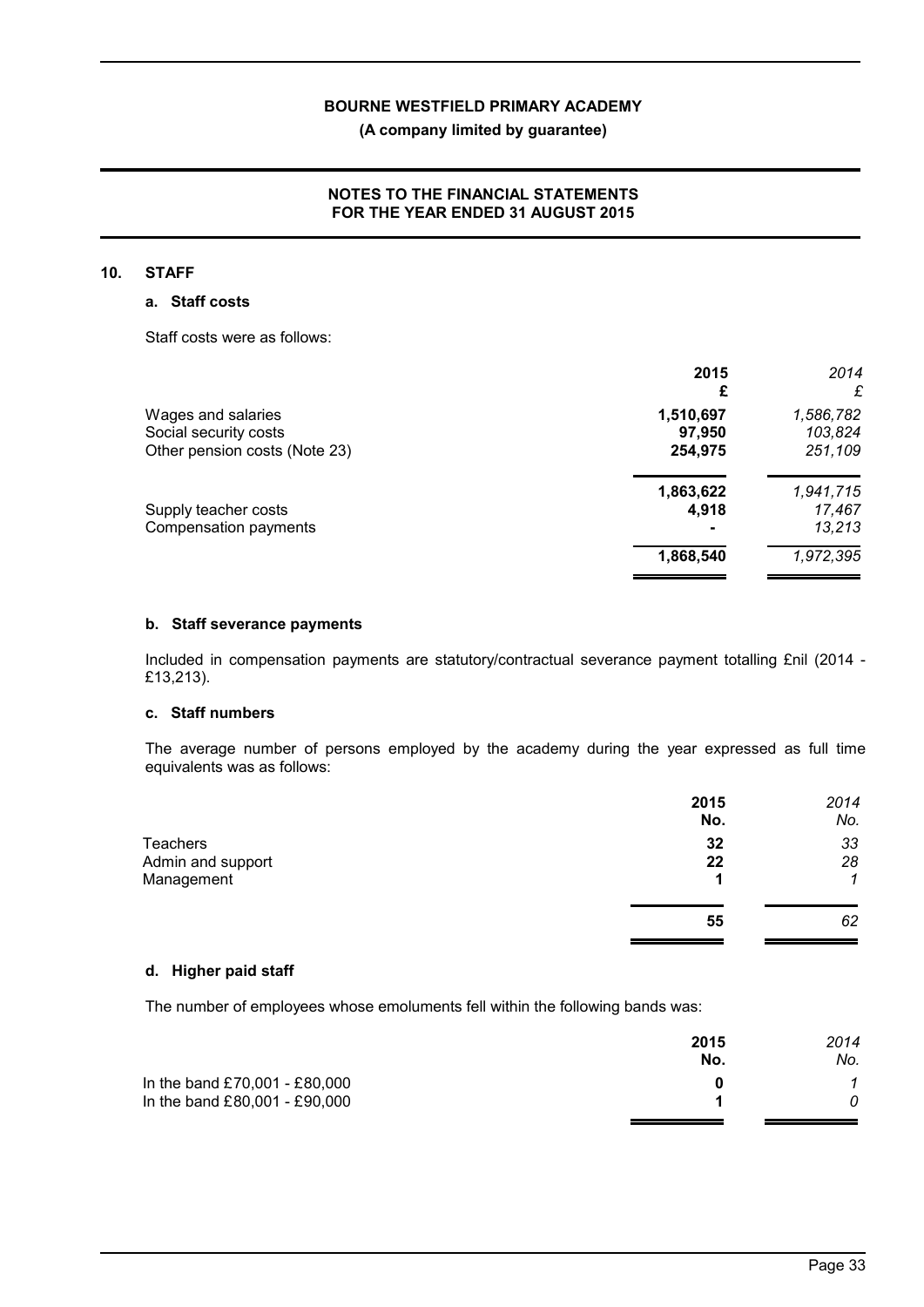**(A company limited by guarantee)**

### **NOTES TO THE FINANCIAL STATEMENTS FOR THE YEAR ENDED 31 AUGUST 2015**

#### **10. STAFF (continued)**

The above employee particiated in the Teachers' Pension Scheme.

#### **11. TRUSTEES' REMUNERATION AND EXPENSES**

One or more Trustees has been paid remuneration or has received other benefits from an employment with the academy trust. The Principal and other staff Trustees only receive remuneration in respect of services they provide undertaking the roles of principal and other staff members under their contracts of employment, and not in respect of their role as Trustees, The value of Trustees' remuneration and other benefits was as follows:

| 2015      | 2014      |
|-----------|-----------|
|           | £'000     |
| 80-85     | 75-80     |
| $10 - 15$ | $10 - 15$ |
| $0 - 5$   | 45-50     |
| $0 - 5$   | $5 - 10$  |
| 25-30     | N/A       |
| $0 - 5$   | N/A       |
| $5-10$    | $5 - 10$  |
| $0 - 5$   | 0-5       |
| N/A       | 35-40     |
| N/A       | 0-5       |
|           | £'000     |

During the year, no Trustees received any reimbursement of expenses (2014 - £41).

#### **12. TRUSTEES' AND OFFICERS' INSURANCE**

In accordance with normal commercial practice the academy has purchased insurance to protect Trustees and officers from claims arising from negligent acts, errors or omissions occurring whilst on academy business. The insurance provides cover up to £2,000,000 on any one claim and the cost for the year ended 31 August 2015 was £75 *(2014 - £*830*).* The cost of this insurance is included in the total insurance cost.

#### **13. PENSION FINANCE COST**

|                                                                                    | 2015               | 2014<br>£          |
|------------------------------------------------------------------------------------|--------------------|--------------------|
| Expected return on pension scheme assets<br>Interest on pension scheme liabilities | 36,000<br>(41,000) | 28,000<br>(35,000) |
|                                                                                    | (5,000)            | (7,000)            |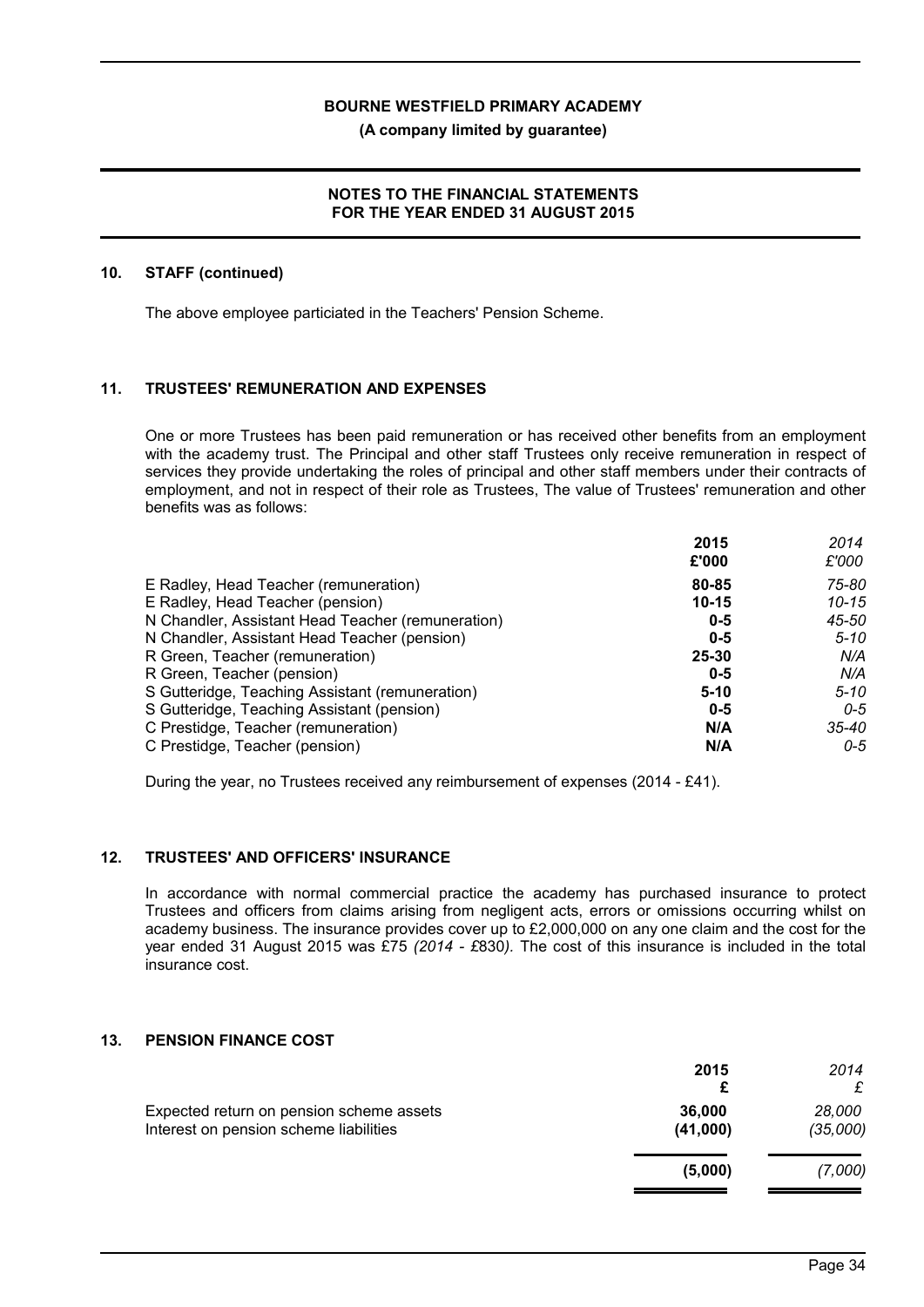**(A company limited by guarantee)**

## **NOTES TO THE FINANCIAL STATEMENTS FOR THE YEAR ENDED 31 AUGUST 2015**

#### **14. TANGIBLE FIXED ASSETS**

| property<br>£       | fittings<br>£   | Computer<br>equipment<br>£      | Total<br>£          |
|---------------------|-----------------|---------------------------------|---------------------|
|                     |                 |                                 |                     |
| 4,594,138<br>44,501 | 35,187<br>3,109 | 36,422<br>3,600                 | 4,665,747<br>51,210 |
| 4,638,639           | 38,296          | 40,022                          | 4,716,957           |
|                     |                 |                                 |                     |
| 199,242<br>79,563   | 11,434<br>8,927 | 18,644<br>9,842                 | 229,320<br>98,332   |
| 278,805             | 20,361          | 28,486                          | 327,652             |
|                     |                 |                                 |                     |
| 4,359,834           | 17,935          | 11,536                          | 4,389,305           |
| 4,394,896           | 23,753          | 17,778                          | 4,436,427           |
|                     |                 | <b>Fixtures and</b><br>Freehold |                     |

Included in land and buildings is freehold land at valuation of £898,283 (*2014 - £*898,283) which is not depreciated.

The academy's transactions relating to land and buildings included:

- Refurbishment of toilet facilities amounting to £26,746, and
- Playground wall and markings amounting to £12,505.

## **15. STOCKS**

|     |                                                                  | 2015<br>£                 | 2014<br>£                 |
|-----|------------------------------------------------------------------|---------------------------|---------------------------|
|     | Uniform and stationery stocks                                    | 14,475                    | 16,383                    |
| 16. | <b>DEBTORS</b>                                                   |                           |                           |
|     |                                                                  | 2015<br>£                 | 2014<br>£                 |
|     | Trade debtors<br>Other debtors<br>Prepayments and accrued income | 1,665<br>19,784<br>17,657 | 1,567<br>49,900<br>11,620 |
|     |                                                                  | 39,106                    | 63,087                    |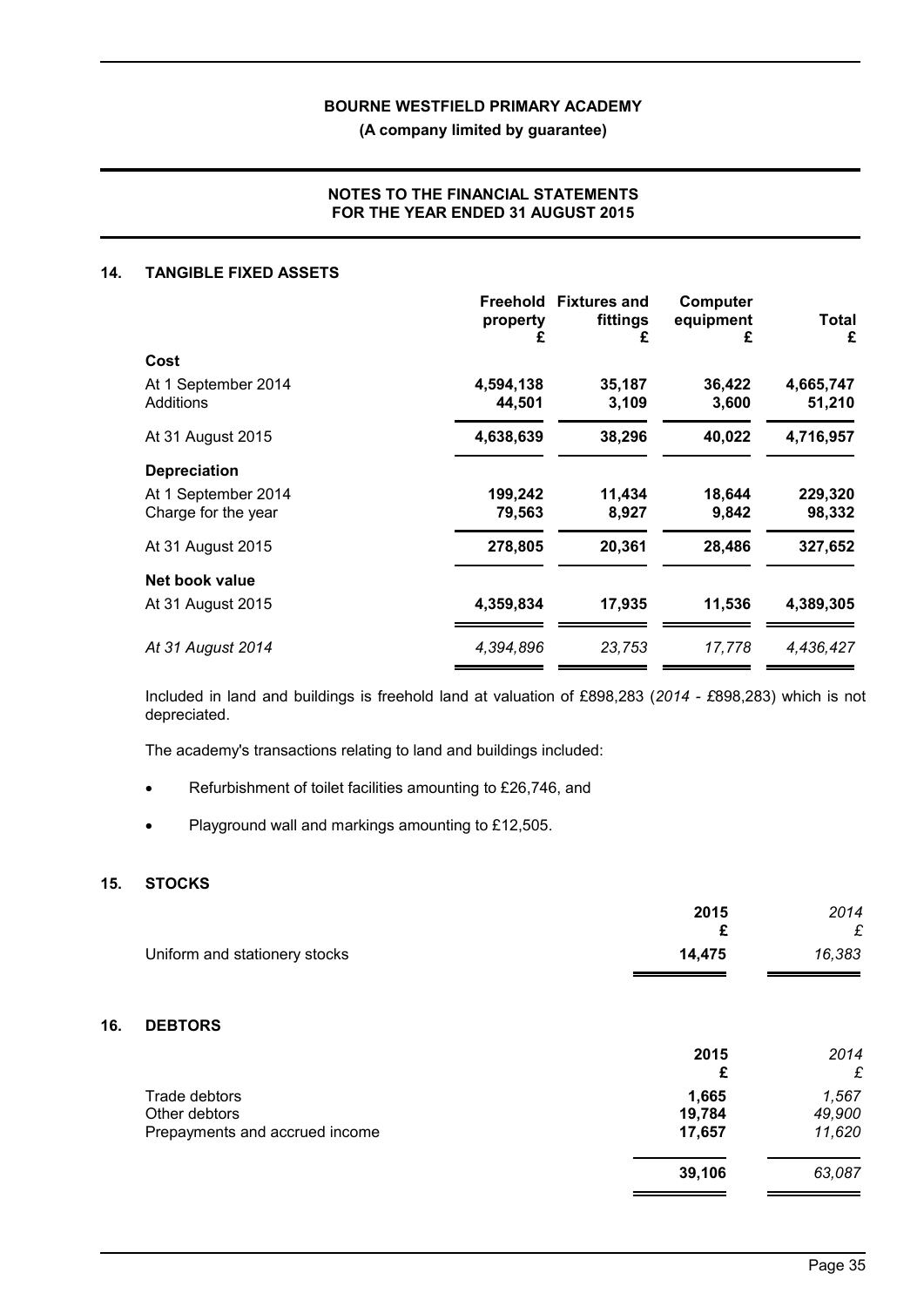**(A company limited by guarantee)**

## **NOTES TO THE FINANCIAL STATEMENTS FOR THE YEAR ENDED 31 AUGUST 2015**

## **17. CREDITORS:**

**Amounts falling due within one year**

|                                      | 2015<br>£ | 2014<br>£ |
|--------------------------------------|-----------|-----------|
| Trade creditors                      | 43,278    | 49,893    |
| Other taxation and social security   | 29,747    | 30,867    |
| Other creditors                      | 36,769    | 48,992    |
| Accruals and deferred income         | 116,539   | 92,555    |
|                                      | 226,333   | 222,307   |
| <b>Deferred income</b>               |           | £         |
| Deferred income at 1 September 2014  |           | 65,789    |
| Resources deferred during the year   |           | 69,502    |
|                                      |           |           |
| Amounts released from previous years |           | (65, 789) |
| Deferred income at 31 August 2015    |           | 69,502    |

Deferred income relates to UIFSM income, rates income and SEN income received in the year but relating to the year ended 31 August 2016.

## **18. STATEMENT OF FUNDS**

|                                                                              | <b>Brought</b><br><b>Forward</b><br>£ | Incoming<br>resources<br>£ | <b>Resources</b><br><b>Expended</b><br>£ | <b>Transfers</b><br>in/out<br>£ | Gains/<br>(Losses)<br>£ | <b>Carried</b><br>Forward<br>£ |
|------------------------------------------------------------------------------|---------------------------------------|----------------------------|------------------------------------------|---------------------------------|-------------------------|--------------------------------|
| <b>Unrestricted</b><br>funds                                                 |                                       |                            |                                          |                                 |                         |                                |
| Unrestricted funds                                                           | 131,064                               | 155,073                    | (113, 270)                               |                                 |                         | 172,867                        |
| <b>Restricted funds</b>                                                      |                                       |                            |                                          |                                 |                         |                                |
| <b>General Annual</b><br>Grant (GAG)<br>Other EFA grants<br>Other government | 61,452                                | 2,053,807<br>225,422       | (1,888,390)<br>(214, 334)                | (26,417)<br>(11,088)            |                         | 200,452                        |
| grants<br>Other income<br>Pension reserve                                    | 4,693<br>(461,000)                    | 48,132<br>29,604           | (48, 132)<br>(20, 027)<br>(33,000)       | (12, 505)                       | (4,000)                 | 1,765<br>(498,000)             |
|                                                                              | (394, 855)                            | 2,356,965                  | (2, 203, 883)                            | (50, 010)                       | (4,000)                 | (295, 783)                     |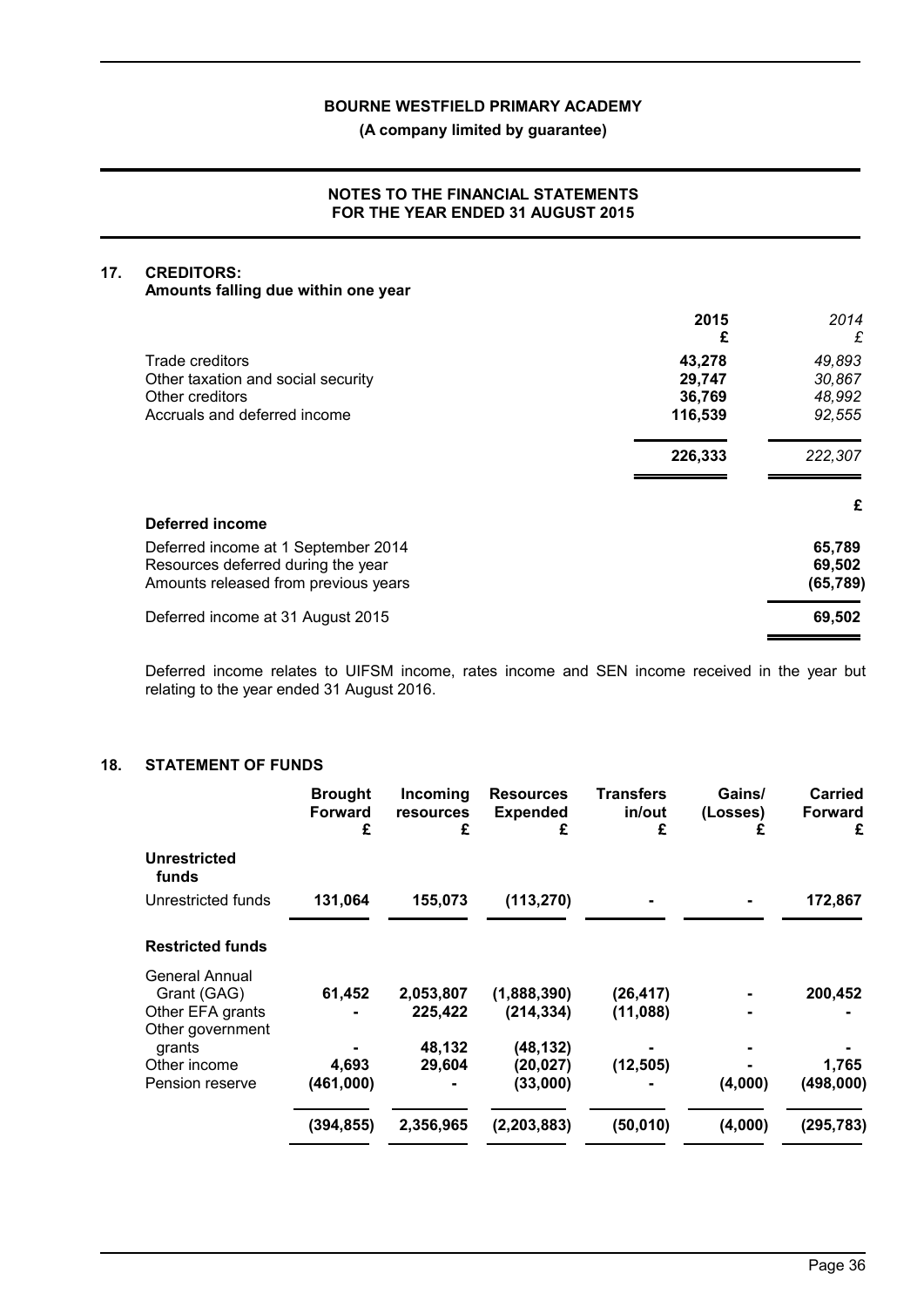**(A company limited by guarantee)**

## **NOTES TO THE FINANCIAL STATEMENTS FOR THE YEAR ENDED 31 AUGUST 2015**

#### **18. STATEMENT OF FUNDS (continued)**

#### **Restricted fixed asset funds**

| EFA capital grants                      | 253,315   |           | (6,000)     | 25,546 |         | 272,861   |
|-----------------------------------------|-----------|-----------|-------------|--------|---------|-----------|
| Capital expenditure<br>from GAG         | 194,145   | ۰         | (25, 937)   | 8,850  |         | 177,058   |
| Capital expenditure<br>for other income | 3,988,967 |           | (66, 395)   | 15,614 |         | 3,938,186 |
|                                         | 4,436,427 | ۰         | (98,332)    | 50,010 |         | 4,388,105 |
| <b>Total restricted</b><br>funds        | 4,041,572 | 2,356,965 | (2,302,215) |        | (4,000) | 4,092,322 |
| Total of funds                          | 4,172,636 | 2,512,038 | (2,415,485) |        | (4,000) | 4,265,189 |

The specific purposes for which the funds are to be applied are as follows:

#### Unrestricted funds

Unrestricted funds represent both those resources, as well as funds transferred to the Academy from the Local Authority upon conversion, which may be used towards meeting any of the objects of the Academy at the discretion of the Governors. These are not currently designated for particular purposes.

#### Restricted Fixed Asset funds

EFA capital grants represents funding from central government for specific capital projects.

Capital expenditure from GAG represents fixed asset expenditure transferred from other restricted income.

Capital expenditure from other income represents other funding sources transferred from other restricted and unrestricted income.

#### Restricted Revenue funds

General Annual Grant (GAG) is made up of a number of different funding streams, all of which are used to cover the running costs of the Academy.

Other EFA Grants, other government grants and other restricted funds represent monies received for specific purposes.

Pension Reserve represents the current deficit balance of the Local Government Pension Scheme (LGPS).

Under the funding agreement with the Secretary of State, the academy was not subject to a limit on the amount of GAG that it could carry forward at 31 August 2015.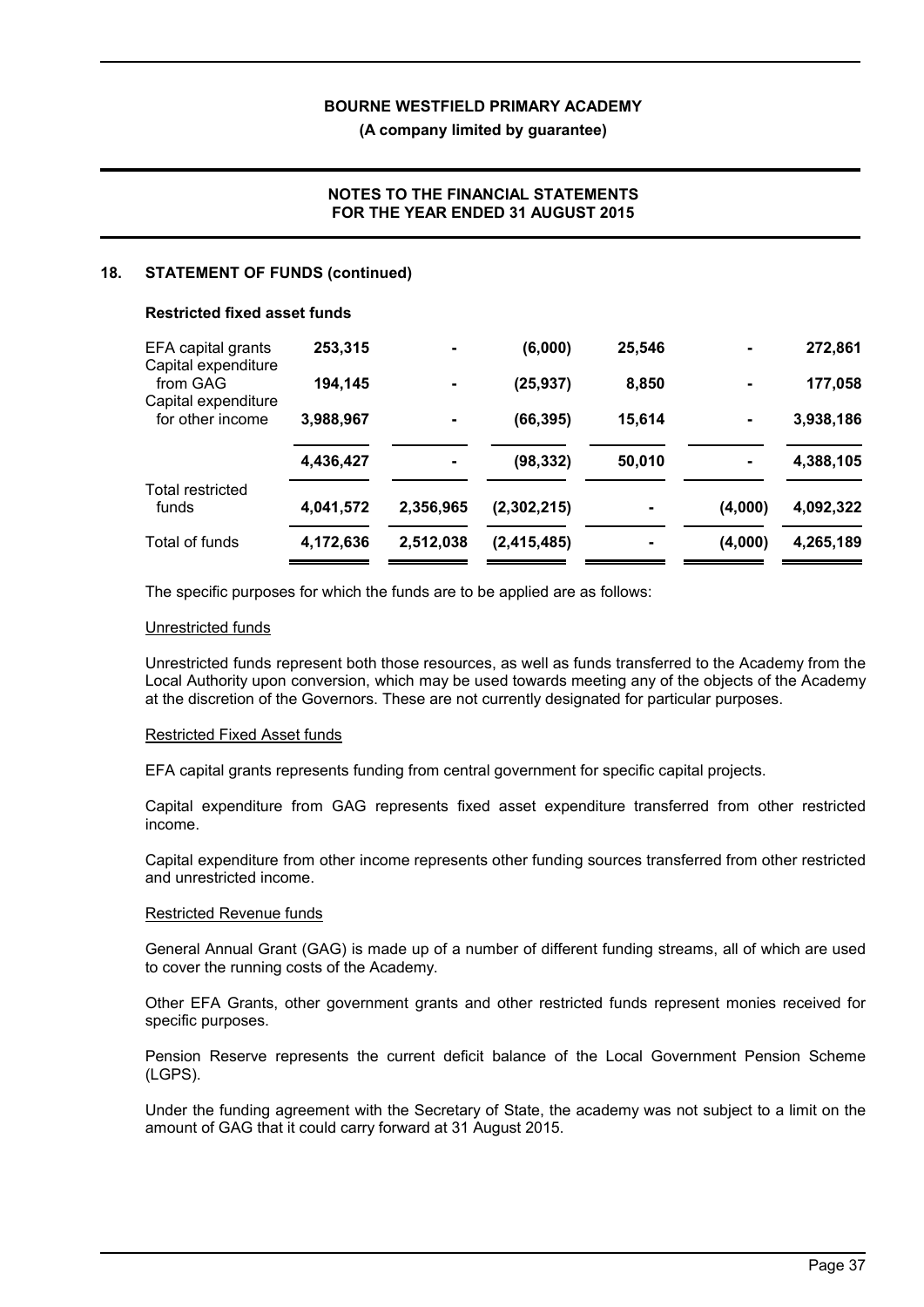**(A company limited by guarantee)**

## **NOTES TO THE FINANCIAL STATEMENTS FOR THE YEAR ENDED 31 AUGUST 2015**

#### **SUMMARY OF FUNDS**

|                                      | <b>Brought</b><br><b>Forward</b><br>£ | <b>Incoming</b><br>resources<br>£ | <b>Resources</b><br><b>Expended</b><br>£ | Transfers<br>in/out<br>£ | Gains/<br>(Losses)<br>£ | <b>Carried</b><br><b>Forward</b><br>£ |
|--------------------------------------|---------------------------------------|-----------------------------------|------------------------------------------|--------------------------|-------------------------|---------------------------------------|
| General funds                        | 131,064                               | 155,073                           | (113, 270)                               | $\blacksquare$           | $\blacksquare$          | 172,867                               |
| Restricted funds<br>Restricted fixed | (394, 855)                            | 2,356,965                         | (2, 203, 883)                            | (50,010)                 | (4,000)                 | (295,783)                             |
| asset funds                          | 4,436,427                             | ۰                                 | (98, 332)                                | 50,010                   | $\blacksquare$          | 4,388,105                             |
|                                      | 4,172,636                             | 2,512,038                         | (2, 415, 485)                            | $\blacksquare$           | (4,000)                 | 4,265,189                             |

## **19. ANALYSIS OF NET ASSETS BETWEEN FUNDS**

|                                                                          | <b>Unrestricted</b><br>funds<br>2015<br>£ | <b>Restricted</b><br>funds<br>2015<br>£ | <b>Restricted</b><br>fixed asset<br>funds<br>2015<br>£ | Total<br>funds<br>2015<br>£        | Total<br>funds<br>2014<br>£        |
|--------------------------------------------------------------------------|-------------------------------------------|-----------------------------------------|--------------------------------------------------------|------------------------------------|------------------------------------|
| Tangible fixed assets<br>Current assets<br>Creditors due within one year | 172,867<br>$\blacksquare$                 | 427,350<br>(225, 133)                   | 4,389,305<br>(1,200)                                   | 4,389,305<br>600,217<br>(226, 333) | 4,436,427<br>419,516<br>(222, 307) |
| Provisions for liabilities and<br>charges                                | ۰.                                        | (498,000)                               | $\blacksquare$                                         | (498,000)                          | (461,000)                          |
|                                                                          | 172,867                                   | (295, 783)                              | 4,388,105                                              | 4,265,189                          | 4,172,636                          |

## **20. NET CASH FLOW FROM OPERATING ACTIVITIES**

|                                                 | 2015<br>£ | 2014<br>£ |
|-------------------------------------------------|-----------|-----------|
| Net incoming resources before revaluations      | 96,553    | 400       |
| Returns on investments and servicing of finance | (1,063)   | (974)     |
| Depreciation of tangible fixed assets           | 98,332    | 93,009    |
| Capital grants from DfE                         |           | (27, 438) |
| Decrease/(increase) in stocks                   | 1,908     | (7,616)   |
| Decrease in debtors                             | 23,981    | 1,976     |
| Increase in creditors                           | 4,026     | 66,753    |
| FRS 17 adjustments                              | 33,000    | 14,000    |
| Net cash inflow from operations                 | 256,737   | 140,110   |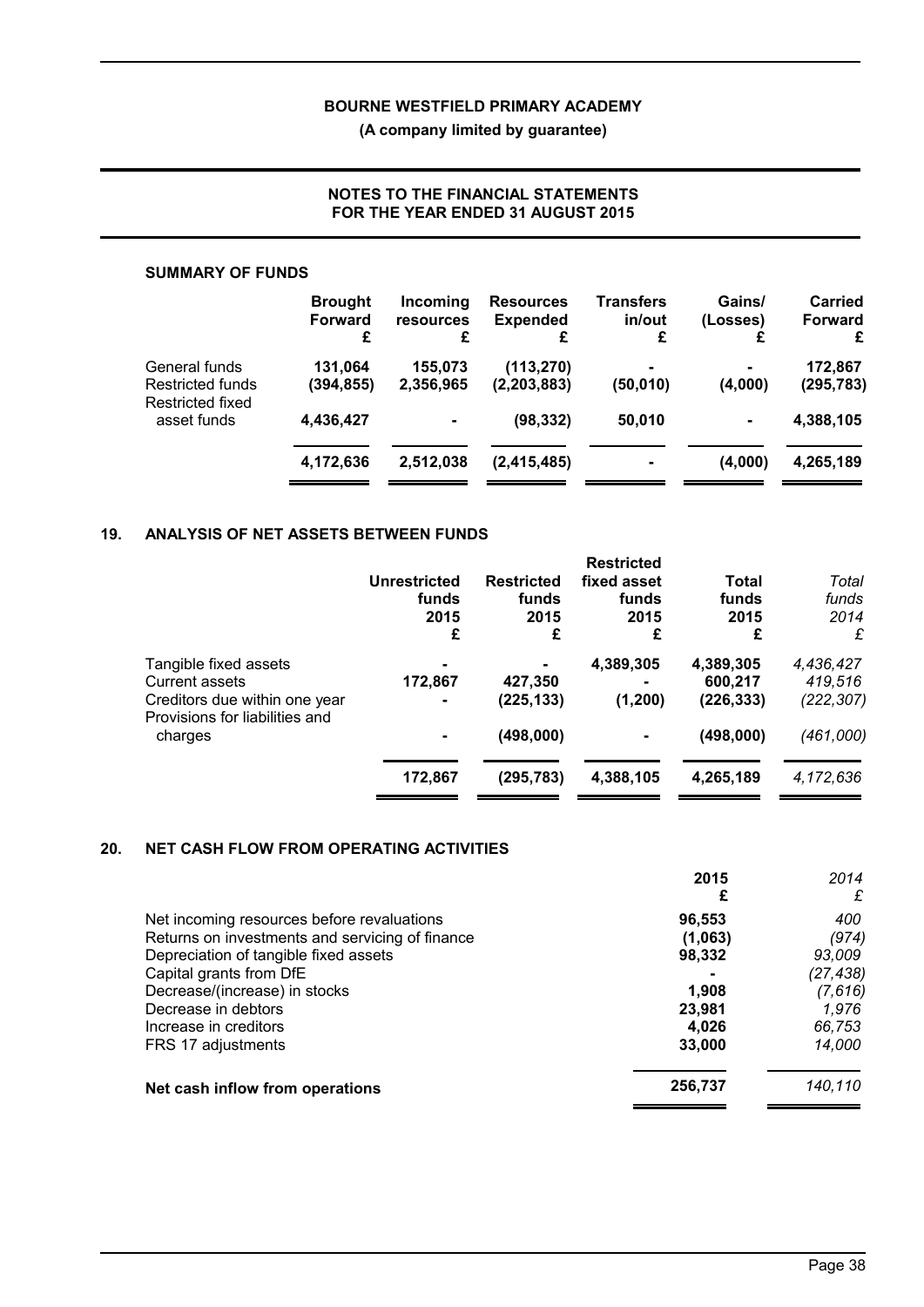**(A company limited by guarantee)**

## **NOTES TO THE FINANCIAL STATEMENTS FOR THE YEAR ENDED 31 AUGUST 2015**

## **21. ANALYSIS OF CASH FLOWS FOR HEADINGS NETTED IN CASH FLOW STATEMENT**

|                                                              | 2015<br>£ | 2014<br>£            |
|--------------------------------------------------------------|-----------|----------------------|
| Returns on investments and servicing of finance              |           |                      |
| Interest received                                            | 1,063     | 974                  |
|                                                              |           |                      |
|                                                              | 2015<br>£ | 2014<br>£            |
| Capital expenditure and financial investment                 |           |                      |
| Purchase of tangible fixed assets<br>Capital grants from DfE | (51, 210) | (194, 716)<br>27,438 |
| Net cash outflow capital expenditure                         | (51, 210) | (167,278)            |

#### **22. ANALYSIS OF CHANGES IN NET FUNDS**

|                           | 1                        |                  | <b>Other</b><br>non-cash |                   |
|---------------------------|--------------------------|------------------|--------------------------|-------------------|
|                           | <b>September</b><br>2014 | <b>Cash flow</b> | changes                  | 31 August<br>2015 |
|                           | £                        | £                | £                        | £                 |
| Cash at bank and in hand: | 340,046                  | 206,590          | $\blacksquare$           | 546,636           |
| <b>Net funds</b>          | 340,046                  | 206,590          | $\blacksquare$           | 546,636           |
|                           |                          |                  |                          |                   |

#### **23. PENSION COMMITMENTS**

The academy's employees belong to two principal pension schemes: the Teacher's Pension Scheme for England and Wales (TPS) for academic and related staff; and the Local Government Pension Scheme (LGPS) for non-teaching staff, which is managed by Lincolnshire County Council . Both are defined benefit schemes.

The pension costs are assessed in accordance with the advice of independent qualified actuaries. The latest actuarial valuation of the TPS related to the period ended 31 March 2012 and of the LGPS 31 March 2013.

There were no outstanding or prepaid contributions at either the beginning or the end of the financial year.

#### **Teachers' Pension Scheme**

### **Introduction**

The Teachers' Pension Scheme (TPS) is a statutory, contributory, defined benefit scheme, governed by the Teachers' Pensions Regulations (2010) and, from 1 April 2014, by the Teachers' Pension Scheme Regulations 2014. Membership is automatic for full-time teachers in academies and, from 1 January 2007, automatic for teachers in part-time employment following appointment or a change of contract, although they are able to opt out.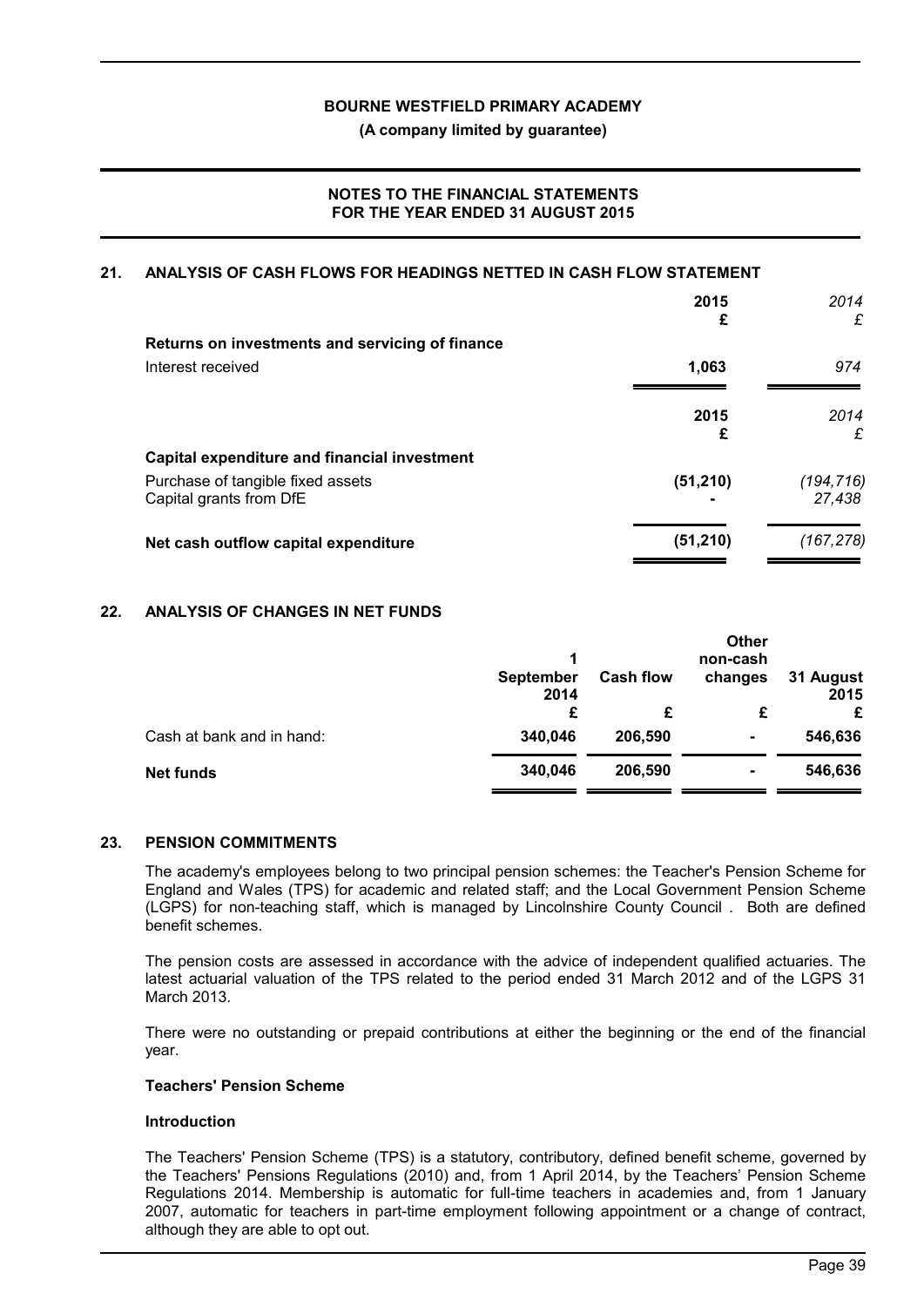**(A company limited by guarantee)**

### **NOTES TO THE FINANCIAL STATEMENTS FOR THE YEAR ENDED 31 AUGUST 2015**

#### **23. PENSION COMMITMENTS (continued)**

The TPS is an unfunded scheme and members contribute on a 'pay as you go' basis – these contributions along with those made by employers are credited to the Exchequer. Retirement and other pension benefits are paid by public funds provided by Parliament.

#### **Valuation of the Teachers' Pension Scheme**

Not less than every four years the Government Actuary, using normal actuarial principles, conducts a formal actuarial review of the TPS in accordance with the Public Service Pensions (Valuations and Employer Cost Cap) Directions 2014 published by HM Treasury. The aim of the review is to specify the level of future contributions. Actuarial scheme valuations are dependent on assumptions about the value of future costs, design of benefits and many other factors. The latest actuarial valuation of the TPS was carried out as at 31 March 2012 and in accordance with the Public Service Pensions (Valuations and Employer Cost Cap) Directions 2014. The valuation report was published by the Department for Education on 9 June 2014. The key elements of the valuation and subsequent consultation are:

- employer contribution rates set at 16.48% of pensionable pay (including a 0.08% employer administration charge (currently 14.1%);
- total scheme liabilities (pensions currently in payment and the estimated cost of future benefits) for service to the effective date of £191,500 million, and notional assets (estimated future contributions together with the notional investments held at the valuation date) of £176,600 million giving a notional past service deficit of £14,900 million
- an employer cost cap of 10.9% of pensionable pay will be applied to future valuations
- the assumed real rate of return is 3.0% in excess of prices and 2% in excess of earnings. The rate of real earnings growth is assumed to be 2.75%. The assumed nominal rate of return is 5.06%

During the year the employer contribution rate was 14.1%. The TPS valuation for 2012 determined an employer rate of 16.4% from September 2015, which will be payable during the implementation period until the next valuation as at March 2016, whereupon the employer contribution rate is expected to be reassessed and will be payable from 1 April 2019.

The pension costs paid to TPS in the period amounted to £154,154 (2014 - £157,611).

A copy of the valuation report and supporting documentation is on the Teachers' Pensions website.

Under the definitions set out in Financial Reporting Standard (FRS 17) Retirement Benefits, the TPS is a multi-employer pension scheme. The academy has accounted for its contributions to the scheme as if it were a defined contribution scheme. The academy has set out above the information available on the scheme.

#### **Local Government Pension Scheme**

The LGPS is a funded defined benefit scheme, with assets held in separate trustee-administered funds. The total contribution made for the year ended 31 August 2015 was £93,297, of which employer's contributions totalled £72,822 and employees' contributions totalled £20,475. The agreed contribution rates for future years are 20.09% for employers and 5-7% for employees.

Parliament has agreed, at the request of the Secretary of State for Education, to a guarantee that, in the event of academy closure, outstanding Local Government Pension Scheme liabilities would be met by the Department for Education. The guarantee came into force on 18 July 2013.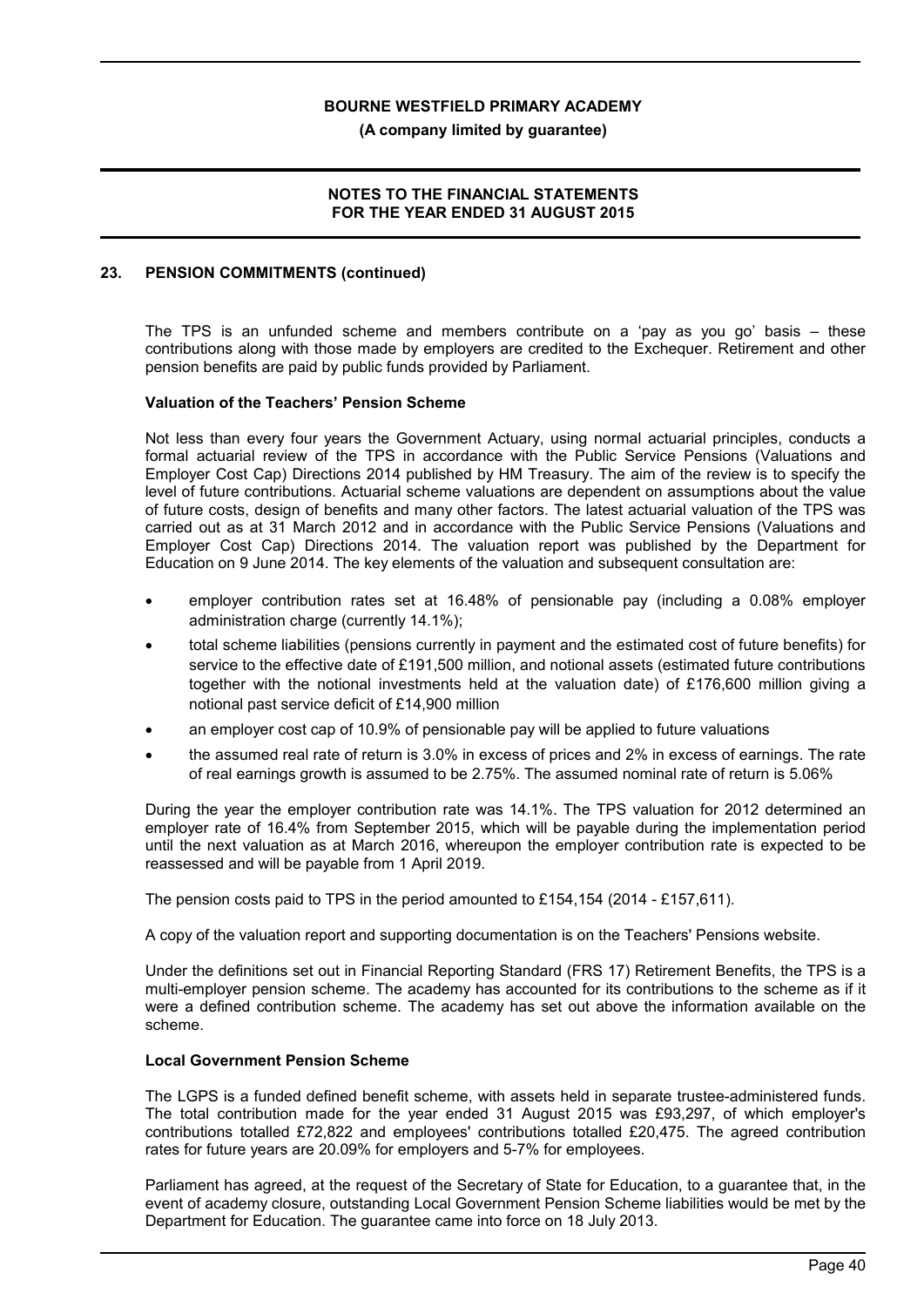**(A company limited by guarantee)**

## **NOTES TO THE FINANCIAL STATEMENTS FOR THE YEAR ENDED 31 AUGUST 2015**

## **23. PENSION COMMITMENTS (continued)**

The amounts recognised in the Balance sheet are as follows:

| (1, 188, 000)<br>Present value of funded obligations<br>Fair value of scheme assets<br>690,000<br>(498,000)<br>Net liability<br>The amounts recognised in the Statement of financial activities are as follows:<br>2015<br>£<br>(100, 000)<br>Current service cost<br>(41,000)<br>Interest on obligation<br>36,000<br>Expected return on scheme assets<br>Total<br>(105,000)<br>Actual return on scheme assets<br>15,000<br>Movements in the present value of the defined benefit obligation were as follows:<br>2015<br>£<br>1,055,000<br>Opening defined benefit obligation<br>Current service cost<br>100,000<br>Interest cost<br>41,000<br>20,000<br>Contributions by scheme participants<br>Actuarial (Gains)/losses<br>(17,000)<br>Benefits paid<br>(11,000)<br>1,188,000<br>Closing defined benefit obligation | 2015<br>£ | 2014<br>£                                                   |
|-----------------------------------------------------------------------------------------------------------------------------------------------------------------------------------------------------------------------------------------------------------------------------------------------------------------------------------------------------------------------------------------------------------------------------------------------------------------------------------------------------------------------------------------------------------------------------------------------------------------------------------------------------------------------------------------------------------------------------------------------------------------------------------------------------------------------|-----------|-------------------------------------------------------------|
|                                                                                                                                                                                                                                                                                                                                                                                                                                                                                                                                                                                                                                                                                                                                                                                                                       |           | (1,055,000)<br>594,000                                      |
|                                                                                                                                                                                                                                                                                                                                                                                                                                                                                                                                                                                                                                                                                                                                                                                                                       |           | (461,000)                                                   |
|                                                                                                                                                                                                                                                                                                                                                                                                                                                                                                                                                                                                                                                                                                                                                                                                                       |           |                                                             |
|                                                                                                                                                                                                                                                                                                                                                                                                                                                                                                                                                                                                                                                                                                                                                                                                                       |           | 2014<br>£                                                   |
|                                                                                                                                                                                                                                                                                                                                                                                                                                                                                                                                                                                                                                                                                                                                                                                                                       |           | (91,000)<br>(35,000)<br>28,000                              |
|                                                                                                                                                                                                                                                                                                                                                                                                                                                                                                                                                                                                                                                                                                                                                                                                                       |           | (98,000)                                                    |
|                                                                                                                                                                                                                                                                                                                                                                                                                                                                                                                                                                                                                                                                                                                                                                                                                       |           | 56,000                                                      |
|                                                                                                                                                                                                                                                                                                                                                                                                                                                                                                                                                                                                                                                                                                                                                                                                                       |           |                                                             |
|                                                                                                                                                                                                                                                                                                                                                                                                                                                                                                                                                                                                                                                                                                                                                                                                                       |           | 2014<br>£                                                   |
|                                                                                                                                                                                                                                                                                                                                                                                                                                                                                                                                                                                                                                                                                                                                                                                                                       |           | 711,000<br>91,000<br>35,000<br>22,000<br>203,000<br>(7,000) |
|                                                                                                                                                                                                                                                                                                                                                                                                                                                                                                                                                                                                                                                                                                                                                                                                                       |           | 1,055,000                                                   |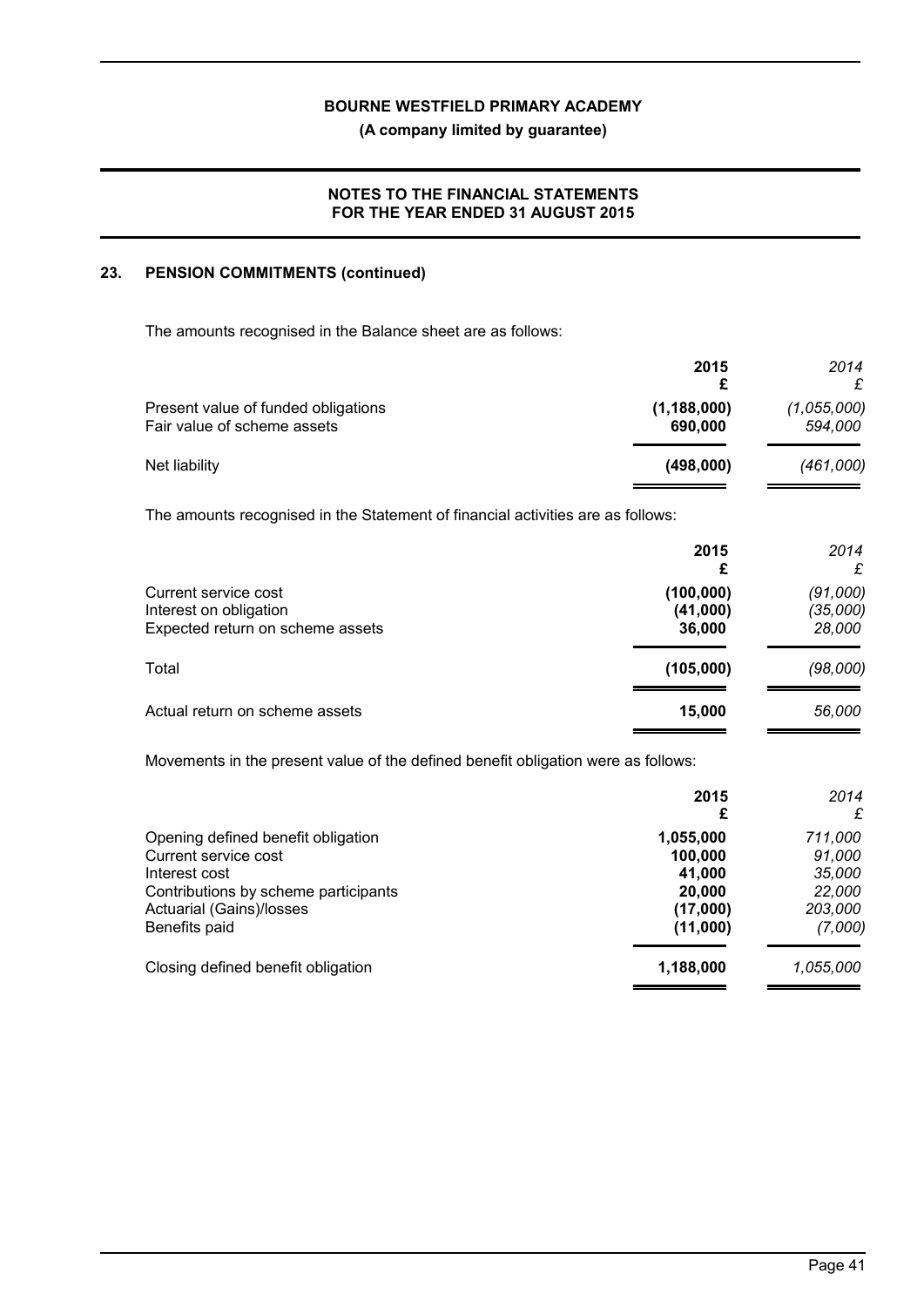**(A company limited by guarantee)**

## **NOTES TO THE FINANCIAL STATEMENTS FOR THE YEAR ENDED 31 AUGUST 2015**

#### **23. PENSION COMMITMENTS (continued)**

Movements in the fair value of the academy's share of scheme assets:

|                                     | 2015<br>£ | 2014<br>£ |
|-------------------------------------|-----------|-----------|
| Opening fair value of scheme assets | 594,000   | 416,000   |
| Expected return on assets           | 36,000    | 28,000    |
| Actuarial gains and (losses)        | (21,000)  | 51,000    |
| Contributions by employer           | 72,000    | 84,000    |
| Contributions by employees          | 20,000    | 22,000    |
| Benefits paid                       | (11,000)  | (7,000)   |
|                                     | 690,000   | 594,000   |

The cumulative amount of actuarial gains and losses recognised in the Statement of total recognised gains and losses was £190,000 *(2014 - £186,000).*

The academy expects to contribute £75,000 to its Defined benefit pension scheme in 2016.

The major categories of scheme assets as a percentage of total scheme assets are as follows:

|              | 2015      | 2014    |
|--------------|-----------|---------|
| Equities     | 75.00 %   | 76.00 % |
| <b>Bonds</b> | 13.00 %   | 13.00 % |
| Property     | 12.00 $%$ | 11.00 % |

Principal actuarial assumptions at the Balance sheet date (expressed as weighted averages):

|                                                      | 2015     | 2014    |
|------------------------------------------------------|----------|---------|
| Discount rate for scheme liabilities                 | 3.80%    | 3.70%   |
| Expected return on scheme assets at 31 August        | 3.80%    | 5.80 %  |
| Rate of increase in salaries                         | 4.10 $%$ | 4.00 %  |
| Rate of increase for pensions in payment / inflation | 2.70%    | 2.70 %  |
| Commutation of pensions to lump sums                 | 63.00 %  | 63.00 % |

The current mortality assumptions include sufficient allowance for future improvements in mortality rates. The assumed life expectations on retirement age 65 are:

|                      | 2015 | 2014 |
|----------------------|------|------|
| Retiring today       |      |      |
| Males                | 22.2 | 21.2 |
| Females              | 24.4 | 23.4 |
| Retiring in 20 years |      |      |
| Males                | 24.5 | 23.7 |
| Females              | 26.8 | 25.7 |